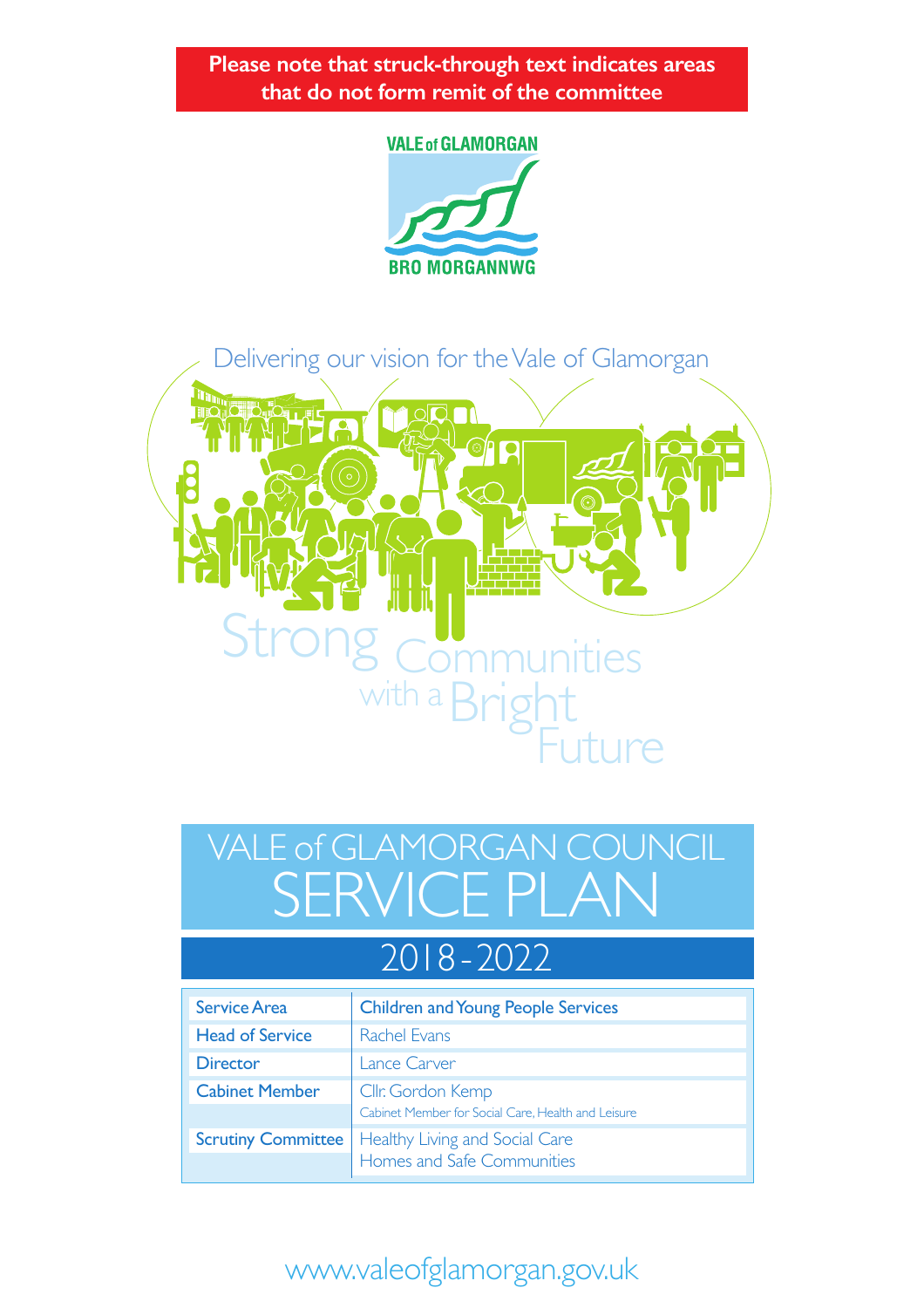#### **1. Introduction**

The service areas of Children and Young People Services, Adult Services, and Resources Management and Safeguarding combine to form the Social Services Directorate. The Directorate has a wide range of statutory duties and responsibilities. Its primary role is to protect, support and meet the social care needs of vulnerable children and adults, helping them to achieve the best quality of life possible.

#### **1.1 About our Service – Children and Young People Services**

Children and Young People Services provide help to children and young people who are eligible for care and support. These include children requiring support, who are looked after by the Council, who have left care, who have additional needs and /or disabilities or who need to be safeguarded.

Our broad functions are as follows:

**The Intake and Family Support Team:** receive referrals and provide information about services available to support children and their families across all sectors. They will signpost and refer children and families to other appropriate services and support if, following further enquiries, there is no eligibility for statutory social services involvement. However, if families do need help from Social Services, they will be offered further assessment to identify needs and risks. This is the basis of work to develop a plan for care and support along with the child and family and all other agencies involved.

**Care Management Team:** the team work with children and families in the longer-term to develop and deliver the plan of care and support to meet the child's and family's needs. This includes ongoing family support, safeguarding children in need of protection from harm, and the legal planning for looking after those children who can no longer be safely cared for within their birth families.

**Child Health and Disability Team:** work with children and families when the child has a significant learning and/or physical and/ or sensory disability that means they need particular help, care and support and families have to meet additional caring responsibilities. The team covers the whole range of functions described above, signposting to appropriate support and preventative services, assessment of need and planning, family support, and statutory child protection and looked after children duties in partnership with all other agencies involved with the family. The team also help young people who need ongoing care and support into adulthood through the transition from children's to adult services.

**Fifteen Plus Team:** apart from children with disabilities, all looked after children's cases transfer to this team when the young person reaches 15 years of age where they are allocated a social worker and young person's adviser. The team has a particular role in helping young people who are leaving care move on to more independent living settings. They work very closely with health services, schools, colleges, training and employment agencies and housing to help the young person gain new life skills and confidence in preparation for adult life. The team also have a duty to assess the needs and plan services and support for young people aged 16 and over who present as homeless.

**Placements and Permanency Team:** works to recruit, assess, train and support local carers to provide foster placements for children who can no longer be looked after by their own families, either in the short term or longer. In some cases, children will need and want to stay with their foster family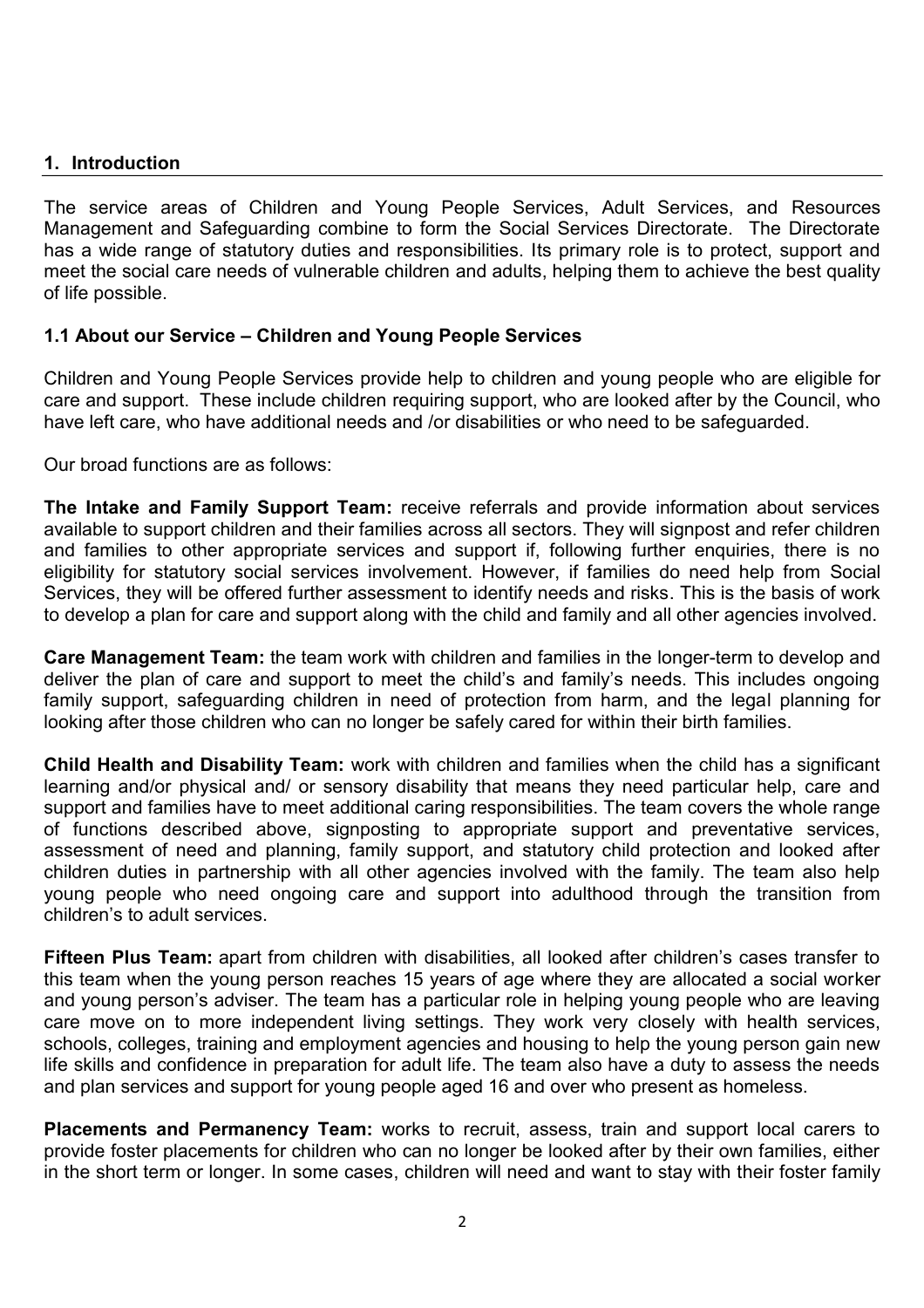until they are adults. The team also assess and support a child's extended family members to look after him/ her under kinship foster care arrangements, or find placements for children who need to be placed out of area.

All these teams are based together in the same office and so they are in easy, daily contact with one another, making co-ordination of care and support plans and transitions between teams as smooth as possible. The teams use a common assessment, planning, reviewing and recording system which is being further streamlined and adapted to meet the requirements of the Social Services and Wellbeing (Wales) Act 2014. We successfully launched the use of the Welsh Community Care Information System (WCCIS) in November 2017, as a replacement to our SWIFT system for the recording of case management and workflow information. The new system will enable us and a range of community health services to more effectively plan and co-ordinate the delivery of services to individuals, families and communities.

The workforce is relatively stable and benefits from highly experienced team and practitioner managers who offer regular supervision and mentoring to the social care workforce, supporting good practice on a daily basis. The teams are very aware of the statutory performance indicators which measure the effectiveness and timeliness of the service provided to children and families. They engage actively in the remodelling and reshaping of services programmes to improve outcomes for children and to achieve efficiencies and savings.

Additionally, the wider Division includes the following teams:

**Families Achieving Change Together** is a Families First early intervention and prevention service enabling families to make positive changes, reducing the number of families developing more complex and challenging needs. The ability of the service to work effectively at and before the front door of statutory children's services is central to effective prevention.

**Flying Start** is Welsh Government funded and provides support to families to give children a better start in life. Its aim is to improve a child's development, health and well-being in preparation for school in a way that promotes a child's ability to fulfil their potential. Flying Start works in partnership with statutory children's services where children involved with Children and Young People Services live in the Flying Start area.

**The Youth Offending Service** is a statutory multi-agency partnership responsible for preventing offending and further offending in the Vale of Glamorgan. Working closely with teams across Children and People Services and its partners, the service promotes preventative working that seeks to prevent offending where possible.

**The Regional Adoption Collaborative**, hosted by the Vale of Glamorgan, operates across the Vale of Glamorgan, Cardiff, Rhondda Cynon Taf and Merthyr Tydfil assessing and approving adopters, providing support, and family finding for children whose plan is adoption. The Collaborative is one of five regional adoption Collaboratives across Wales that form part of the National Adoption Service.

These teams report to Welsh Government, the Youth Justice Board and the National Adoption Service respectively, in accordance with their planning and reporting schedules.

All teams work in close partnership with police, schools, health, housing, probation and third sector to provide coordinated support.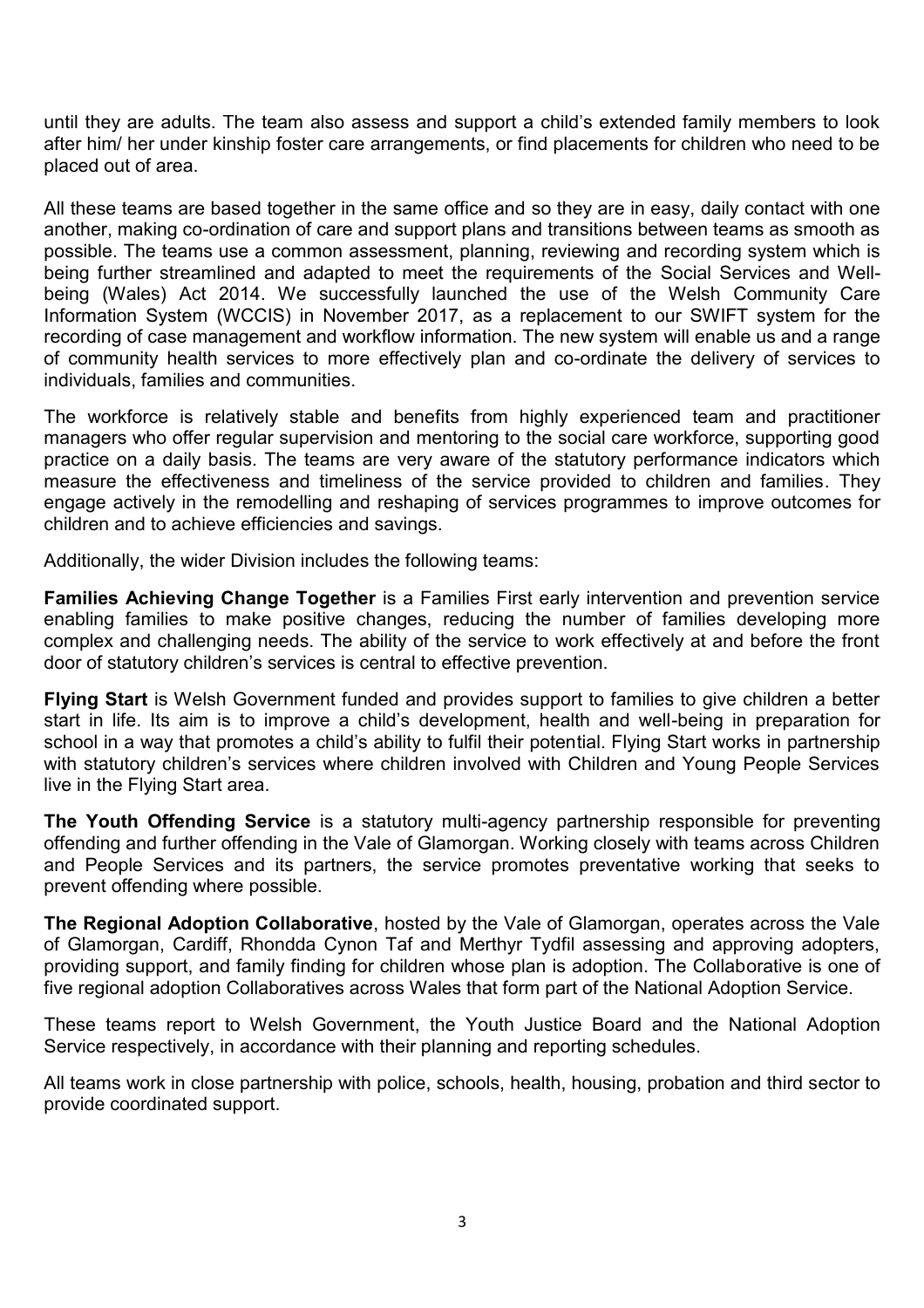#### **1.2 The Purpose of Our Service Plan**

This plan identifies how we will contribute towards achieving the Council's vision – **'Strong Communities with a Bright Future'**.

Our service plan outlines our key priorities for the next four years and how we will manage our resources to deliver these. The plan gives an overview of our service, what we aim to achieve, why this is important, how we will achieve it, how we will monitor progress and what success will look like.

It is important that as a Council we have shared values and our service is committed to delivering its priorities within the context of the Council's core values:

- **Ambitious:** Forward thinking, embracing new styles of working and investing in our future.
- **Open:** Open to different ideas and being accountable for the decisions we take.
- **Together:** Working together as a team that engages with our customers and partners, respects diversity and is committed to quality services.
- **Proud:** Proud of the Vale of Glamorgan: proud to service our communities and to be part of the Vale of Glamorgan Council.

Our Council's priorities are contained in the Corporate Plan 2016-20 and are expressed as well-being outcomes and objectives. These have been decided upon following consultation with key stakeholders including citizens of the Vale of Glamorgan. Our well-being outcomes and objectives a

| <b>Well-Being</b><br><b>Outcome</b>   | An Inclusive and Safe<br>Vale                  | <b>An Environmentally</b><br><b>Responsible and</b><br><b>Prosperous Vale</b> | An Aspirational and<br><b>Culturally Vibrant Vale</b> | An Active and Healthy<br>Vale                                                    |
|---------------------------------------|------------------------------------------------|-------------------------------------------------------------------------------|-------------------------------------------------------|----------------------------------------------------------------------------------|
| <b>Well-Being</b><br><b>Objective</b> | Reducing poverty and<br>social exclusion       | Promoting regeneration,<br>economic growth and<br>employment.                 | Raising overall<br>standards of<br>achievement.       | Encouraging and<br>promoting active and<br>healthy lifestyles.                   |
| <b>Well-Being</b><br><b>Objective</b> | Providing decent homes<br>and safe communities | Promoting sustainable<br>development and<br>protecting our<br>environment.    | Valuing culture and<br>diversity                      | Safeguarding those who<br>are vulnerable and<br>promoting independent<br>living. |

The well-being objectives illustrate the contribution Council services will make to achieving the Wellbeing Goals for Wales. The Well-being Goals have been established to ensure all relevant bodies in Wales are working towards the same vision as part of the Well-Being of Future Generations (Wales) Act 2015. The Act is about improving the social, economic, environmental and cultural well-being of Wales. The Act is intended to make public bodies think more about the long-term, work better with people and communities and each other, look to prevent problems and take a more joined-up approach. The contribution our service will make to the well-being goals is highlighted throughout our service plan.

#### **1.3 Developing Our Plan**

Our planned actions are set for one financial year and are informed by and reflect the environment within which our service operates. As well as contributing to the well-being outcomes and objectives from our Corporate Plan, our service has taken the following into consideration when drafting our plan: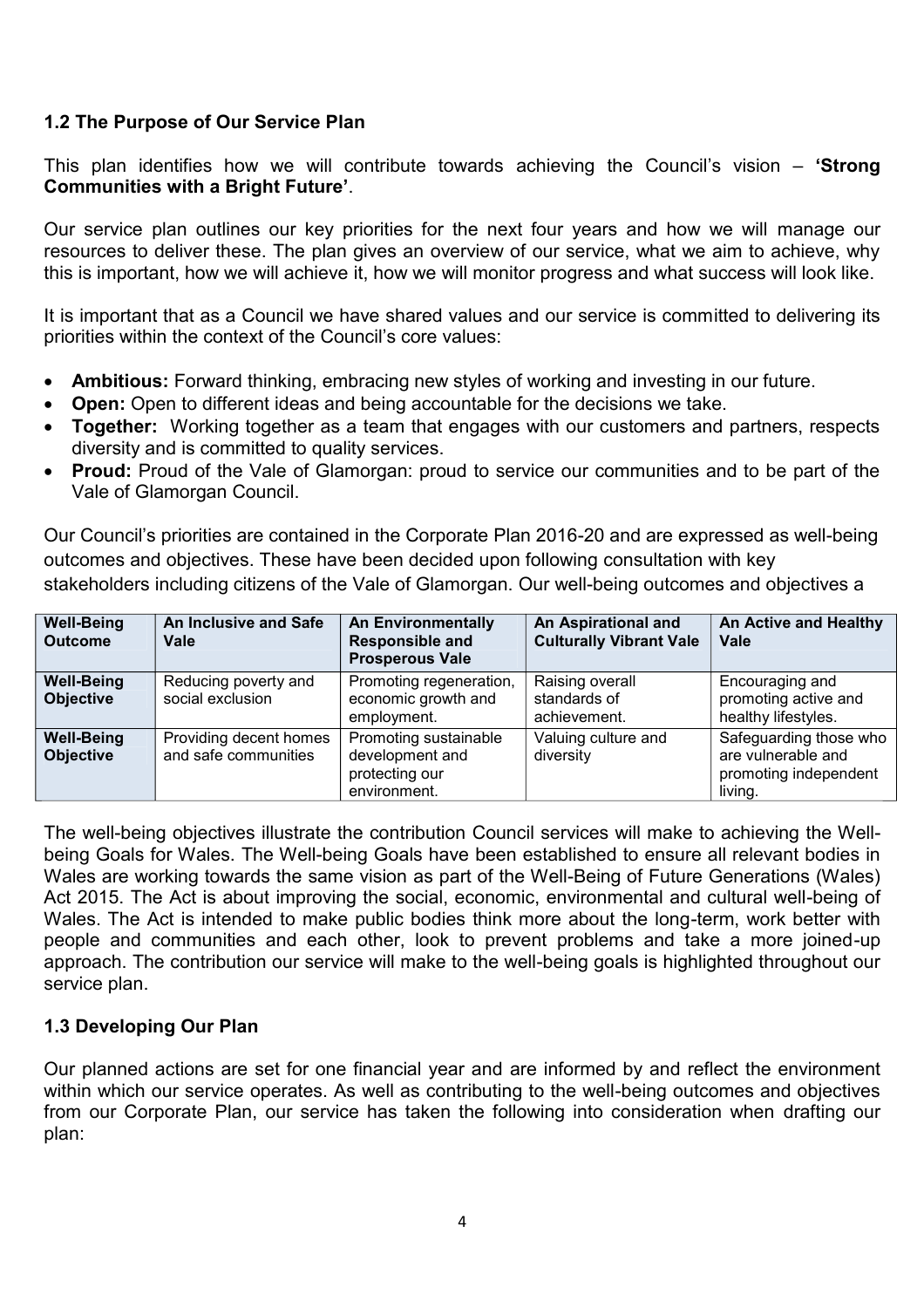- The Directorate's Annual Self-Assessment for 2017 which provides an overall position statement for the year based on specific issues relating to performance, customer experience, and the use of resources (workforce, financial, ICT and assets);
- The Director of Social Services Annual Report 2016/17 and the associated Head of Service report 2015/16;
- The CSSIW Fostering Service Inspection Report 2016;
- Requirements to meet duties arising from Social Services legislation such as the Social Services and Well-being (Wales) Act at a time of limited public sector resources;

#### **1.4 How We Work - Sustainable Development**

The Well-being of Future Generations (Wales) Act puts in place a 'sustainable development principle' which tells organisations how to go about meeting their duty under the Act:

*"You must act in a manner which seeks to ensure that the needs of the present are met without compromising the ability of future generations to meet their own needs, by taking account of the sustainable development principle*".

The sustainable development principle means considering how actions are taken to support continuous improvement by:

- Looking to the **long term**  for us this means planning for the future and taking a strategic approach to ensure services are sustainable and that we understand the future need and demand for services.
- Taking an **integrated** approach for us this means thinking about the needs of our customers and working with our partners.
- **Involving** the population in decisions for us this means engaging with our residents and customers, including the business community and ensuring that we are listening to a wide range of views to inform our thinking.
- Working in a **collaborative** way for us this means recognising we can achieve more and deliver better services by working as part of a team, for example by working with the Third Sector, Town and Community Councils and neighbouring authorities.
- Understanding the root causes of issues and **preventing** them for us this means being proactive in our thinking and understanding the need to tackle problems at source for example by undertaking needs assessments to inform our priorities.

In response, our Corporate Plan 2016-20 has reflected on the ways of working ensuring that it is consistent with our approach to planning for the future. These considerations are also reflected in the actions we will take as a service to deliver the Council's priorities.

#### **2. Our Corporate Plan Priorities for 2016-20**

#### **2.1 Corporate Plan Priorities**

Over the next four years the Children and Young People Service will take the actions outlined below to contribute to the Corporate Well-being Outcomes and Objectives.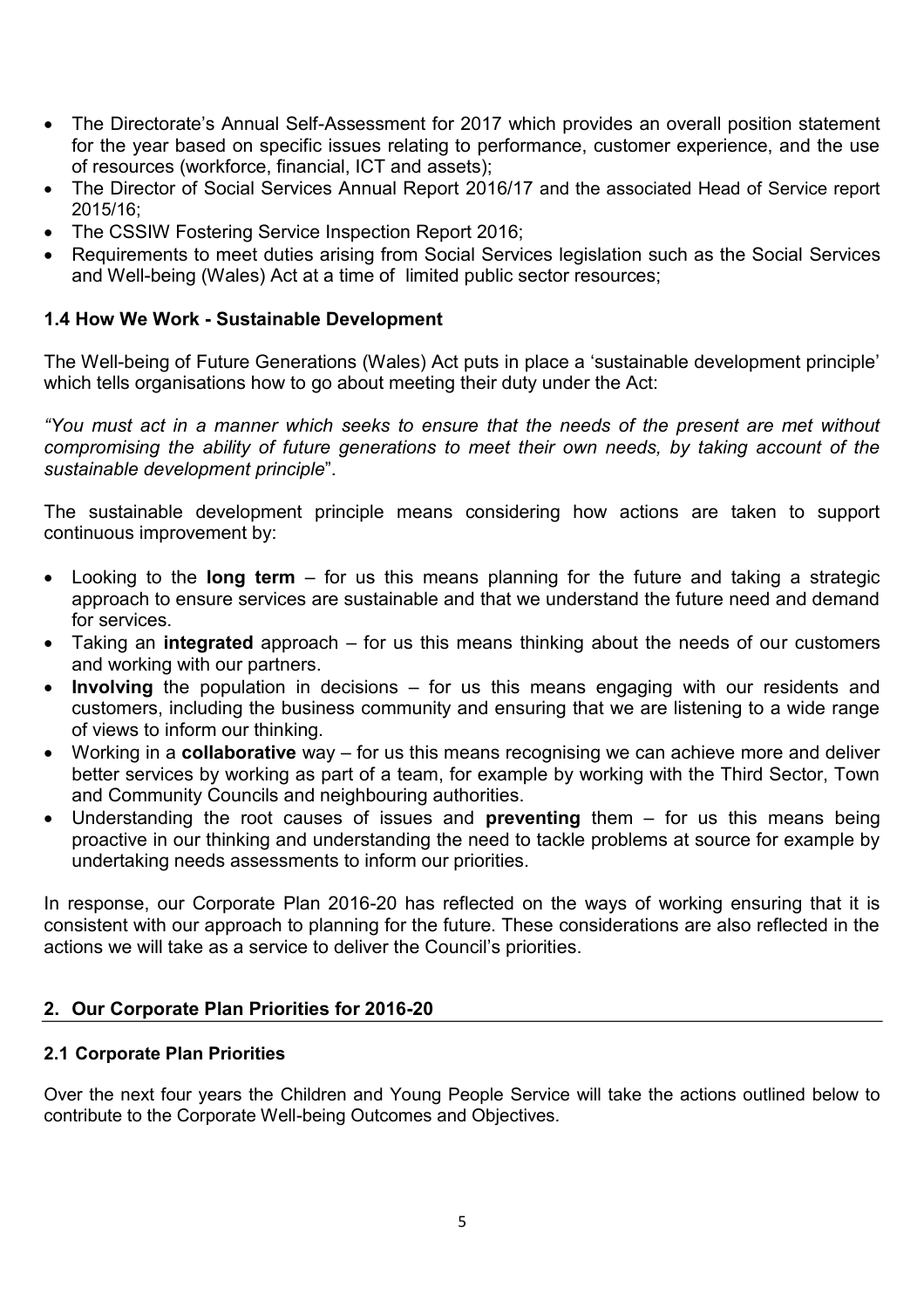| <b>Well-being</b><br><b>Outcome/Scrutiny</b><br><b>Committee</b>               | <b>Well-being</b><br><b>Objective</b>                                                   | <b>Ref</b>       | <b>Action</b>                                                                                                                                                                                                                                                                                                                                                                                                                                                |
|--------------------------------------------------------------------------------|-----------------------------------------------------------------------------------------|------------------|--------------------------------------------------------------------------------------------------------------------------------------------------------------------------------------------------------------------------------------------------------------------------------------------------------------------------------------------------------------------------------------------------------------------------------------------------------------|
| WO1: An Inclusive<br>and Safe Vale<br>(H&SC)                                   | O1: Reducing<br>poverty and social<br>inclusion                                         | <b>IS06</b>      | Align relevant activities associated with Families First,<br>Flying Start, Communities First and Supporting<br>People<br>opportunities<br>programmes to maximise<br>across all programmes (2018/19).                                                                                                                                                                                                                                                         |
| WO1: An Inclusive<br>and Safe Vale<br>$(H\&SC)$                                | O2: Providing<br>decent homes and<br>safe communities                                   | <b>IS14</b>      | Prevent and tackle incidents of anti-social behaviour<br>including implementing restorative justice approaches<br>for young people.                                                                                                                                                                                                                                                                                                                          |
| <b>WO4: An Active</b><br>and Healthy Vale<br>(HLESC)                           | O8: Safeguarding<br>those who are<br>vulnerable and<br>promoting<br>independent living. | AHZ              | Implement new ways of working in light of the Social-<br>Services Well-being (Wales) Act with a particular-<br>focus on the priority work-streams of:<br>provision of information, advice and assistance<br>services<br>eligibility/assessment of need<br>planning and promotion of preventative services<br>looked after children<br>workforce<br>performance measures<br>maintaining duties under the All Wales Child-<br>Protection Procedures. (2016/17) |
| $WQ3:An-$<br>Aspirational and<br><b>Culturally Vibrant</b><br>Vale. (L&C)      | O6: Valuing culture-<br>and diversity                                                   | AC <sub>10</sub> | Improve our knowledge of the diverse needs of the<br>community, so that groups of people protected under-<br>the Equality Act 2010 can better access Council-<br>services. (2019/20)                                                                                                                                                                                                                                                                         |
| <b>WO3: An-</b><br>Aspirational and<br><b>Culturally Vibrant</b><br>Vale (L&G) | O6: Valuing<br>culture and<br>diversity                                                 | <b>AG12</b>      | Implementing the Welsh Language Standards to<br>improve access to services and information.<br>(2019/20)                                                                                                                                                                                                                                                                                                                                                     |

#### **2.2. Integrated Planning Priorities**

Our service is committed to maximising the use of resources so that we can deliver sustainable and cost effective services that best meet people's needs. In order to achieve this, we have identified a series of priorities 'enabling actions' that will support us in delivering the key outcomes identified in our Corporate Plan. The key areas of focus for our service over the next four years will be:

| <b>Ref</b>       | <b>Action</b>                                                                                                                                                                                                                     |
|------------------|-----------------------------------------------------------------------------------------------------------------------------------------------------------------------------------------------------------------------------------|
| $\overline{CP1}$ | Deliver the Council's transformational change programme, Reshaping Services, to enable it to<br>meet the future needs of citizens of the Vale of Glamorgan within the context of unprecedented<br>financial challenges (2019/20). |
| l CP2            | Align the workforce plan to the Reshaping Services strategy, ensuring staff have the necessary<br>skills and training to adapt to the changes in how services are planned and delivered (2017/18).                                |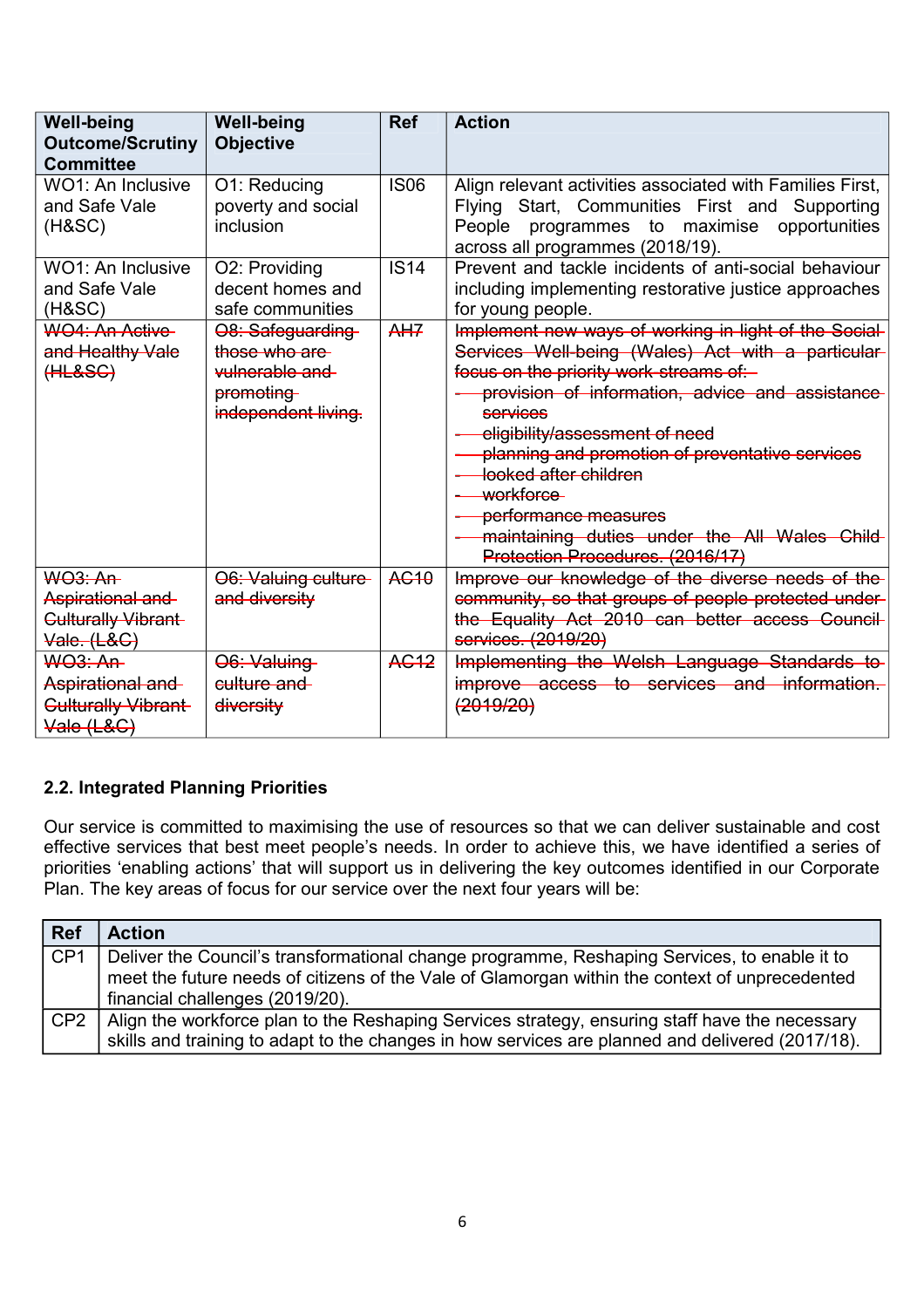#### **3. The Year Ahead (2018-19)**

#### **3.1. Our Annual Service Priorities for 2018-19**

During 2018-19 our service will undertake the actions outlined below to contribute to Year 3 of the Corporate Plan Well-being Outcomes and Objectives.

| <b>Well-being</b><br><b>Outcome/Scrutiny</b><br><b>Committee</b> | <b>Well-being</b><br><b>Objective</b>                                                                                                    | <b>Ref</b>  | <b>Action</b>                                                                                                                                                                                                                                                      | During 2018/19 we will:                                                                                                                                                                                                                                                                                                                                                                                                                                                                                                                                                                                                                         |
|------------------------------------------------------------------|------------------------------------------------------------------------------------------------------------------------------------------|-------------|--------------------------------------------------------------------------------------------------------------------------------------------------------------------------------------------------------------------------------------------------------------------|-------------------------------------------------------------------------------------------------------------------------------------------------------------------------------------------------------------------------------------------------------------------------------------------------------------------------------------------------------------------------------------------------------------------------------------------------------------------------------------------------------------------------------------------------------------------------------------------------------------------------------------------------|
| WO1: An Inclusive<br>and Safe Vale<br>(HASC)                     | $O1$ :<br>Reducing<br>poverty and<br>social<br>inclusion                                                                                 | <b>IS06</b> | Align relevant activities<br>associated with Families<br>First, Flying Start,<br><b>Communities First and</b><br><b>Supporting People</b><br>programmes to maximise<br>opportunities across all<br>programmes (2018/19).                                           | Continue to enhance our<br>collaborative approach in<br>relation to Flying Start and<br>Families First by further<br>the activities of<br>aligning<br>Families First, Flying Start<br>Supporting<br>People<br>and<br>Programmes.                                                                                                                                                                                                                                                                                                                                                                                                                |
| <b>WO1: An Inclusive</b><br>and Safe Vale<br>(H&SC)              | O2: Providing<br>decent homes<br>and safe<br>communities                                                                                 | <b>IS14</b> | Prevent and tackle incidents<br>of anti-social behaviour<br>including implementing<br>restorative justice<br>approaches for young<br>people.                                                                                                                       | <b>Expanding restorative</b><br>justice approaches through<br>the implementation of the<br>Policing<br>After<br>Looked<br>Children<br>Protocol,<br>improving our approach to<br>monitoring and information<br>sharing of Looked<br>After<br>Children<br>the<br>Youth<br>in<br>Justice System.<br>We will also focus<br>on<br>working in collaboration with<br>partners<br>key<br>the<br>on<br>enhanced<br>case<br>for<br>management<br>project<br>implementing<br>trauma<br>informed practice. As well<br>delivering<br>actions<br>as<br>in<br>response<br>to<br>the<br>Lord<br>Laming report in relation to<br>ʻln<br>Care<br>and<br>Out<br>of |
| WO4: An Active<br>and Healthy Vale<br>(HLESG)                    | $\Theta$ <sup><math>\div</math></sup><br>Safeguarding<br>those who are<br>vulnerable-<br>$and -$<br>promoting<br>independent-<br>living. | AH7         | Implement new ways of<br>working in light of the Social-<br>Services Well-being (Wales)<br>Act with a particular focus on-<br>the priority work-streams of:<br>provision of information,<br>advice and assistance<br>services<br>eligibility/assessment of<br>need | Trouble'.<br>Continue to work with<br><b>Cardiff Council and Cardiff</b><br>and Vale University Health-<br>Board to increase the<br>transparency of<br><del>the</del><br>continuing health<br>care-<br>process, as it relates to<br>children and young people-<br>and seek local authority<br>membership of the panel.                                                                                                                                                                                                                                                                                                                          |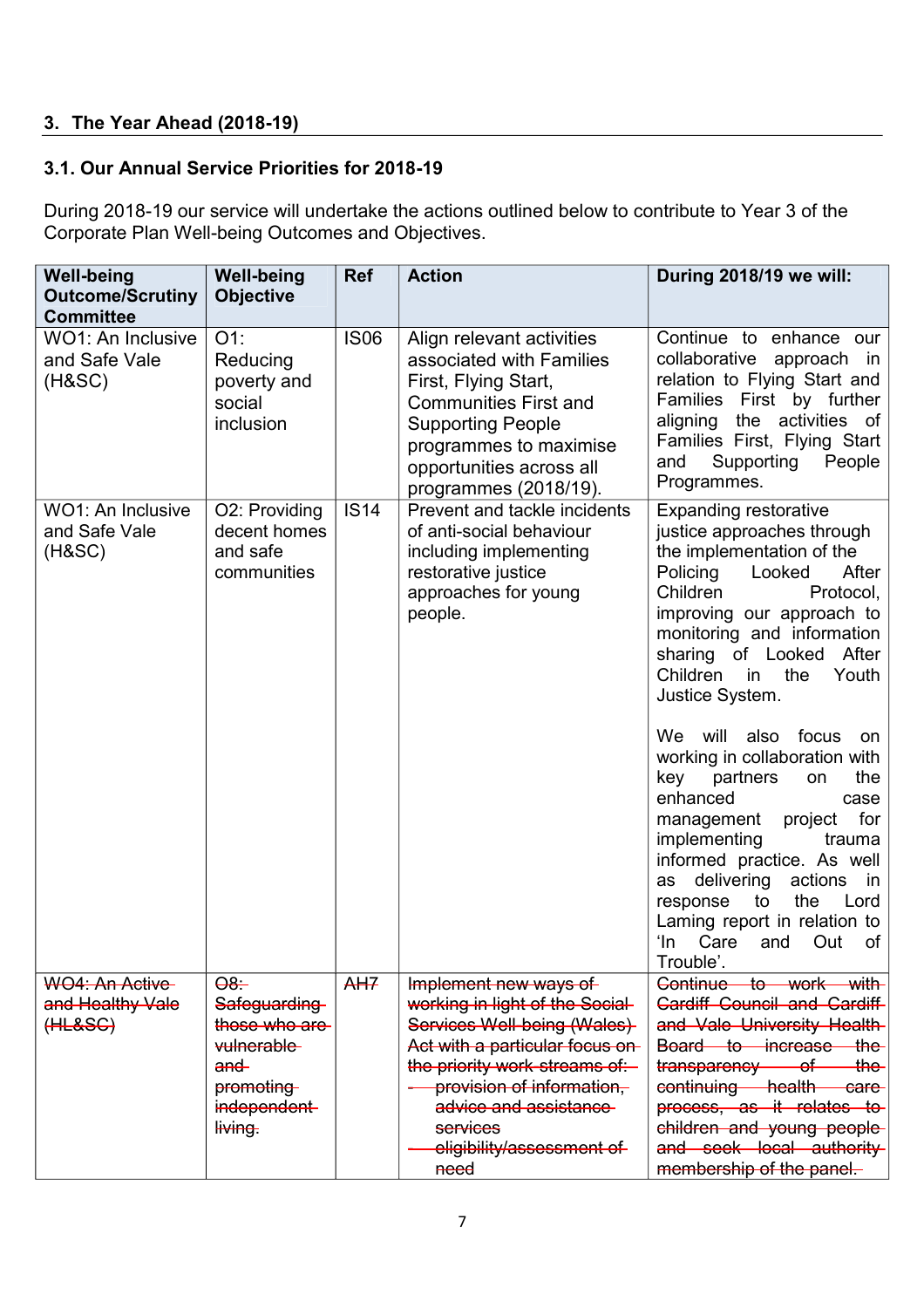| <b>Well-being</b><br><b>Outcome/Scrutiny</b><br><b>Committee</b>         | <b>Well-being</b><br><b>Objective</b>              | <b>Ref</b>       | <b>Action</b>                                                                                                                                                                                                                                                                                                                                                                                                                                         | During 2018/19 we will:                                                                                                                                                                                                                                                                                                                                                                                                                  |
|--------------------------------------------------------------------------|----------------------------------------------------|------------------|-------------------------------------------------------------------------------------------------------------------------------------------------------------------------------------------------------------------------------------------------------------------------------------------------------------------------------------------------------------------------------------------------------------------------------------------------------|------------------------------------------------------------------------------------------------------------------------------------------------------------------------------------------------------------------------------------------------------------------------------------------------------------------------------------------------------------------------------------------------------------------------------------------|
| <b>WO3: An-</b><br>Aspirational and<br>Culturally Vibrant<br>Vale. (L&C) | <del>O6: Valuing</del><br>culture and<br>diversity | A <del>C10</del> | planning and promotion-<br>of preventative services<br><del>looked after children</del><br>workforce-<br>performance measures<br>maintaining duties under-<br>the All Wales Child<br><b>Protection Procedures.</b><br><del>(2016/17)</del><br>Improve our knowledge of<br>the diverse needs of the<br>community, so that groups of<br>people protected under the<br>Equality Act 2010 can better-<br>access Council services.<br><del>(2019/20)</del> | Utilising<br>the frameworks<br>offered by the Children's<br>Commissioning Consortium<br>Cymru (4Cs) and<br><del>the</del> -<br>National-<br><del>Fostering</del><br><b>Framework, address the</b><br>challenges associated with<br>the shortfall of children's<br>placements.<br>Improve equality monitoring<br><del>data to enable</del><br><del>more</del><br>i <del>nformed decisions</del><br><del>-about</del><br>service delivery. |
| <del>WO3: An</del> -<br>Aspirational and                                 | <del>O6: Valuing</del><br><del>culture and</del>   | AG <sub>12</sub> | <b>Implementing the Welsh</b><br>Language Standards to                                                                                                                                                                                                                                                                                                                                                                                                | provide<br>Promote<br><del>and</del><br>opportunities for<br><del>staff to</del>                                                                                                                                                                                                                                                                                                                                                         |
| Culturally Vibrant<br>Vale (L&C)                                         | diversity                                          |                  | improve access to services<br>and information. (2019/20)                                                                                                                                                                                                                                                                                                                                                                                              | Welsh-<br>access-<br><del>language</del><br>courses.                                                                                                                                                                                                                                                                                                                                                                                     |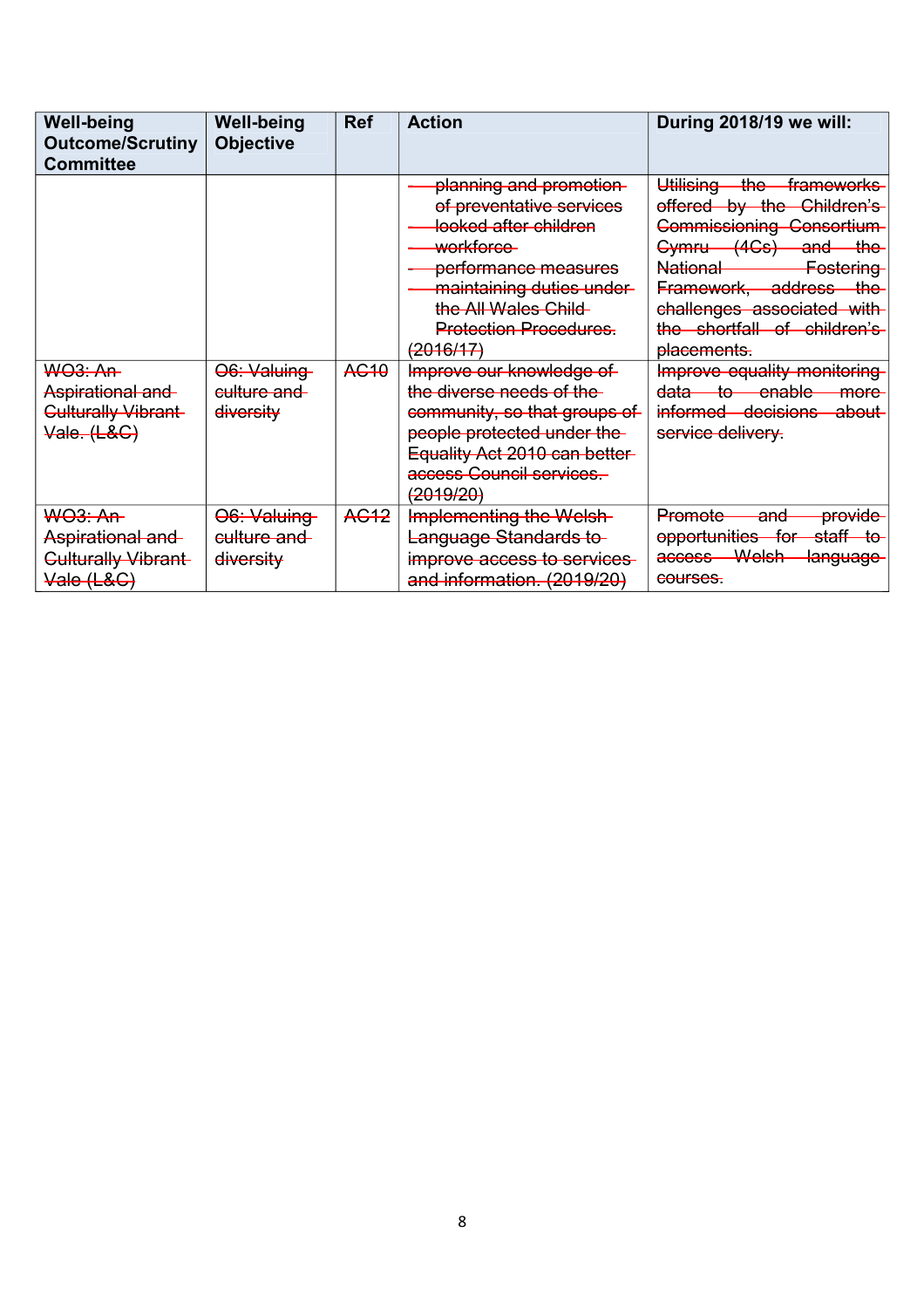| <b>Ref</b>      | <b>Action</b>                                                                                                                                                                                                                           | During 2018/19 we will:                                                                                                                                                                                                                                                                                                                                                                                                                                                                                                                                                                                                                                                                                                                                                                                                                                                                                                                                                                                                                                                                                                                    |
|-----------------|-----------------------------------------------------------------------------------------------------------------------------------------------------------------------------------------------------------------------------------------|--------------------------------------------------------------------------------------------------------------------------------------------------------------------------------------------------------------------------------------------------------------------------------------------------------------------------------------------------------------------------------------------------------------------------------------------------------------------------------------------------------------------------------------------------------------------------------------------------------------------------------------------------------------------------------------------------------------------------------------------------------------------------------------------------------------------------------------------------------------------------------------------------------------------------------------------------------------------------------------------------------------------------------------------------------------------------------------------------------------------------------------------|
| CP <sub>1</sub> | Deliver the Council's transformational change<br>programme, Reshaping Services, to enable it to<br>meet the future needs of citizens of the Vale of<br>Glamorgan within the context of unprecedented<br>financial challenges (2019/20). | Comply with the Social Services Budget<br>$\bullet$<br>Programme and associated targets.<br>As part of Tranche 2 continue to support<br>$\bullet$<br>delivery of the Council's Reshaping agenda<br>and its associated projects.                                                                                                                                                                                                                                                                                                                                                                                                                                                                                                                                                                                                                                                                                                                                                                                                                                                                                                            |
| CP <sub>2</sub> | Align the workforce plan to the Reshaping<br>Services strategy, ensuring staff have the<br>necessary skills and training to adapt to the<br>changes in how services are planned and<br>delivered (2017/18).                             | <b>Review</b><br>strengthen<br>performance<br>and<br>the<br>management and support arrangements in<br>relation to sickness absence within the service.<br>our key workforce development<br><b>Deliver</b><br>priorities for the coming year that include:                                                                                                                                                                                                                                                                                                                                                                                                                                                                                                                                                                                                                                                                                                                                                                                                                                                                                  |
|                 |                                                                                                                                                                                                                                         | Explore options in terms of succession<br>planning, in relation to the ageing profile of<br>some teams and also in relation to the team<br>manager and operational management<br>tiers. This requires us to ensure that current<br>and future managers are equipped with the<br>skills required to manage modern Social<br>Services through continuing to enhance the<br>Management Development Programme;<br>Enabling fluidity in staff movement within<br>and across teams, where this supports<br>development, whilst providing a culture that<br>supports staff through change. Flexibility of<br>staff will be a key component as services<br>develop;<br>To address the vacancies that exist in<br>critical posts to the business and areas by<br>exploring options that target recruitment<br>more effectively and achieve recruitment to<br>vacant positions.<br>Reviewing our approach to alternative<br>distribution of workloads to assess whether<br>reconfiguring the roles and remits would be<br>beneficial in addressing capacity issues<br>within<br>teams<br>better<br>to<br>manage<br>our<br>approach to rising demand. |

**Appendix A** contains the detailed plan which outlines the actions we will undertake in the coming year to deliver our Year 3 (2018/19) priorities for the Corporate Plan.

**Appendix B** outlines the 'enabling' actions we will undertake to maximise the use of our resources to enable us to deliver our priorities for the same year.

#### **3.2. Managing Our Resources to Deliver Our Priorities**

The following sets out how we will manage our resources to achieve the actions in our Service Plan and support our service.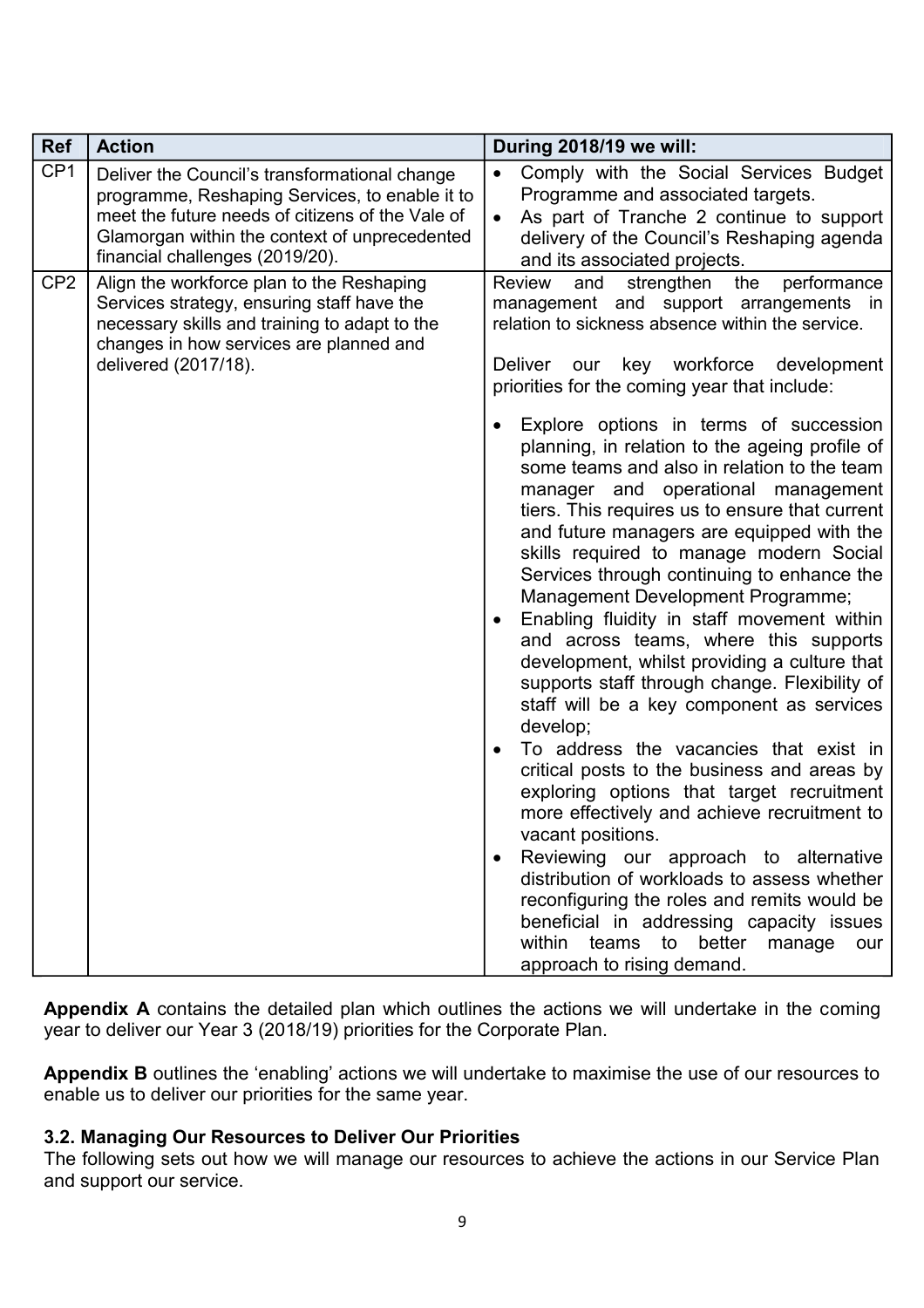#### **Integrated Planning**

We are committed to maximising the use of our resources so that we can deliver sustainable and cost effective services that best meet people's needs. For 2018-19, we have identified a series of 'enabling actions' that will support us to deliver our priorities for Year 3 of the Corporate Plan and contribute towards the Corporate Plan Well-being Outcomes.

This section provides a summary of these actions, outlining how we will use our resources (including our workforce, ICT, finance, assets and customer insight) and manage identified risks in order to deliver planned improvement.

#### **Workforce Development**

| <b>Key Service Statistics 2016/17</b> |         |           |                   |          |             |             |
|---------------------------------------|---------|-----------|-------------------|----------|-------------|-------------|
| Average headcount                     | FTE.    |           | Average days sick | Average  | Turnover    | #itsaboutme |
| 2015/16                               | 2015/16 | Long term | Short term        | days     | (no of      | completion  |
|                                       |         |           |                   | sickness | leavers)    | rate $(\%)$ |
|                                       |         |           |                   | per FTE  |             |             |
| 209                                   | 181.46  | 7.39      | 2.85              | 10.24    | 27          | 95%         |
|                                       |         |           |                   |          | $(12.92\%)$ |             |

During 2017/18, 96% of #itsaboutme staff appraisals were completed for the Service compared to 95% in the previous year. This equates to 172 appraisals completed out of a total 221. Of those that remain outstanding there were 42 exemptions and 7 not completed. For appraisals that have not yet been completed, dates have been set with a commitment to prioritise their completion. Staff continue to be supported in accordance with the Social Services Supervision Policy.

The average number of days sickness absence per full time equivalent has worsened very slightly during quarter 2 2017 in comparison to the same period last year, with the Service reporting a quarter 2 performance of 5.79 days during 2017/18, compared to 5.41 days during the same period last year. It would be important to note, however, that although the average number of days lost has only slightly increased, we still remain well within the Directorate's annual target of 5.80. The majority of sickness absence continues to be long term, during quarter 2 2017/18 4.05 days/shifts were lost due to long term sickness compared with 1.74 days/shifts due to short term sickness. This is a similar pattern to the same period last year where 4.05 days/shifts were lost due to long term sickness compared to 1.36 days/shifts lost due to short term sickness. In line with corporate direction, we will continue to review and strengthen the performance management and support arrangements in relation to sickness absence within the service.

During quarter 2 2017/18, staff turnover had significantly decreased to 4.24% compared to 6.62% during the same time period in 2016/17. During quarter 2 2017/18, all leavers were voluntary leavers (4.24). The voluntary turnover figure for this service has comfortably remained within the whole Council's target of 7.5% for 2017/18.

It is important that we continue to maintain and develop the workforce necessary to meet future service needs both in terms of the numbers employed and the skills and competency required of those employees.

The key issues currently impacting on the service are:

 We have experienced mixed success with recruitment across the Division. For some areas we have had healthy interest in posts advertised, so have been able to successfully recruit to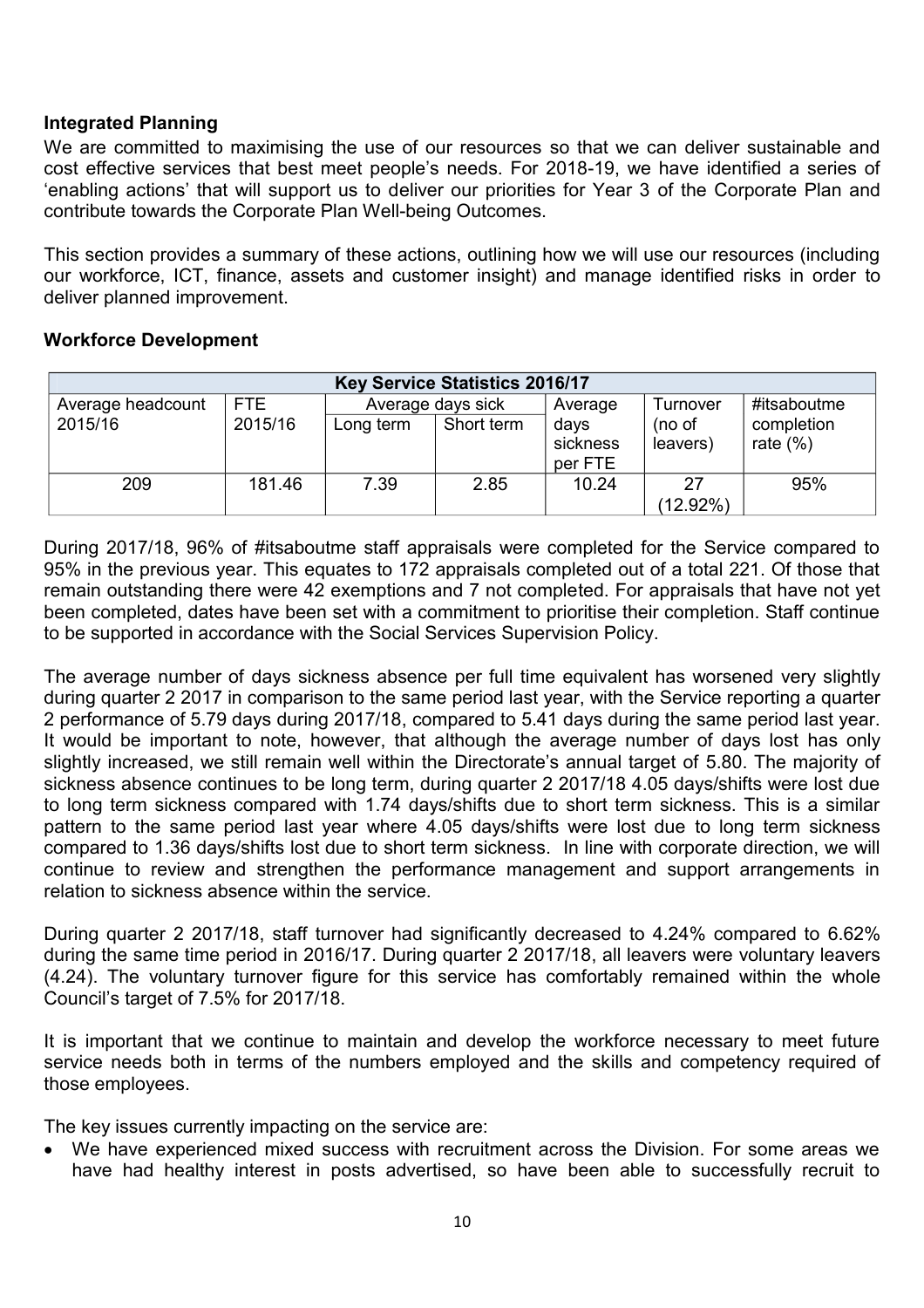positions readily. For example, the VVC has seen a high level of candidates apply for Social Work positions. However, in some other areas the recruitment picture has been more problematic. This is particularly the case in relation to frontline Social Work posts, for example in Intake and Family Support where, in keeping with the national trend, recruiting permanently to Social Work posts has presented challenges. There are also vacancies in our Care Management Team where there is a need to recruit experienced staff. To address the challenges we face in recruiting the best possible candidates we have developed a bespoke recruitment campaign utilising national publications such as Community Care and also social media. Despite some recruitment issues, we have good examples of successfully retaining staff through enabling them to progress into other areas of social work within the Division, and we have also successfully recruited to Social Worker vacancies from our student pool post qualification.

- The age profile of the Service has remained relatively static between 2016 and 2017. The proportion of 16-24 year olds continues to remain low within the Division with the continuing trend towards an ageing workforce. Between 2016 and 2017 the proportion of 16-24 year olds employed by the Division dropped from 5% (September 2016) to 3% in September 2017. Equally, 43% of the workforce are aged over 45. We have exhausted the traditional routes of recruitment for attracting new Social Workers. We are therefore thinking more creatively with regard to other options available.
- Succession planning and building resilience within teams continues to be a key area of ongoing development. A pilot for Social Care Officers was developed in line with the Social Services and Well-being (Wales) Act which has successfully focused on the training and development of unqualified staff to support them in undertaking assessments. We need to continue to develop our Business Support Staff to equip them in meeting the changing demands of the Service.
- In response to the rising demand for services, we need to look more resourcefully at how we manage demand for our services within our existing resources. We have already trialled some interim measures with regard to the alternative distribution of workloads, and further work is planned to consider whether this approach is sustainable into the longer term.

Based on these issues, our key workforce development priorities for the coming year are:

- Having identified the critical posts to the business and areas where recruitment challenges exist, further explore options that target recruitment more effectively and achieve recruitment to vacant positions.
- Explore options in terms of succession planning, particularly in relation to the ageing profile of some teams and also in relation to the Team Manager and Operational Manager tiers. This requires us to ensure that current and future managers are equipped with the skills required to manage modern Social Services through continuing to enhance the Management Development Programme;
- Enabling fluidity in staff movement within and across teams, where this supports development, whilst providing a culture that supports staff through change. Flexibility of staff will be a key component as services develop;
- Reviewing our approach to alternative distribution of workloads to assess whether reconfiguring the roles and remits would be beneficial in addressing capacity issues within teams to better manage our approach to rising demand.

#### **ICT**

In line with Corporate direction we continue to use ICT to work smarter and more flexibly. Our significant projects for the coming year are:

• Achieve an appropriate ICT solution for the Vale, Valleys and Cardiff Adoption Collaborative.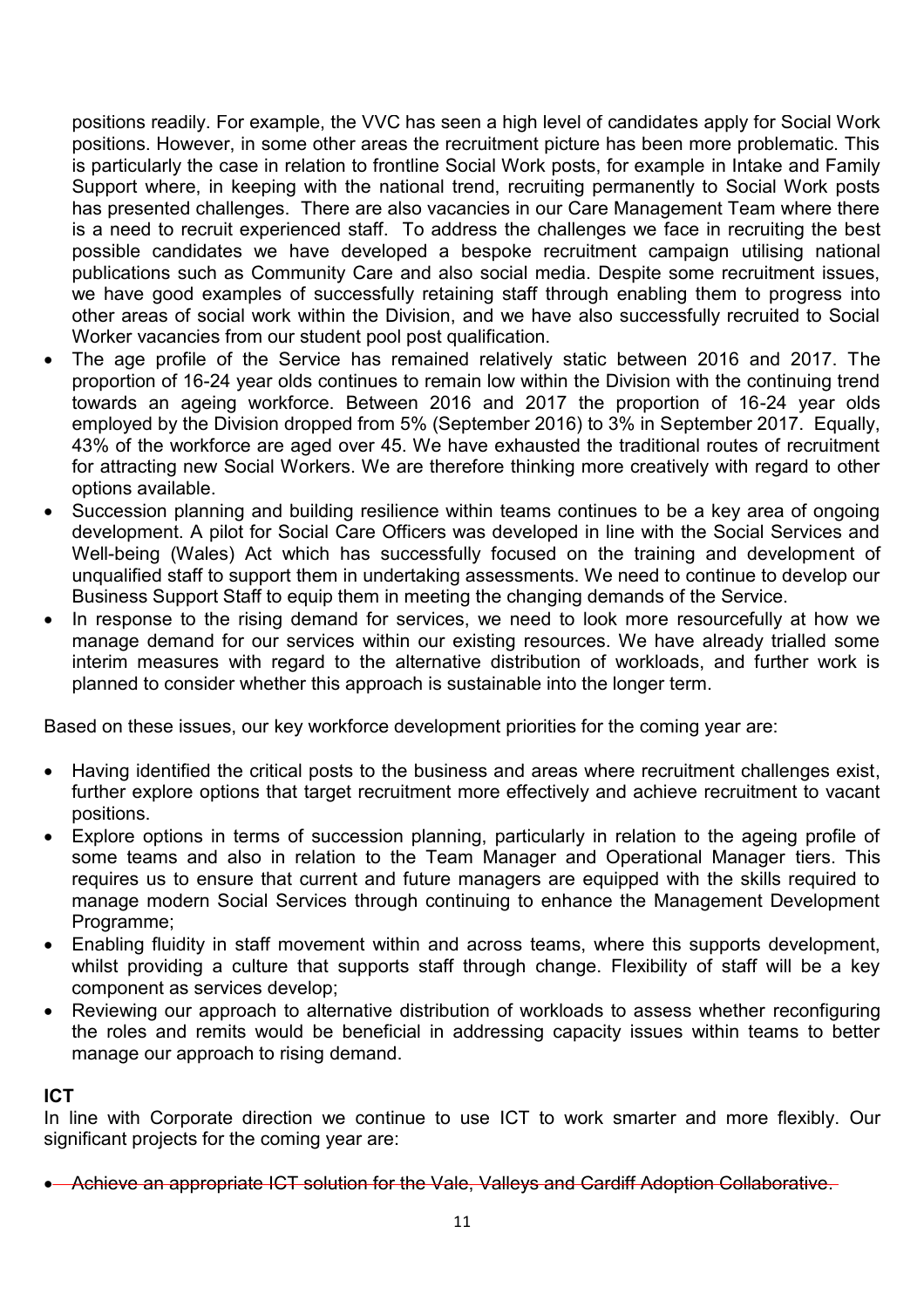#### **Finance**

The base budget for Children and Young People Services for 2018/19 is £15,187M. No further savings have been identified for 2018/19. However the service faces additional cost pressures in 2018/19 totalling £581k.

Children and Young People Services will also be contributing to the delivery of general policy and Council-wide savings. For 2018/19 these are:

- Review of the Procurement (Reshaping Tranche 3) £1m
- $\bullet$  Income and Commercial Opportunities (Reshaping Tranche 3) £550k
- Digital Strategy (Reshaping Tranche 3) £250 $k$
- Establishment Review (Reshaping Tranche 3) £250k
- $\bullet$  Minimum Revenue Provision £1.5m

#### **Assets**

In line with the Corporate Strategy, we are focussing on ensuring the suitability and sufficiency of our assets to meet service and corporate objectives by targeting any underperforming assets; reducing the amount of accommodation used to deliver services; and identifying opportunities to provide multiple service delivery from an asset (co-location).

No asset priorities have been identified for the Service going forward into 2018/19. However, the Division will work closely with corporate colleagues to continue to ensure that all our existing assets remain compliant with all relevant building legislation.

#### **Procurement**

In line with corporate guidance, we are committed to promoting effective procurement using innovative, sustainable and modern practices to deliver value for money and contribute to the achievement of corporate well-being outcomes. Our key areas of focus for 2018/19 are:

- **•** Tendering of our Family Support Services during April 2018.
- Reviewing the use of our Service Level Agreements and Letters of Understanding by March 2019.
- Tendering for Flying Start provision at the Colcot site during Spring 2018 with the regulated provision to be live from the 1<sup>st</sup> September 2018. The contract will be for the duration of two years with an option to extend for a further 2 years in 12 month stages (depending on service requirements and grant position).

#### **Consultation and Engagement**

We proactively engage with our key stakeholders with a particular focus on children and young people.

Highlighted below are our planned activities for the coming year.

| <b>Consultation activity</b><br>planned for 2018/19                                       | Brief description of the purpose of the consultation                                                                                                                             |
|-------------------------------------------------------------------------------------------|----------------------------------------------------------------------------------------------------------------------------------------------------------------------------------|
| <b>Continuation</b><br>حطك<br><u>лі</u><br>$\mathbf{m}$<br>┳<br>Qualitative Measures work | Questionnaires to be sent to all young people aged between<br>7-17 and their parents (where involved with Social Services).                                                      |
|                                                                                           | Discussions are on-going regarding the methods to engage<br>young people and their parents for the 2018/19 qualitative<br>measures. Regional workshops have commenced to explore |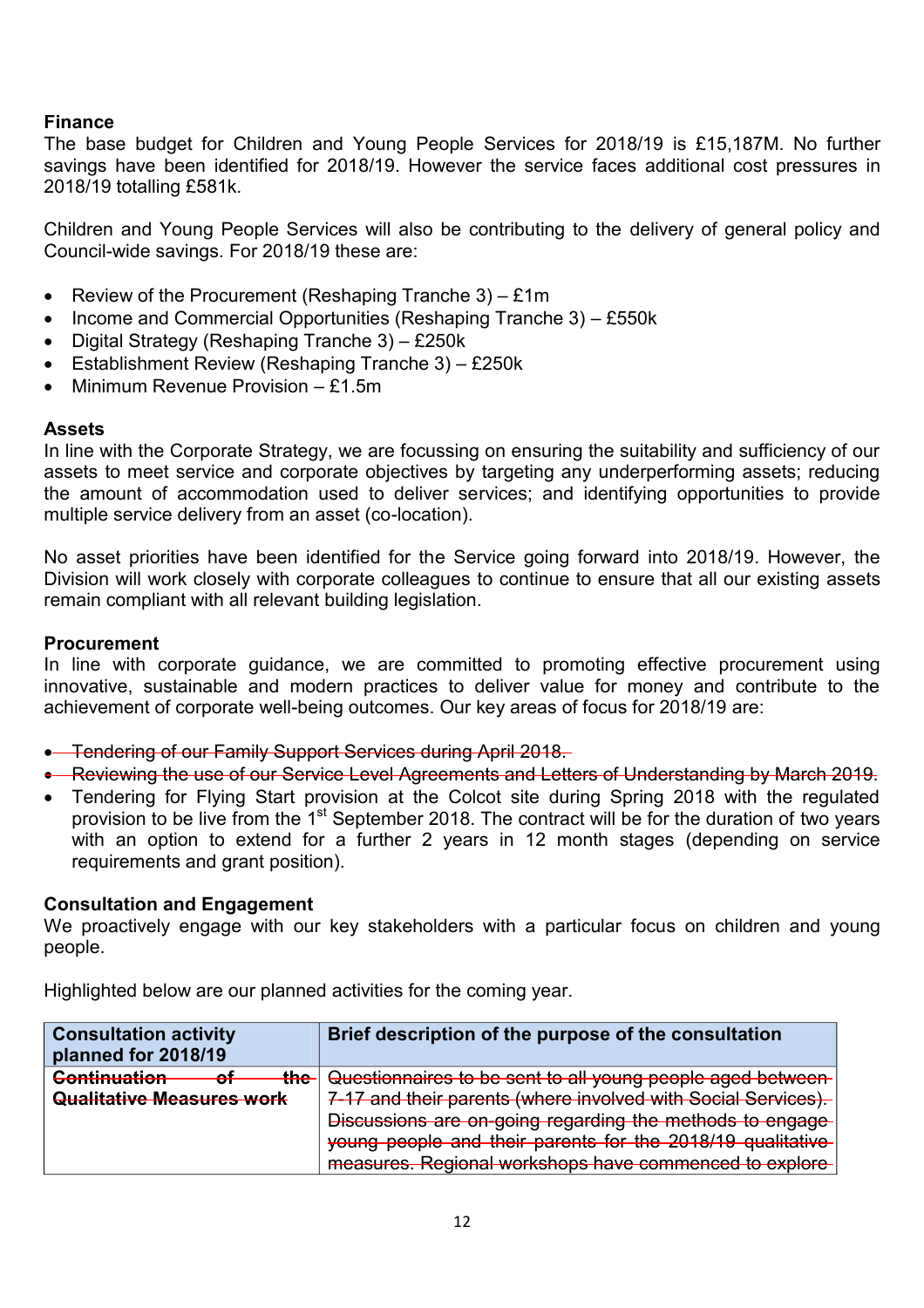| <b>Consultation activity</b><br>planned for 2018/19             | Brief description of the purpose of the consultation                                                                                                                                                                                                                                                                                                              |
|-----------------------------------------------------------------|-------------------------------------------------------------------------------------------------------------------------------------------------------------------------------------------------------------------------------------------------------------------------------------------------------------------------------------------------------------------|
|                                                                 | our approach.                                                                                                                                                                                                                                                                                                                                                     |
|                                                                 | Where possible, questionnaires will be incorporated into-<br>existing consultation methods so that they remain service<br>specific.                                                                                                                                                                                                                               |
| <b>Placements</b><br>and Permanency<br><b>Fostering Reviews</b> | Review form currently used for Fostering Social Workers to<br>complete with young people has been adapted to SNAP and<br>outcomes pertinent to service development will be identified<br>by the Policy and Quality Assurance Officer and<br>incorporated into a report.                                                                                           |
| <b>Child Health and Disability-</b><br>Team (CHAD)              | Interviews with young people regarding the transition-<br>process.                                                                                                                                                                                                                                                                                                |
|                                                                 | Interviews with parents regarding information, support and<br>care planning.<br>Interviews and questionnaires to be sent for the<br>performance measures and relevant outcomes to be<br>incorporated into the QA process.                                                                                                                                         |
| <b>Flying Start Consultation</b><br>(termly)                    | Questionnaires to continue to be sent to all parents with a<br>child who have had contact with Flying Start and whose<br>child had reached the age of two.                                                                                                                                                                                                        |
|                                                                 | The questionnaire will then be used for a focus group<br>discussion to ascertain views about the questions.                                                                                                                                                                                                                                                       |
| <b>Leaving Care</b>                                             | Further to events being organised this year and next, the<br>Policy and QA Officer will be attending the drop in centre-<br>once a month and meeting young people who use the centre-<br>to discuss their involvement and support from the 15 plus-<br>team.                                                                                                      |
| <b>Child Sexual Exploitation</b><br><b>Strategy</b>             | Plans are being developed to engage young people who-<br>have been involved and supported through the CSE<br>safeguarding process. Schools have been visited to<br>ascertain welfare provision and plans have been discussed-<br>to have one to one discussions with young people who<br>attend breakfast clubs, nurture groups and other support-<br>provisions. |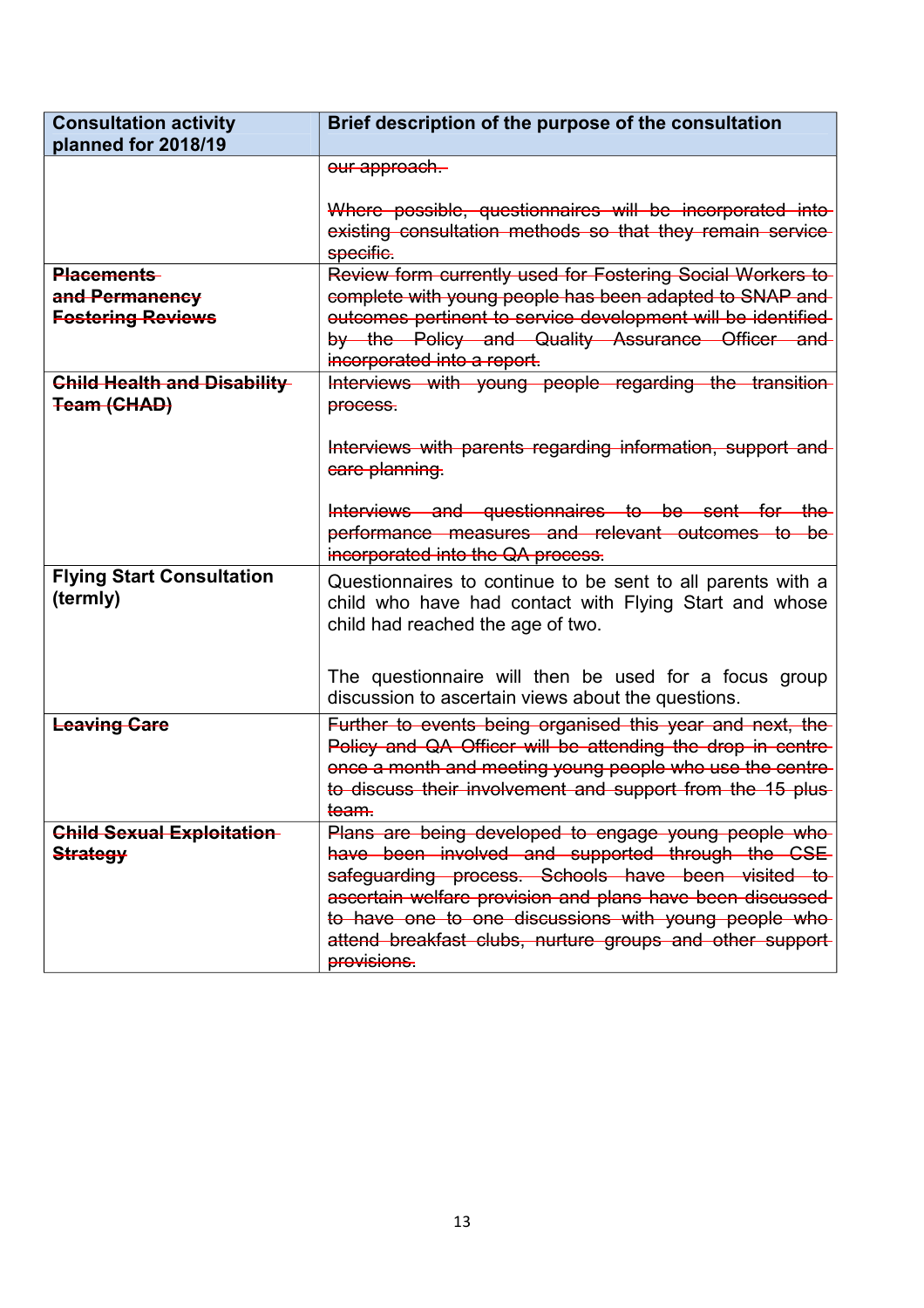## **Collaboration and Partnerships**

We continue to explore and promote opportunities for working collaboratively locally and regionally in order to deliver improved services for customers and deliver savings. Highlighted below are our planned activities for the coming year.

| <b>Activity</b><br><b>Planned</b><br>2018/19                                                                                                                                                                                                                                                                                                | <b>Brief Description of the Purpose</b><br>and intended outcomes from the<br>Partnership/<br><b>Collaborative</b><br><b>Activity</b>                                                                                                                        | Governance Arrangements and<br><b>Details of Partners</b>                                                                                                                                                                             |
|---------------------------------------------------------------------------------------------------------------------------------------------------------------------------------------------------------------------------------------------------------------------------------------------------------------------------------------------|-------------------------------------------------------------------------------------------------------------------------------------------------------------------------------------------------------------------------------------------------------------|---------------------------------------------------------------------------------------------------------------------------------------------------------------------------------------------------------------------------------------|
| <b>Regional Adoption</b><br><b>Collaborative (VVC)</b><br>Implementation<br>—of⊢<br>recommendations from<br>the Best Value Review<br>of the Regional<br><b>Adoption Collaborative</b>                                                                                                                                                       | Four other local authorities and two<br>health boards working together to<br>deliver a regional collaborative for<br>adopted children and their families,<br>with a target to increase the<br>availability of adopters and<br>improve adoption support.     | Vale of Glamorgan, Merthyr, Cardiff-<br>and Rhondda Cynon Taff Councils<br>and two Health Boards.<br>Partnership Agreement in place -<br>governance arrangements operate<br>via a Management Board and a<br>Joint Committee.          |
| Integrated Family<br><b>Support Service (IFSS)</b><br>Delivery of training to<br>the wider workforce<br>(partners) on the IFST<br>model of intervention to<br>improve their<br>confidence/competence-<br>at using an early<br>intervention/prevention-<br>model.<br>Continue to embed the<br>formal review process of<br><b>IFSS cases.</b> | To improve inter-agency working<br>and provide a more integrated<br>services across health and social<br>care and Third Sector agencies-                                                                                                                    | Integrated Family Support Services<br>Board includes both statutory and<br>non-statutory services including the<br>Vale of Glamorgan Council, Cardiff-<br>Council and Cardiff and Vale<br>University Health Board<br>representatives. |
| <b>National</b><br><b>Fostering</b><br><b>Framework</b><br>Reflect-                                                                                                                                                                                                                                                                         | An All Wales approach to address<br>the retention and recruitment of<br>foster carers.<br>A regional Welsh Government<br>funded project to promote the<br>ability of mothers who have<br>experienced the removal of a child<br>to care for future children. | Strategic Board in place<br>with<br>regional representatives.<br>Regional Board.                                                                                                                                                      |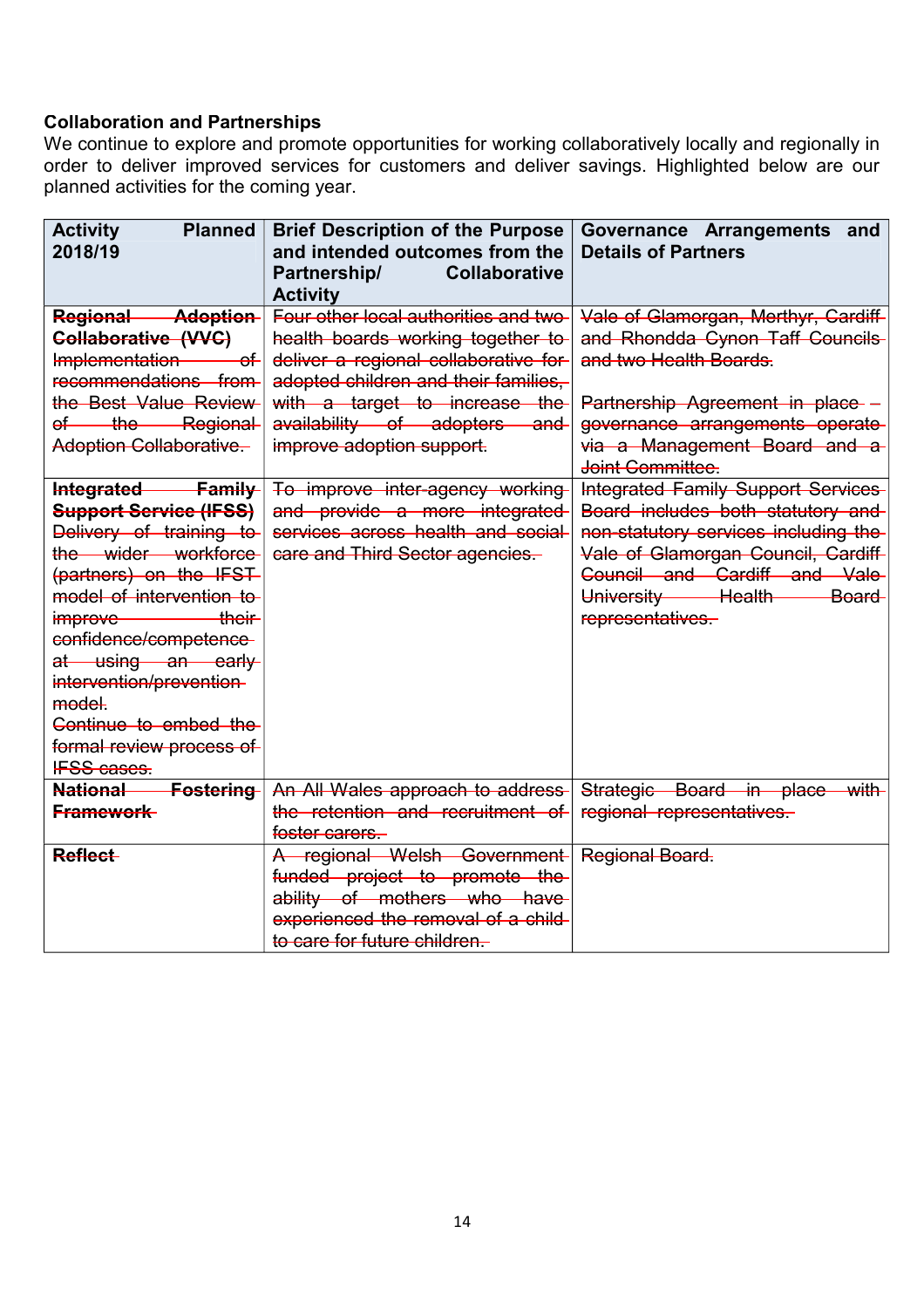#### **Risk Evaluation**

Highlighted below are our key risks as a service over the coming year. In addition to our service specific risks, there are a number of corporate level risks which impact on our service and these are identified below. In identifying these risks we have also shown how we are managing them.

| <b>Risk Description</b>                                                                                                                                                                                                                    | <b>Residual Risk</b> |                | <b>Current Controls</b>                                                                                                                                                                                                                                                                                                                                                                                                                                                                                                                                                                                                                           | <b>Forecast</b> |
|--------------------------------------------------------------------------------------------------------------------------------------------------------------------------------------------------------------------------------------------|----------------------|----------------|---------------------------------------------------------------------------------------------------------------------------------------------------------------------------------------------------------------------------------------------------------------------------------------------------------------------------------------------------------------------------------------------------------------------------------------------------------------------------------------------------------------------------------------------------------------------------------------------------------------------------------------------------|-----------------|
|                                                                                                                                                                                                                                            | Likelihood           | <b>Impact</b>  |                                                                                                                                                                                                                                                                                                                                                                                                                                                                                                                                                                                                                                                   | direction of    |
|                                                                                                                                                                                                                                            |                      |                |                                                                                                                                                                                                                                                                                                                                                                                                                                                                                                                                                                                                                                                   | travel          |
| <b>CR1: Reshaping Services</b>                                                                                                                                                                                                             |                      |                |                                                                                                                                                                                                                                                                                                                                                                                                                                                                                                                                                                                                                                                   |                 |
| <b>Political &amp;</b><br>Legislative- Failure to<br>continue to provide<br>priority services.                                                                                                                                             | 2                    | $\overline{2}$ | Effective challenge is in place to<br>identify project work with a mixed<br>economy<br>model<br>approach<br>to<br>Reshaping approved.<br>Tranche 3 projects of a corporate<br>nature lessen the impact on front line<br>services.<br>Risk management processes are<br>embedded into project management<br>to identify and mitigate the impacts on<br>service users.                                                                                                                                                                                                                                                                               |                 |
| <b>Resources: Failure to</b><br>maximise and mobilise<br>our existing resources<br>in terms of skillsets,<br>technology and assets<br>to deliver the<br><b>Reshaping Programme</b><br>and make financial<br>savings.                       | 1                    | $\overline{2}$ | Development<br>Management<br>Competency<br>Programme<br>and<br>Framework<br>aligned<br>with<br>the<br>requirements of the Reshaping<br>Organisational<br>Programme.<br>An<br>Development Work stream is in place<br>to support the programme.<br>Programme Board and Manager in<br>places with project team resources<br>considered for each project.<br>Business cases developed for all<br>projects and guidance in place.<br>Management<br>Development<br>Competency<br>Programme<br>and<br>Framework<br>aligned<br>with<br>the<br>requirements of the programme and<br>an organisational work stream is in<br>place to support the programme. |                 |
| <b>Service Delivery &amp;</b><br><b>Wellbeing: Failure to</b><br>effectively engage and<br>communicate with our<br>partners and service<br>user to identify new<br>ways of working and<br>maximise opportunities<br>to deliver alternative | $\overline{2}$       | $\overline{2}$ | <b>Business</b><br>consider<br>cases<br>non-<br>financial implications of any proposed<br>changes.<br>Equality<br>Impact<br>Assessments<br>embedded<br>within<br>the<br>overall<br>programme's management approach.<br>Communications<br>and<br>engagement                                                                                                                                                                                                                                                                                                                                                                                        |                 |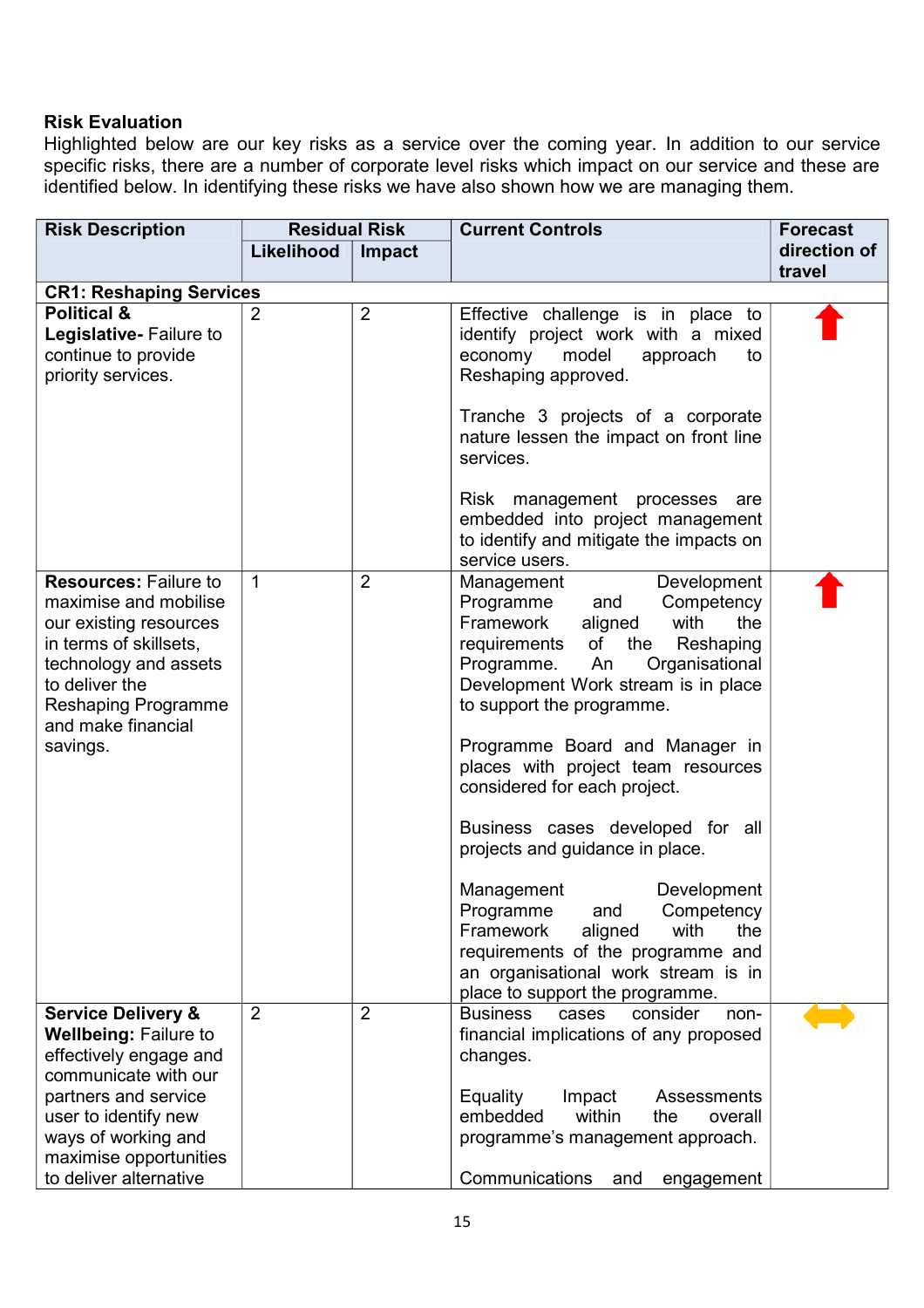| <b>Risk Description</b>                    | <b>Residual Risk</b> |                | <b>Current Controls</b>                                                   | <b>Forecast</b> |
|--------------------------------------------|----------------------|----------------|---------------------------------------------------------------------------|-----------------|
|                                            | Likelihood           | Impact         |                                                                           | direction of    |
|                                            |                      |                |                                                                           | travel          |
| service models that                        |                      |                | activities inform project development.                                    |                 |
| best meet the diverse                      |                      |                |                                                                           |                 |
| needs of the local                         |                      |                |                                                                           |                 |
| community.                                 |                      |                |                                                                           |                 |
| <b>Reputation:</b>                         | $\overline{2}$       | $\overline{2}$ | Risk management contained within                                          |                 |
| Reputational damage                        |                      |                | project documentation.                                                    |                 |
| as a result of failing to                  |                      |                |                                                                           |                 |
| deliver the Reshaping                      |                      |                | Regular updates to Cabinet and                                            |                 |
| programme's aims and                       |                      |                | Programme Board on status of the                                          |                 |
| objectives and the                         |                      |                | programme.                                                                |                 |
| negative criticism this                    |                      |                |                                                                           |                 |
| could attract from both                    |                      |                | Consultation on the Council's budget                                      |                 |
| residents and our                          |                      |                | annually includes questions relating to                                   |                 |
| external regulators.                       |                      |                | the<br>approach being<br>taken<br>on                                      |                 |
|                                            |                      |                | Reshaping Services.                                                       |                 |
|                                            |                      |                |                                                                           |                 |
|                                            |                      |                | Programme<br><b>Board</b><br>includes                                     |                 |
|                                            |                      |                | representatives of partners.                                              |                 |
| <b>CR2: Response to Legislative Change</b> |                      |                |                                                                           |                 |
| <b>Political and</b>                       | 2                    | $\overline{2}$ | We have considered the requirements                                       |                 |
| legislative: Political                     |                      |                | of the Social Services and Well-being                                     |                 |
| and Legislative                            |                      |                | (Wales) Act as it relates to Children                                     |                 |
| repercussions of failing                   |                      |                | and Young People Services. We have                                        |                 |
| to implement                               |                      |                | also reaffirmed our compliance with                                       |                 |
| requirements of the                        |                      |                | Wales Child<br>Protection<br>All<br>the                                   |                 |
| Social Services and                        |                      |                | Procedures to ensure we continue to                                       |                 |
| Well-being (Wales) Act.                    |                      |                | meet our safeguarding responsibilities                                    |                 |
|                                            |                      |                | for children and young people.                                            |                 |
| <b>Resources: Insufficient</b>             | 2                    | 3              | Budget<br>setting<br>process<br>includes                                  |                 |
| resources to implement                     |                      |                | considerations of cost<br>pressures                                       |                 |
| the requirements of the                    |                      |                | arising from legislative change.                                          |                 |
| Social Services and                        |                      |                |                                                                           |                 |
| Well-being (Wales) Act.                    |                      |                |                                                                           |                 |
| <b>Service Delivery &amp;</b>              | $\overline{2}$       | 3              | Effective implementation of the Social                                    |                 |
| <b>Wellbeing: Failure to</b>               |                      |                | Services and Well-being (Wales) Act                                       |                 |
| deliver requirements of                    |                      |                | Action Plan.                                                              |                 |
| the Social Services                        |                      |                |                                                                           |                 |
| Well-being (Wales) Act                     |                      |                | Continue to support the ongoing                                           |                 |
| and our duty to                            |                      |                | development<br>the<br><b>DEWIS</b><br>of                                  |                 |
| safeguard the well-                        |                      |                | <b>Information Portal.</b>                                                |                 |
| being of our residents.                    |                      |                |                                                                           |                 |
|                                            |                      |                | Implemented<br>assessment<br>new                                          |                 |
|                                            |                      |                | processes to ensure compliance with                                       |                 |
|                                            |                      |                | requirements of the Act.                                                  |                 |
|                                            |                      |                | We develop an Annual Consultation                                         |                 |
|                                            |                      |                |                                                                           |                 |
|                                            |                      |                | Programme that is aligned to the duty<br>within the Act to engage<br>with |                 |
|                                            |                      |                | citizens/service users.                                                   |                 |
|                                            |                      |                |                                                                           |                 |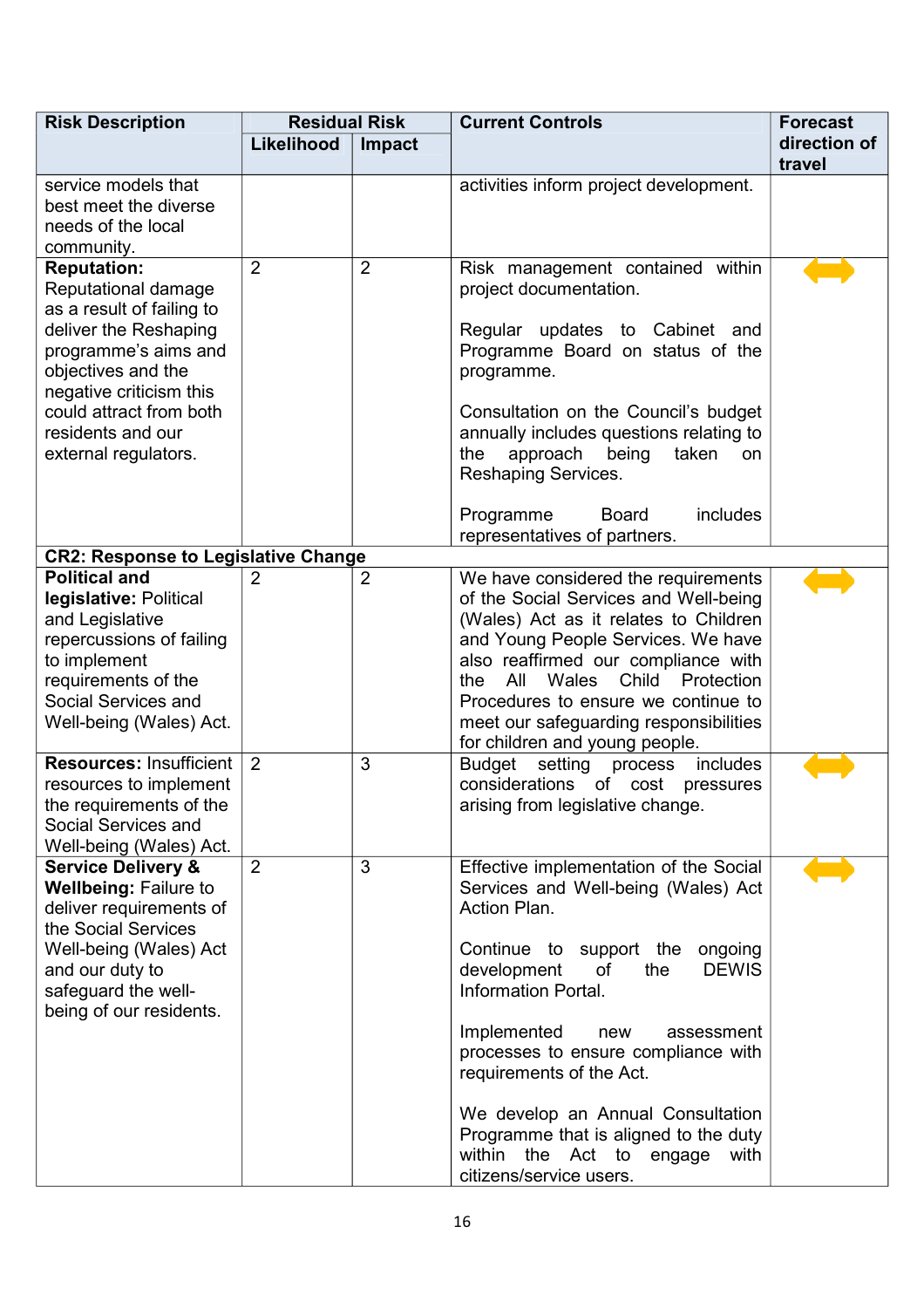| <b>Risk Description</b>                                                                                                                                                                                                                                                                                | <b>Residual Risk</b> |                | <b>Current Controls</b>                                                                                                                                                                                                                                                                                                                                                                                                                                                                                                                                                                                                                          | <b>Forecast</b>        |
|--------------------------------------------------------------------------------------------------------------------------------------------------------------------------------------------------------------------------------------------------------------------------------------------------------|----------------------|----------------|--------------------------------------------------------------------------------------------------------------------------------------------------------------------------------------------------------------------------------------------------------------------------------------------------------------------------------------------------------------------------------------------------------------------------------------------------------------------------------------------------------------------------------------------------------------------------------------------------------------------------------------------------|------------------------|
|                                                                                                                                                                                                                                                                                                        | Likelihood           | Impact         |                                                                                                                                                                                                                                                                                                                                                                                                                                                                                                                                                                                                                                                  | direction of<br>travel |
| <b>Reputation:</b><br>Reputational damage<br>of failing to effectively<br>communicate with<br>service users and staff<br>changes to service<br>delivery and new ways<br>of working associated<br>with the implementation<br>of the Social Services<br>Well-being (Wales) Act.<br><b>CR6: Workforce</b> | $\overline{2}$       | 3              | Comprehensive<br>engagement<br>and<br>consultation undertaken as part of the<br>implementation of the Act with service<br>users and staff.                                                                                                                                                                                                                                                                                                                                                                                                                                                                                                       |                        |
| <b>Political &amp;</b><br>Legislative: Political<br>and legislative<br>repercussions of failing<br>to implement the<br>Council's Workforce<br>Plan and the ability to<br>ensure our workforce<br>needs are met in the<br>future.                                                                       | $\overline{2}$       | $\overline{2}$ | CMT/Cabinet receives regular reports<br>on a range of HR issues and<br>developments across service areas.<br>Robust performance<br>management<br>arrangements in place across the<br>service.                                                                                                                                                                                                                                                                                                                                                                                                                                                    |                        |
| Resources: Inability to<br>anticipate and plan<br>future workforce needs<br>and to recruit and retain<br>suitably qualified staff<br>and leaders with the<br>appropriate skills in the<br>right areas to deliver<br>services effectively.                                                              | 2                    | $\overline{2}$ | Development<br>Management<br>Programme<br>Competency<br>and<br>Framework<br>supporting<br>are<br>our<br>managers to up skill and enhance<br>succession planning.<br>Developed a Staff Engagement<br>Strategy and launched an effective<br>staff engagement programme.<br>Managers are supported through the<br>management of change through<br>training and ongoing advice from HR<br>Officers.<br>Improvements made to workforce<br>planning processes.<br>Improvements made to workforce<br>planning processes.<br>Leadership<br>Café<br>established<br>to<br>support succession planning and<br>leadership development across the<br>Council. |                        |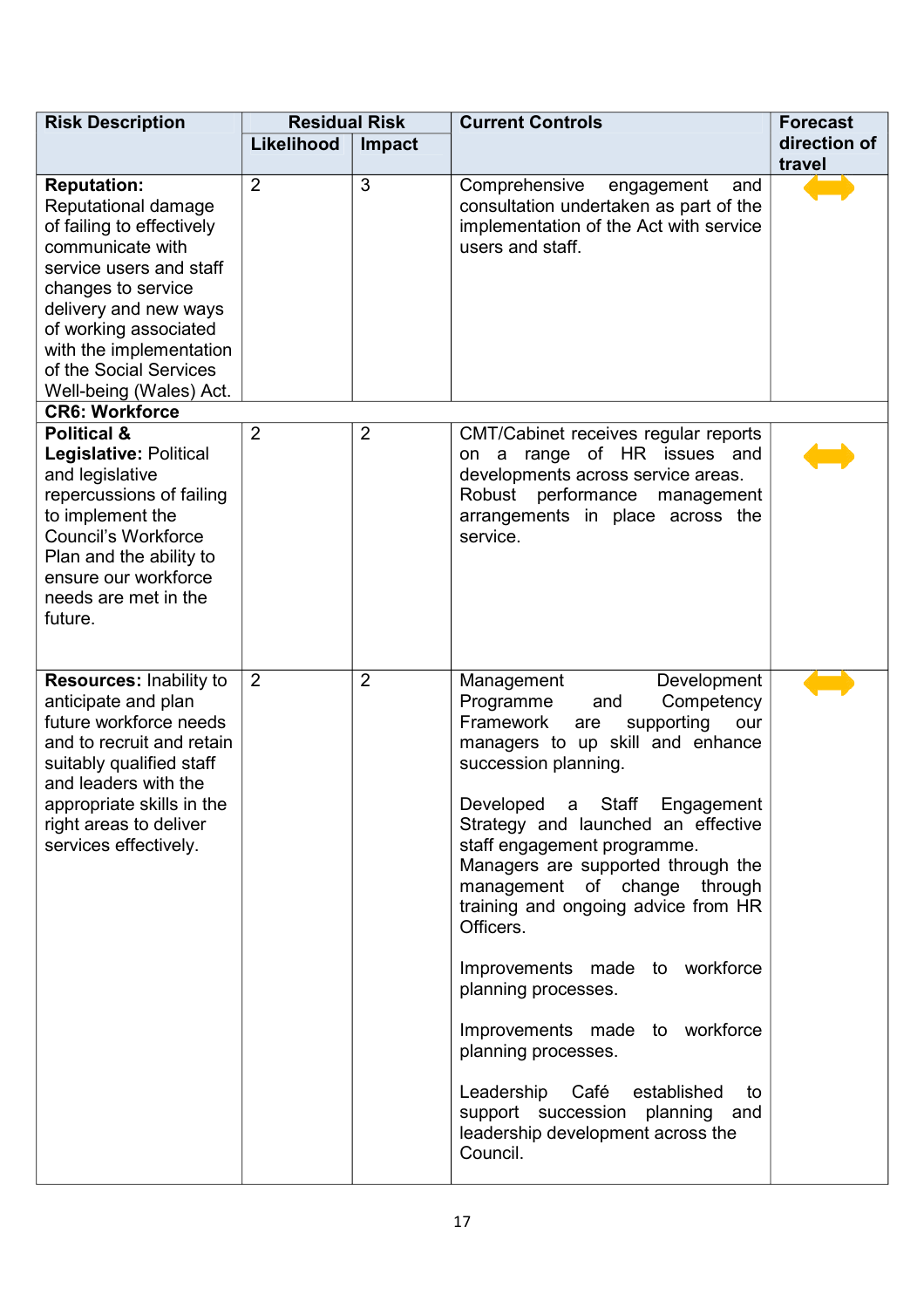| <b>Risk Description</b>                                                                                                                                                                                                                  | <b>Residual Risk</b><br><b>Current Controls</b> |                |                                                                                                                                                                                                                                                                                                                                      |                        |  |  |  | <b>Forecast</b> |
|------------------------------------------------------------------------------------------------------------------------------------------------------------------------------------------------------------------------------------------|-------------------------------------------------|----------------|--------------------------------------------------------------------------------------------------------------------------------------------------------------------------------------------------------------------------------------------------------------------------------------------------------------------------------------|------------------------|--|--|--|-----------------|
|                                                                                                                                                                                                                                          | Likelihood                                      | <b>Impact</b>  |                                                                                                                                                                                                                                                                                                                                      | direction of<br>travel |  |  |  |                 |
|                                                                                                                                                                                                                                          |                                                 |                | Workforce Planning delivered with a<br>focus on alternative service delivery<br>and workforce implications.                                                                                                                                                                                                                          |                        |  |  |  |                 |
| <b>Service Delivery &amp;</b><br>Wellbeing: Inability to<br>anticipate and plan for<br>workforce needs and<br>mange and support<br>organisational change<br>in order to deliver<br>sustainable services<br>both now and in the<br>future | 1                                               | 1              | Workforce planning is delivered with a<br>focus on alternative service delivery<br>and workforce implications.                                                                                                                                                                                                                       |                        |  |  |  |                 |
| <b>Reputation: Negative</b><br>perception of the<br>Council amongst<br>citizens as an employer<br>impacting on our<br>recruitment and<br>retention rates across<br>the service.                                                          | $\overline{2}$                                  | $\overline{2}$ | <b>New</b><br>Charter<br><b>Staff</b><br>been<br>has<br>launched.<br>Development<br>of<br>the<br>Staff<br>Engagement Strategy and launched<br>effective<br>staff<br>an<br>engagement<br>programme.<br>Recruitment adverts promote<br>the<br>Council as an equal opportunities<br>employer.                                           |                        |  |  |  |                 |
| <b>CR7: Information Security</b>                                                                                                                                                                                                         |                                                 |                |                                                                                                                                                                                                                                                                                                                                      |                        |  |  |  |                 |
| <b>Political &amp;</b><br>Legislative: Political<br>and legislative<br>repercussions as a<br>result of failing to put in<br>place effective<br>information security<br>safeguards.                                                       | $\overline{2}$                                  | $\overline{2}$ | DPA/ICT Code of Conduct in place<br>together with Access to Information<br>Procedures that is signed for by all<br>staff and Members.<br>Online training made available to staff<br>on DPA and an introduction to their<br>information security responsibilities.                                                                    |                        |  |  |  |                 |
| <b>Resources: Failure to</b><br>implement adequate<br>ICT management<br>systems and the<br>financial cost<br>associated with data<br>breaches and/or cyber-<br>attacks.                                                                  | 2                                               | $\overline{2}$ | Implementation<br>of<br>new<br>security<br>software (Veronis and Clear Swift) to<br>give us improved data security.<br>Secure e-mail solution in place.<br>Use of encrypted laptops.<br>Nominated systems administrators<br>and system audit trails/admin logs<br>maintained.<br>Regular<br>penetration<br>testing<br>οf<br>systems. |                        |  |  |  |                 |
| <b>Service Delivery &amp;</b><br>Wellbeing: Loss of<br>data impacting on the                                                                                                                                                             | $\overline{2}$                                  | $\overline{2}$ | Information Security<br>Robust<br>and<br>Governance Framework is in place.<br>Information Sharing Protocols in place                                                                                                                                                                                                                 |                        |  |  |  |                 |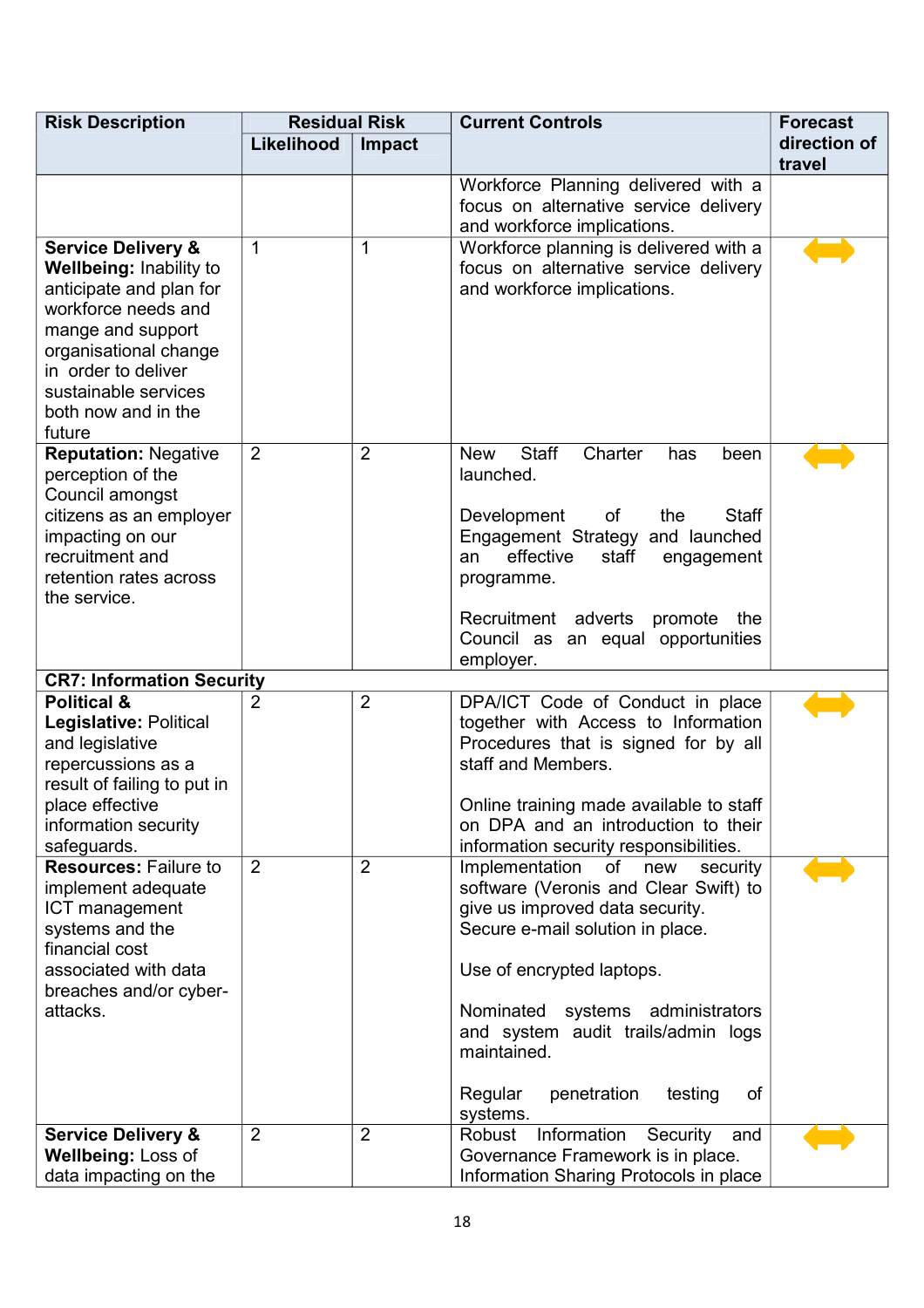| <b>Risk Description</b>                                                                                                                                                                                                                                                                               | <b>Residual Risk</b>        |                | <b>Current Controls</b>                                                                                                                                                                                                                                                                                                                                                                                                                                                                                                                                                                                                        | <b>Forecast</b>        |
|-------------------------------------------------------------------------------------------------------------------------------------------------------------------------------------------------------------------------------------------------------------------------------------------------------|-----------------------------|----------------|--------------------------------------------------------------------------------------------------------------------------------------------------------------------------------------------------------------------------------------------------------------------------------------------------------------------------------------------------------------------------------------------------------------------------------------------------------------------------------------------------------------------------------------------------------------------------------------------------------------------------------|------------------------|
|                                                                                                                                                                                                                                                                                                       | Likelihood<br><b>Impact</b> |                |                                                                                                                                                                                                                                                                                                                                                                                                                                                                                                                                                                                                                                | direction of<br>travel |
| delivery of key services<br>and the impact of a<br>data breach on our<br>service users and their<br>ability to access our<br>services readily.                                                                                                                                                        |                             |                | with our key partners.                                                                                                                                                                                                                                                                                                                                                                                                                                                                                                                                                                                                         |                        |
| <b>Reputation: Loss of</b><br>confidence and trust by<br>the public as a result of<br>data breaches and the<br>lack of credibility and<br>criticism from our<br>external regulators and<br>the Information<br><b>Commissioner this</b><br>would attract.                                              | $\overline{2}$              | $\overline{2}$ | We always gain consent for recording<br>and sharing information. We publish<br>and highlight through our fair data<br>processing statements how personal<br>information/data<br>collect<br>we<br>on<br>individuals is<br>stored<br>used,<br>and<br>shared.                                                                                                                                                                                                                                                                                                                                                                     |                        |
| <b>CR11: Safeguarding</b>                                                                                                                                                                                                                                                                             |                             |                |                                                                                                                                                                                                                                                                                                                                                                                                                                                                                                                                                                                                                                |                        |
| <b>Political &amp;</b><br>Legislative: Political<br>and legislative<br>repercussions of failing<br>to meet our statutory<br>responsibilities where<br>people are at risk of<br>neglect/abuse and as a<br>consequence our<br>safeguarding<br>procedures are<br>deemed insufficient and<br>ineffective. | 1                           | $\overline{2}$ | <b>The</b><br>Wales<br>All<br>Procedures<br>and<br>associated protocols are embedded in<br>Social Services and are reviewed and<br>updated nationally.<br>Contribute to the ongoing cyclical<br>review of the All Wales Protection<br>procedures.<br>Attend meetings of the All Wales<br>Safeguarding Management<br>Group<br>contribute<br>and<br>national<br>to<br>developments.<br>Build and develop on the Regional<br>Safeguarding Board's model.<br>Work with the Regional Safeguarding<br>Boards, the Council's Corporate<br>Safeguarding Steering Group and<br>Schools to deliver our safeguarding<br>responsibilities. |                        |
| <b>Resources: Failure to</b><br>comply with the<br>corporate safeguarding<br>requirements especially<br>relation to recruitment<br>and staff training.                                                                                                                                                | $\mathbf{1}$                | $\overline{2}$ | Safer Recruitment Policy is in place to<br>ensure checks on staff working with<br>children and young people are carried<br>out.<br>Referral of Safeguarding Concerns<br>procedure in place.<br>Staff Supervision policy in place<br>within<br>the<br>division<br>with<br>regular                                                                                                                                                                                                                                                                                                                                               |                        |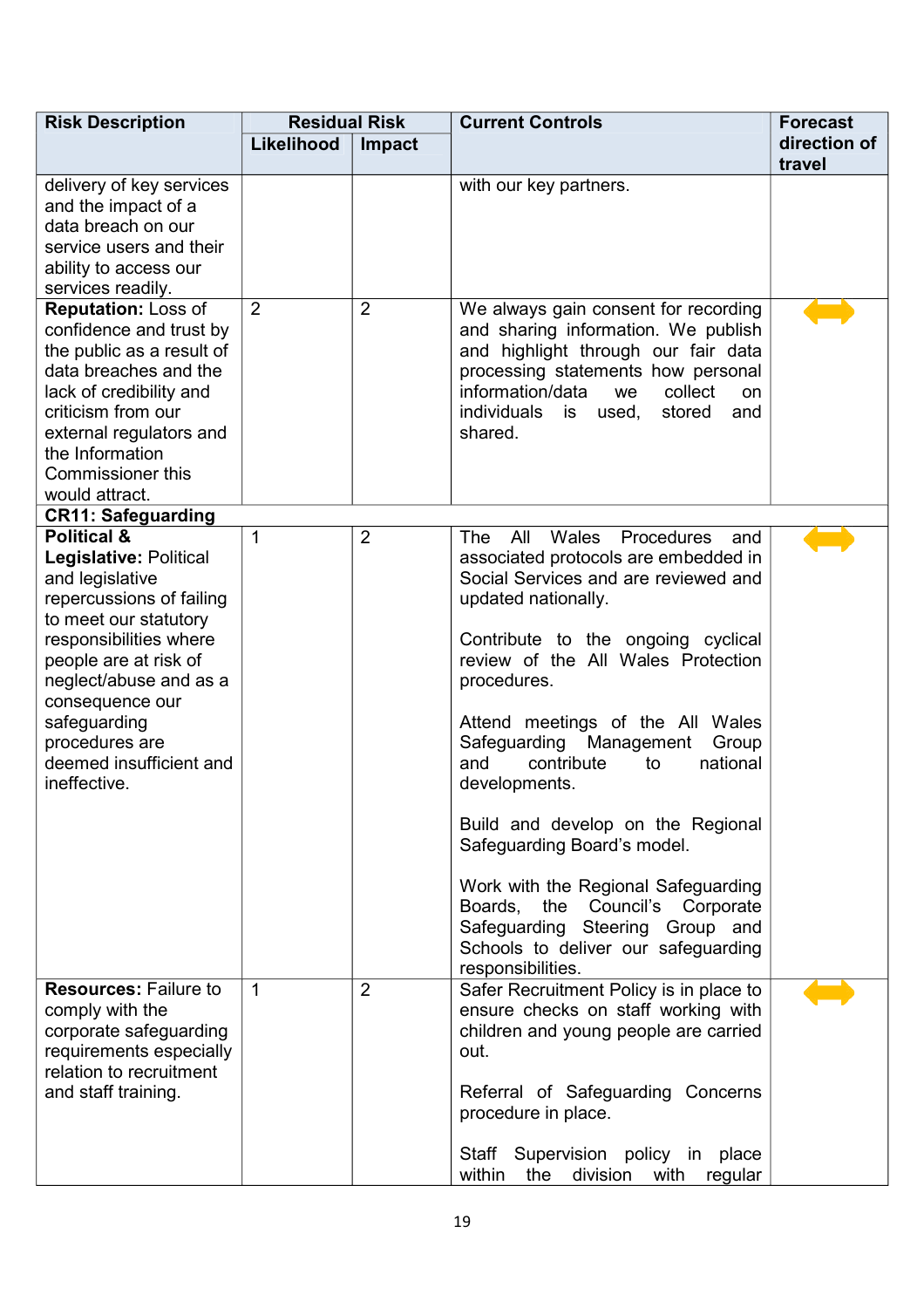| Likelihood   | Impact         |                                                                                                                                                                                                                                                                                                                                                                               | direction of                                                                                                            |
|--------------|----------------|-------------------------------------------------------------------------------------------------------------------------------------------------------------------------------------------------------------------------------------------------------------------------------------------------------------------------------------------------------------------------------|-------------------------------------------------------------------------------------------------------------------------|
|              |                |                                                                                                                                                                                                                                                                                                                                                                               | travel                                                                                                                  |
|              |                | monitoring of quality and practice of<br>those staff.                                                                                                                                                                                                                                                                                                                         |                                                                                                                         |
|              |                | protection, Regional Safeguarding<br>Board and Safer Recruitment training<br>provided to staff as well as training on<br>the Council's Corporate Safeguarding<br>Policy.                                                                                                                                                                                                      |                                                                                                                         |
|              |                | <b>We</b><br>Local Authority<br>have<br>a<br>Officer<br>Designated<br>who<br>is.<br>accountable for safeguarding and the<br>protection of children and young<br>people and adults in accordance with<br>safeguarding requirements.                                                                                                                                            |                                                                                                                         |
|              |                | Ensure work is prioritised and review<br>systems are in place. For Children<br>and Young People Services, all<br>contacts are received by the Intake<br>and Family Support Team. We have<br>added additional resources to the<br>Duty function within the Intake and<br>Family Support Team to support more<br>timely<br>assessments<br>and<br>more<br>effective signposting. |                                                                                                                         |
| $\mathbf{1}$ | $\overline{2}$ | Provider<br>Performance<br>Protocol<br>Procedures in place and embedded in<br>relation to commissioned services.                                                                                                                                                                                                                                                              |                                                                                                                         |
|              |                | contracting services work together to<br>protect vulnerable people and take<br>timely and appropriate action.                                                                                                                                                                                                                                                                 |                                                                                                                         |
|              |                | alongside a Sexual Exploitation Risk<br>Assessment<br>Framework<br>referral<br>process.                                                                                                                                                                                                                                                                                       |                                                                                                                         |
|              |                | Information Sharing protocols are in<br>place and used appropriately.                                                                                                                                                                                                                                                                                                         |                                                                                                                         |
| $\mathbf{1}$ | $\overline{4}$ | Information Sharing protocols are in<br>place and used appropriately.                                                                                                                                                                                                                                                                                                         |                                                                                                                         |
|              |                |                                                                                                                                                                                                                                                                                                                                                                               | safeguarding,<br>Mandatory<br>child<br>Ensure that protection, fieldwork and<br>Child Exploitation Strategy is in place |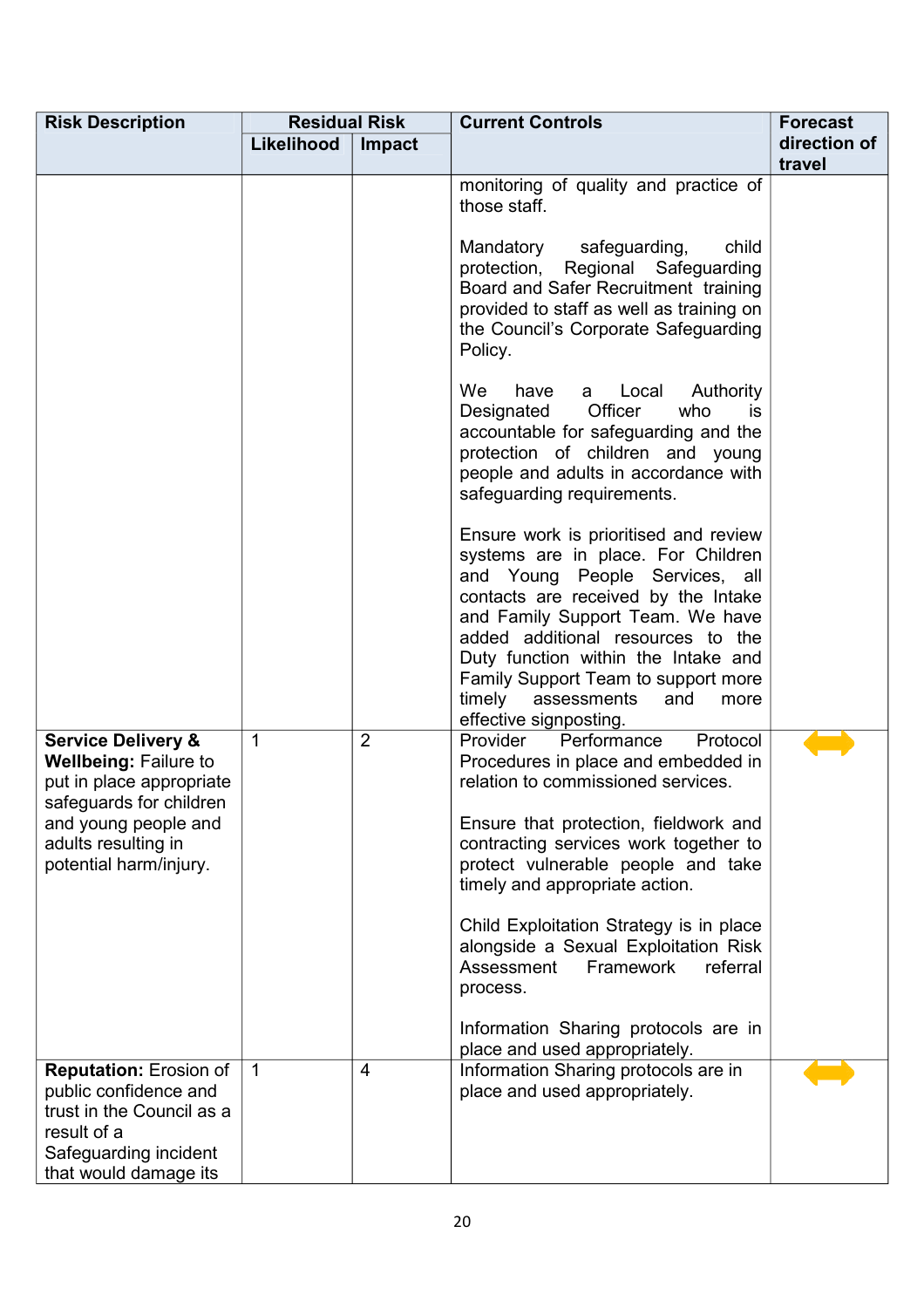| <b>Risk Description</b>                                                                                                                                                                                                                                 | <b>Residual Risk</b> |                | <b>Current Controls</b>                                                                                                                                                                                                                                                                                                                                                                                                                                                                                                                                                                                                                                                                                                                                                                                                                                                                                                                                  | <b>Forecast</b>        |
|---------------------------------------------------------------------------------------------------------------------------------------------------------------------------------------------------------------------------------------------------------|----------------------|----------------|----------------------------------------------------------------------------------------------------------------------------------------------------------------------------------------------------------------------------------------------------------------------------------------------------------------------------------------------------------------------------------------------------------------------------------------------------------------------------------------------------------------------------------------------------------------------------------------------------------------------------------------------------------------------------------------------------------------------------------------------------------------------------------------------------------------------------------------------------------------------------------------------------------------------------------------------------------|------------------------|
|                                                                                                                                                                                                                                                         | Likelihood           | Impact         |                                                                                                                                                                                                                                                                                                                                                                                                                                                                                                                                                                                                                                                                                                                                                                                                                                                                                                                                                          | direction of<br>travel |
| reputation and attract<br>negative criticism from<br>our regulators.                                                                                                                                                                                    |                      |                |                                                                                                                                                                                                                                                                                                                                                                                                                                                                                                                                                                                                                                                                                                                                                                                                                                                                                                                                                          |                        |
| <b>CR14: Contract Management</b>                                                                                                                                                                                                                        |                      |                |                                                                                                                                                                                                                                                                                                                                                                                                                                                                                                                                                                                                                                                                                                                                                                                                                                                                                                                                                          |                        |
| <b>Political &amp;</b><br>Legislative: Political<br>and legislative<br>repercussions for<br>breaching the Council's<br>procurement<br>procedures and/or EU<br><b>Tendering thresholds</b><br>which puts the<br>service/Council at risk<br>of challenge. |                      | $\overline{2}$ | <b>Updates</b><br>regarding<br>contract<br>monitoring and management<br>are<br>considered by Audit Committee.<br>Commissioning arm within Resource<br>Management<br>Safeguarding<br>and<br>provides clear and consistent advice<br>and support on contract management.                                                                                                                                                                                                                                                                                                                                                                                                                                                                                                                                                                                                                                                                                   |                        |
| <b>Resources Failure to</b><br>challenge poor<br>contractual<br>performance and the<br>impact this has on the<br>ability to deliver cost-<br>effective services that<br>meet service<br>user/customer need.                                             | $\mathbf 1$          | $\overline{2}$ | Situation with regard to the finalisation<br>of contracts reported to CMT on<br>monthly basis.<br>Successfully<br>utilise<br>the<br>Provider<br>Performance Protocol to enable us to<br>address areas of poor performance<br>with providers and taking corrective<br>action where required.<br>Commissioning arm within Resource<br>Management<br>Safeguarding<br>and<br>provides clear and consistent advice<br>and support on contract management.<br>Procurement<br>Revised<br>Code<br>οf<br>Practice published on StaffNet.<br>Procurement pages on the Staffnet<br>updated<br>with<br>key<br>processes<br>highlighted for all staff. More detailed<br>training and discussions taken place<br>in services where staff undertake<br>more procurement activity.<br>Training in relation to Procurement<br>and Contract Management delivered<br>to staff in March 2017 Procurement<br>Code of Practice updated, reviewed<br>via Insight Board and CMT. |                        |
| <b>Service Delivery &amp;</b><br><b>Wellbeing: Failure of</b><br>service arrangement<br>due to poor<br>management/lapse of                                                                                                                              | 1                    | $\overline{2}$ | Service performance requirements<br>included in contract documentation.<br>Successfully<br>utilise<br>Provider<br>the<br>Performance Protocol to enable us to<br>address areas of poor performance                                                                                                                                                                                                                                                                                                                                                                                                                                                                                                                                                                                                                                                                                                                                                       |                        |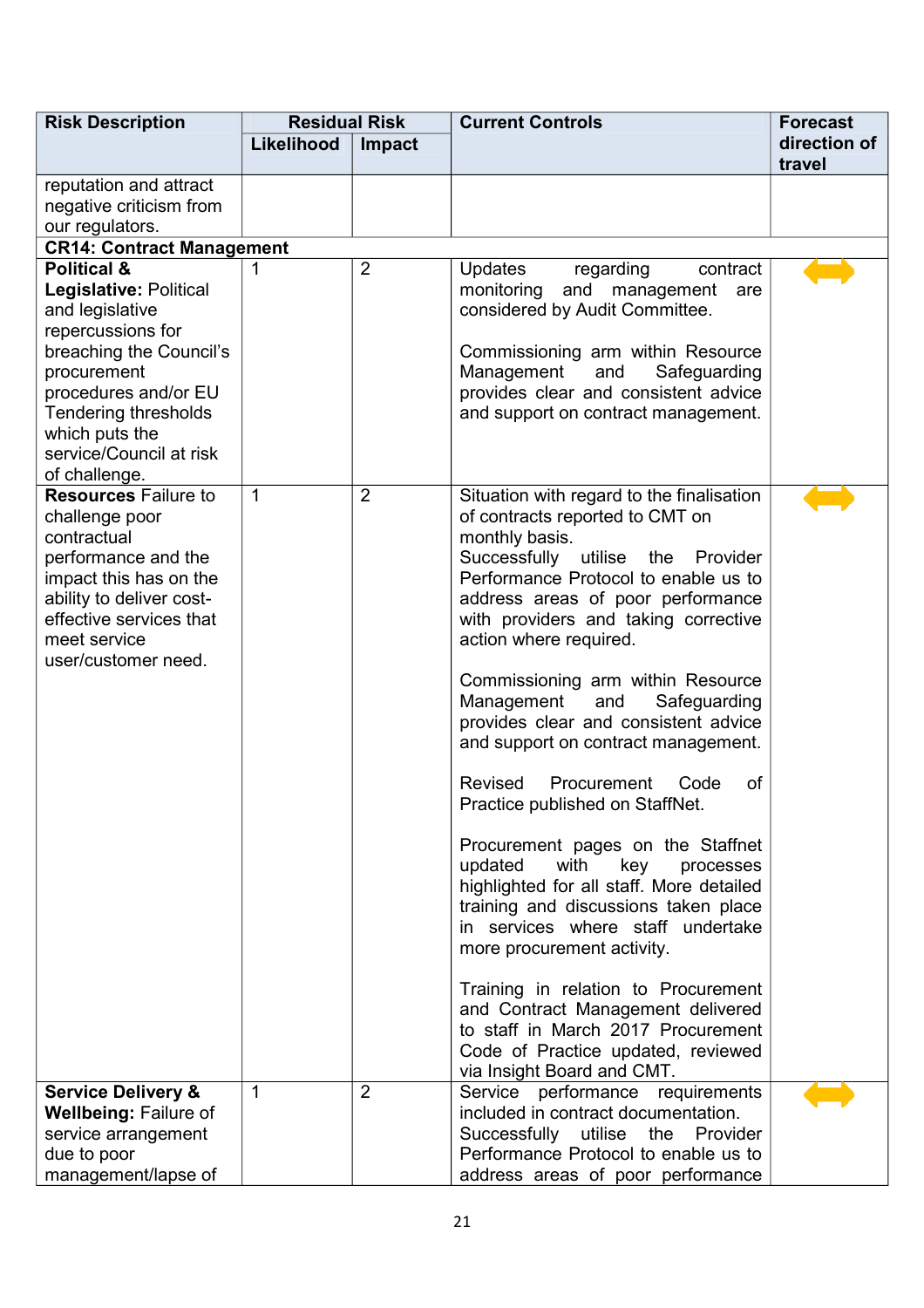| <b>Risk Description</b>                                                                                 | <b>Residual Risk</b> |        | <b>Current Controls</b>                                                    | <b>Forecast</b>        |
|---------------------------------------------------------------------------------------------------------|----------------------|--------|----------------------------------------------------------------------------|------------------------|
|                                                                                                         | Likelihood           | Impact |                                                                            | direction of<br>travel |
| contract impacts on the<br>ability of the Council to<br>continue to provide<br>priority services.       |                      |        | with providers and taking corrective<br>action where required.             |                        |
| <b>Reputation:</b><br>Reputational damage<br>due to poor<br>management/lapse of<br>contact arrangement. |                      | 4      | Service<br>performance requirements<br>included in contract documentation. |                        |

#### **Service-level Risks**

| <b>Risk Description</b>                                                                                                                                                                                                                                              | <b>Residual Risk</b> |                         | <b>Current Controls</b>                                                                                                                                                                                                                                                                                                                                                                    | <b>Forecast</b>        |
|----------------------------------------------------------------------------------------------------------------------------------------------------------------------------------------------------------------------------------------------------------------------|----------------------|-------------------------|--------------------------------------------------------------------------------------------------------------------------------------------------------------------------------------------------------------------------------------------------------------------------------------------------------------------------------------------------------------------------------------------|------------------------|
|                                                                                                                                                                                                                                                                      | Likelihood           | Impact                  |                                                                                                                                                                                                                                                                                                                                                                                            | direction of<br>travel |
| <b>CYP:SR1 - Insufficient</b><br>funding and staff<br>capacity to meet the<br>growing demand for<br>services.                                                                                                                                                        | $\mathbf{1}$         | $\overline{4}$          | A review of demand<br>has been<br>undertaken to inform the allocation of<br>workload priorities. Some short term<br>measures have spread work more<br>equitably across the Division and to<br>explore the merits of a different<br>model. We continue<br>working<br>to<br>explore<br>whether<br>this<br>form<br><sub>of</sub><br>alternative distribution is effective and<br>sustainable. |                        |
| <b>CYP:SR2</b> - Lack of<br>available of specialist-<br>residential placements<br>and the associated<br>financial impact of high-<br>cost placements on our<br>ability to effectively<br>meet the increasingly-<br>complex needs of<br>children and young<br>people. | 4                    | $\overline{3}$          | We undertook a tendering exercise to<br>achieve more local residential care<br>provision from the independent-<br>sector.<br>We have also focused on providing<br>additional support to foster carers<br>who are dealing with more<br>challenging children and young<br>people through our therapeutic-<br>fostering scheme pilot.                                                         |                        |
| <b>CYP:SR3</b> - Service-<br>users cannot access<br>the services swiftly and<br>their needs are not met.                                                                                                                                                             | $\overline{2}$       | $\overline{\mathbf{z}}$ | Robust-<br>screening<br>processes/assessments in place for-<br>children and young people<br>administered via the Intake and<br>Family Support Team.<br>Maintain appropriate additional routes<br>in to the Service. Increased<br>monitoring of first contact<br>performance measurement. More<br>integration of processes, services,<br>systems with the health board as                   |                        |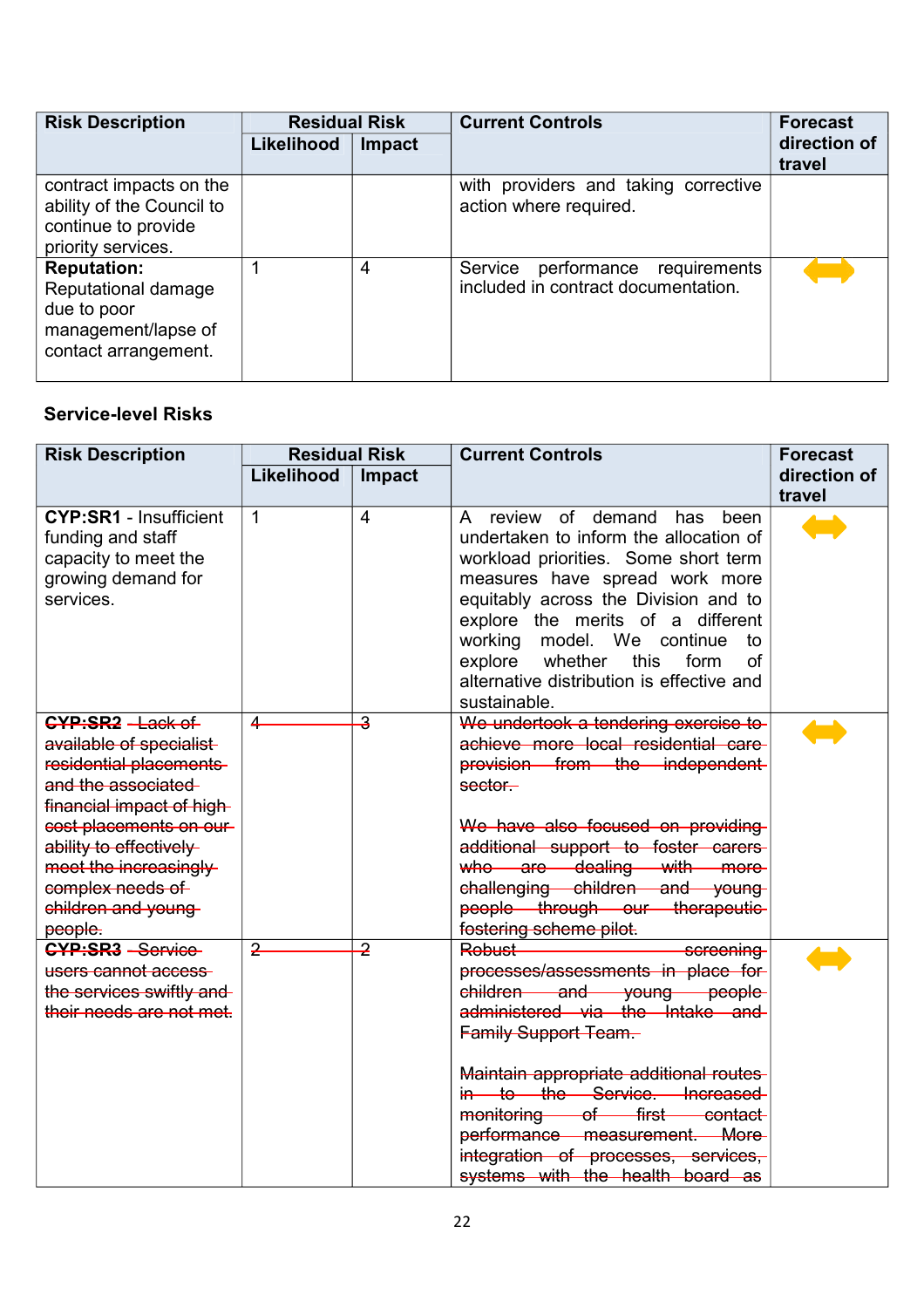| <b>Risk Description</b>                                                                                                                           | <b>Residual Risk</b> |        | <b>Current Controls</b>                                                                                                                                                                                                                                                                                                                                                                                                                                                                                                                                                                                                                                                                                                                                                                  | <b>Forecast</b>        |
|---------------------------------------------------------------------------------------------------------------------------------------------------|----------------------|--------|------------------------------------------------------------------------------------------------------------------------------------------------------------------------------------------------------------------------------------------------------------------------------------------------------------------------------------------------------------------------------------------------------------------------------------------------------------------------------------------------------------------------------------------------------------------------------------------------------------------------------------------------------------------------------------------------------------------------------------------------------------------------------------------|------------------------|
|                                                                                                                                                   | Likelihood           | Impact |                                                                                                                                                                                                                                                                                                                                                                                                                                                                                                                                                                                                                                                                                                                                                                                          | direction of<br>travel |
|                                                                                                                                                   |                      |        | appropriate.                                                                                                                                                                                                                                                                                                                                                                                                                                                                                                                                                                                                                                                                                                                                                                             |                        |
|                                                                                                                                                   |                      |        | Effective management of service user-<br>expectations. Strict and appropriate<br>application of eligibility criteria.<br>Reviewing and remodelling current-<br>service provision and developing<br>opportunities for integration and<br>collaboration.<br>Improving support available to carers                                                                                                                                                                                                                                                                                                                                                                                                                                                                                          |                        |
|                                                                                                                                                   |                      |        | within the community to enable them-<br>to take on further responsibilities.                                                                                                                                                                                                                                                                                                                                                                                                                                                                                                                                                                                                                                                                                                             |                        |
| <b>CYP:SR4 - Continued-</b><br>reduction and<br>regionalisation of grant-<br>funding.                                                             | $\overline{2}$       | 3      | Risk has been highlighted corporately<br>as a cost pressure and appropriate<br>exit strategies are in place.                                                                                                                                                                                                                                                                                                                                                                                                                                                                                                                                                                                                                                                                             |                        |
|                                                                                                                                                   |                      |        | We have a good track record of<br>ensuring effective use of grant-<br>funding and have developed a robust-<br>approach ensuring that we<br>appropriately allocate resources<br>where there is greatest need.                                                                                                                                                                                                                                                                                                                                                                                                                                                                                                                                                                             |                        |
| <b>CYP:SR5</b> - Capacity<br>and capability to meet-<br>the needs of our most-<br>vulnerable clients at a<br>time when resources<br>are reducing. |                      | 4      | Through maintaining appropriate<br>staffing levels and expertise,<br>alongside prioritisation of work and<br>effective reviews of services.<br>We have put in place robust-<br>safeguarding mechanisms, processes<br>and procedures that include the Safer-<br>Recruitment Policy, the Referral of<br>Safeguarding Concerns Procedure<br>and the Staff Supervision Policy-<br>We follow the All Wales Child<br><b>Protection Procedures and associated-</b><br>protocols that are embedded within-<br>Social Services. There is mandatory<br>safeguarding training in place for<br>relevant staff.<br>A Corporate Safeguarding Group<br>operates across the Council of which<br>Social Services are a member.<br>The Corporate Safeguarding Policy<br>has been launched and is available |                        |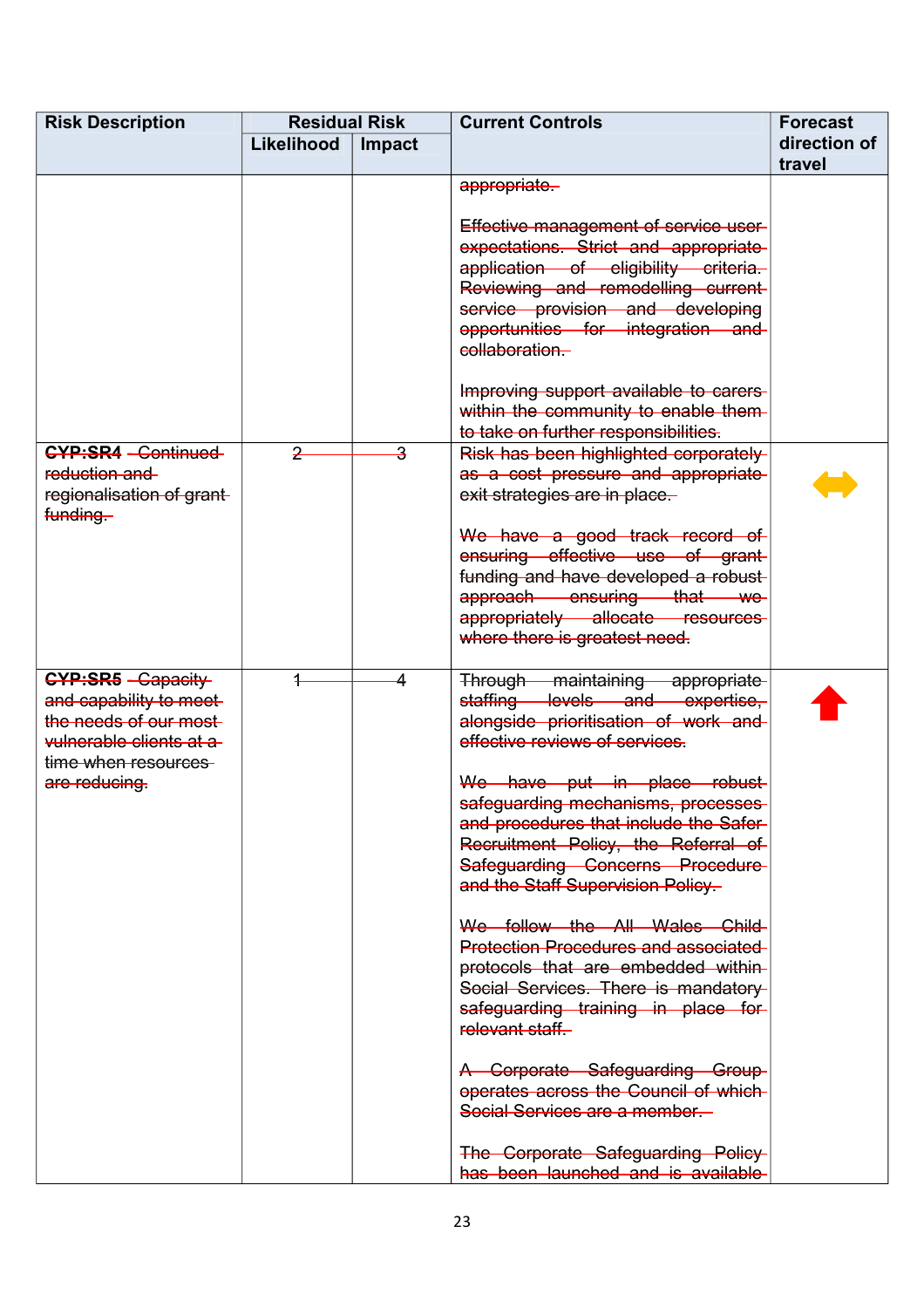| <b>Risk Description</b>                                                                                                                                                         | <b>Residual Risk</b> |        | <b>Current Controls</b>                                                                                                                                                                                                                                         | <b>Forecast</b>        |
|---------------------------------------------------------------------------------------------------------------------------------------------------------------------------------|----------------------|--------|-----------------------------------------------------------------------------------------------------------------------------------------------------------------------------------------------------------------------------------------------------------------|------------------------|
|                                                                                                                                                                                 | Likelihood           | Impact |                                                                                                                                                                                                                                                                 | direction of<br>travel |
|                                                                                                                                                                                 |                      |        | on the StaffNet to staff and training<br>has been completed with Elected<br>Members.                                                                                                                                                                            |                        |
|                                                                                                                                                                                 |                      |        | We also have in place a Regional<br>Safeguarding Children's Board.                                                                                                                                                                                              |                        |
|                                                                                                                                                                                 |                      |        | To support delivery of our statutory<br>responsibilities we have agreed a<br>Corporate Strategy for Children in<br>Need of Care and Support.                                                                                                                    |                        |
| <b>CYP:SR6</b> - Impact of<br>increasing Looked After<br>Children numbers on<br>placement availability<br>where in-house                                                        | ◢                    | 3      | We have developed a fostering<br>recruitment strategy to promote the<br>recruitment of more in-house foster-<br>carers.                                                                                                                                         |                        |
| fostering capacity is<br>exceeded and<br>increases reliance on<br>independent foster-<br>agency placements,<br>and the demand on-<br>Social Work and<br><b>Placement Teams.</b> |                      |        | We are committed to the All Wales<br>National Fostering Framework which<br>is seeking to support regional and<br>national recruitment and retention of<br>foster carers, and are currently<br>exploring the development of a-<br>regional recruitment strategy. |                        |
|                                                                                                                                                                                 |                      |        | We have implemented a pilot scheme<br>to inform the development of a<br>therapeutic fostering service that aims<br>to increase the stability of placements<br>through working closely with our-<br>health partners.                                             |                        |
|                                                                                                                                                                                 |                      |        | We work closely with families to<br>support them to remain together and<br>have put in place robust consideration-<br>of placement referrals via the multi-<br>agency Placement Panel.                                                                          |                        |
|                                                                                                                                                                                 |                      |        | We revoke Care Orders for children<br>and young people placed at home<br>where it is safe to do so.                                                                                                                                                             |                        |
|                                                                                                                                                                                 |                      |        | Supporting long-term foster carers<br>and kinship carers to seek Residence<br>Orders or Special Guardianship<br>Orders for children and young people-<br>who have been in stable placements.                                                                    |                        |
|                                                                                                                                                                                 |                      |        | Establishing a formal Permanency<br>Panel where all care planning for<br>looked after children can<br>$be-$                                                                                                                                                     |                        |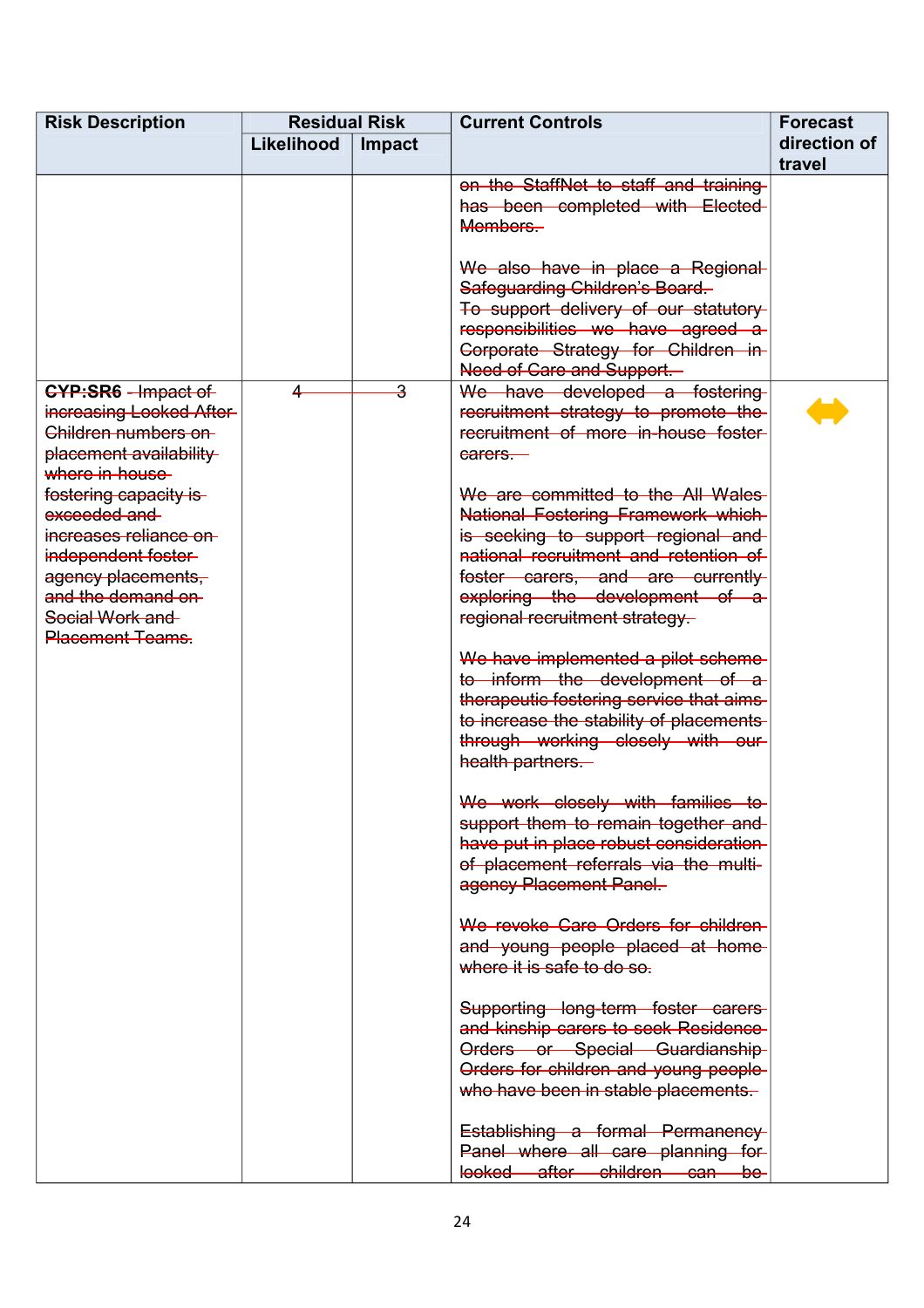| <b>Risk Description</b>                        | <b>Residual Risk</b> |                         | <b>Current Controls</b>                        | <b>Forecast</b> |
|------------------------------------------------|----------------------|-------------------------|------------------------------------------------|-----------------|
|                                                | Likelihood           | Impact                  |                                                | direction of    |
|                                                |                      |                         |                                                | travel          |
|                                                |                      |                         | considered before<br><del>the</del><br>second  |                 |
|                                                |                      |                         | statutory review.                              |                 |
|                                                |                      |                         | We have invested in intensive family           |                 |
|                                                |                      |                         | support services to prevent children-          |                 |
|                                                |                      |                         | on the edge of care requiring                  |                 |
|                                                |                      |                         | accommodation.                                 |                 |
|                                                |                      |                         | Looked After Children and the                  |                 |
|                                                |                      |                         | complexity of need. Our in house               |                 |
|                                                |                      |                         | placement resources are at maximum-            |                 |
|                                                |                      |                         | eapacity. Therefore we are-                    |                 |
|                                                |                      |                         | increasingly more reliant on the               |                 |
|                                                |                      |                         | independent fostering agency                   |                 |
|                                                |                      |                         | placements at higher cost. Efforts to          |                 |
|                                                |                      |                         | safely reduce the numbers of looked-           |                 |
|                                                |                      |                         | after children, and prevent children-          |                 |
|                                                |                      |                         | becoming looked after, are                     |                 |
|                                                |                      |                         | continuing.                                    |                 |
| <b>CYP:SR7 - Insufficient-</b>                 | $\overline{2}$       | $\overline{2}$          | Ensure work is prioritised and review-         |                 |
| operational staff                              |                      |                         | systems are in place. For Children-            |                 |
| eapacity to ensure-                            |                      |                         | and Young People Services, all                 |                 |
| timely assessments are-                        |                      |                         | contacts are received the by the               |                 |
| completed.                                     |                      |                         | Intake and Family Support Team. A              |                 |
|                                                |                      |                         | dedicated Duty function is in place.           |                 |
| <b>CYP:SR8 - Other-</b>                        | $\overline{2}$       | $\overline{\mathbf{3}}$ | Liaison with relevant organisations            |                 |
| organisations are                              |                      |                         | and sharing of good practice, effective-       |                 |
| unable to meet their-                          |                      |                         | leadership of safeguarding boards for          |                 |
| responsibilities for                           |                      |                         | children. Additional resources have            |                 |
| responding effectively-<br>to situations where |                      |                         | been added to the Duty function                |                 |
|                                                |                      |                         | within the Intake and Family Support-<br>Team. |                 |
| people are at risk of<br>neglect or abuse.     |                      |                         |                                                |                 |
| <b>CYP:SR9</b> - Increase in-                  | $\overline{a}$       | $\overline{\mathbf{3}}$ | Implemented interim measures in-               |                 |
| numbers and                                    |                      |                         | response to the increased pressure             |                 |
| complexity of care-                            |                      |                         | from care proceedings. This has                |                 |
| proceedings in the                             |                      |                         | involved an alternative distribution of        |                 |
| context of reduced                             |                      |                         | workloads across the Division whilst-          |                 |
| court timescales                               |                      |                         | we explore the merits or a revised-            |                 |
| impacting on court-                            |                      |                         | working model.                                 |                 |
| costs, Social Worker-                          |                      |                         |                                                |                 |
| caseloads and ensuring                         |                      |                         | The Division has implemented a                 |                 |
| that other cases                               |                      |                         | Legal Gateway to enhance decision-             |                 |
| receive the attention-                         |                      |                         | making with regard to the threshold-           |                 |
| they require.                                  |                      |                         | for care proceedings and to support-           |                 |
|                                                |                      |                         | effective management of risk.                  |                 |

**Appendix C** details the risk evaluation scores for our service specific risks and those corporate level risks which impact on the service.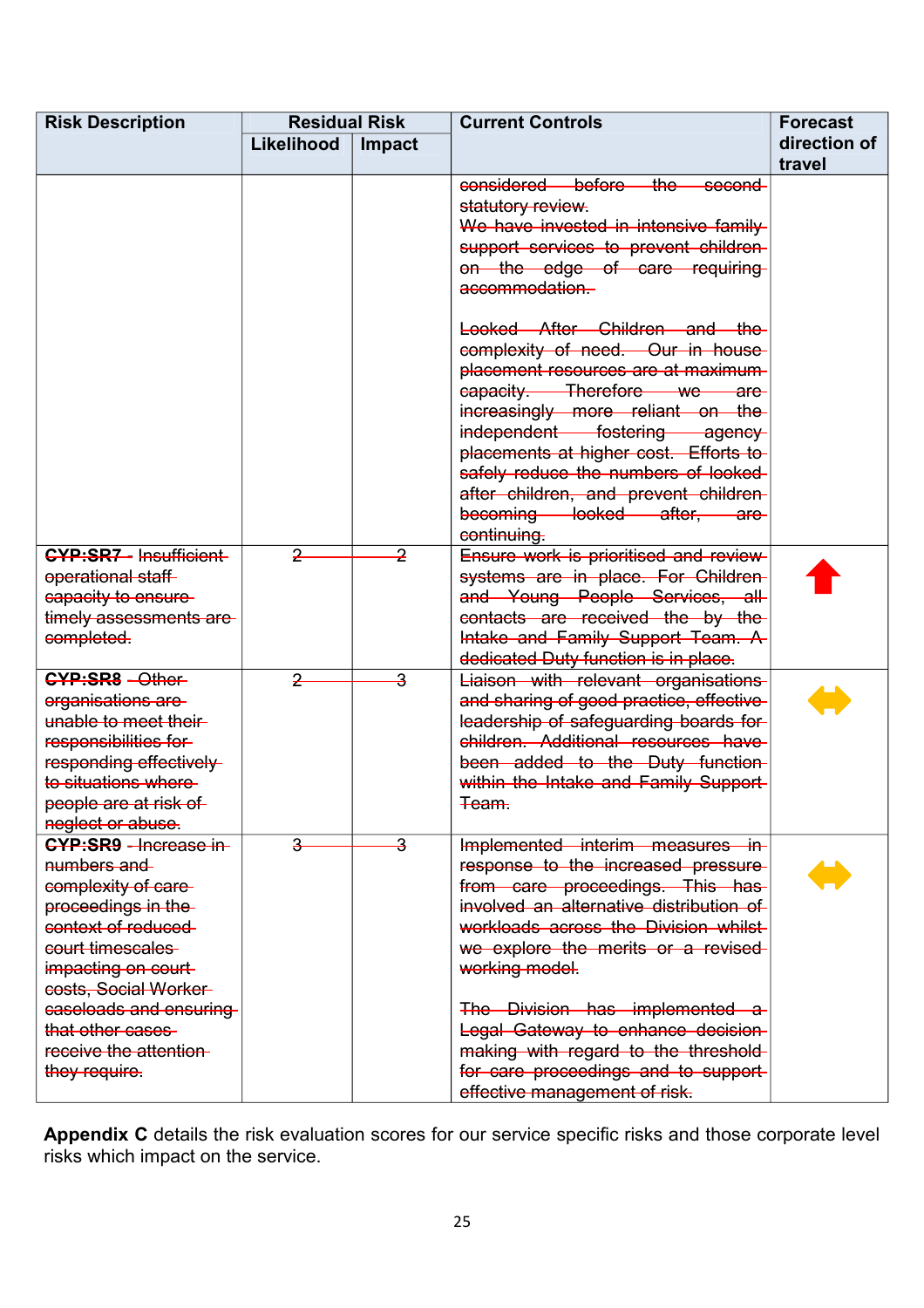# **Children & Young People Service Action Plan 2018/19**

| A Wales of<br>A Wales of Vibrant<br>A More Equal<br><b>Well-being</b><br>A Resilient<br>A Healthier<br><b>A Prosperous</b><br><b>Cohesive</b><br>Culture & Thriving<br>Goals<br>Wales<br>Wales<br>Wales<br><b>Wales</b><br>Welsh Language<br><b>Communities</b><br>Our Ways of<br><b>Long Term</b><br><b>Involving</b><br><b>Preventing</b><br>Integrated<br><b>Collaborative</b><br>Workina<br><b>Start Date</b><br><b>Finish Date</b><br><b>Action</b><br><b>KPI</b> (where<br><b>Officer</b><br><b>Outcome &amp; Key</b><br>Milestones 2018/19<br>relevant)<br><b>Responsible</b> | Well-being Outcome 1: An Inclusive and Safe Vale |  |     | Objective 1: Reducing poverty and social exclusion |  |          |           |                  |                                 |  |
|--------------------------------------------------------------------------------------------------------------------------------------------------------------------------------------------------------------------------------------------------------------------------------------------------------------------------------------------------------------------------------------------------------------------------------------------------------------------------------------------------------------------------------------------------------------------------------------|--------------------------------------------------|--|-----|----------------------------------------------------|--|----------|-----------|------------------|---------------------------------|--|
|                                                                                                                                                                                                                                                                                                                                                                                                                                                                                                                                                                                      |                                                  |  |     |                                                    |  |          |           |                  | A Globally Responsible<br>Wales |  |
| <b>Ref</b>                                                                                                                                                                                                                                                                                                                                                                                                                                                                                                                                                                           |                                                  |  |     |                                                    |  |          |           |                  |                                 |  |
|                                                                                                                                                                                                                                                                                                                                                                                                                                                                                                                                                                                      |                                                  |  |     |                                                    |  |          |           | <b>Resources</b> |                                 |  |
|                                                                                                                                                                                                                                                                                                                                                                                                                                                                                                                                                                                      |                                                  |  |     |                                                    |  |          |           | <b>Required</b>  |                                 |  |
| <b>IS06</b><br>Greater clarity regarding                                                                                                                                                                                                                                                                                                                                                                                                                                                                                                                                             | Continue to enhance our                          |  | N/A | Amber Condy                                        |  | 1/4/2018 | 31/3/2019 |                  | <b>Existing resources</b>       |  |

|             |                                 | Milestones 2018/19                                                    | relevant) | <b>Responsible</b>      |          |           | <b>Required</b>           |
|-------------|---------------------------------|-----------------------------------------------------------------------|-----------|-------------------------|----------|-----------|---------------------------|
| <b>IS06</b> |                                 | Continue to enhance our $\vert$ Greater clarity regarding $\vert$ N/A |           | Amber Condy             | 1/4/2018 | 31/3/2019 | <b>Existing resources</b> |
|             |                                 | collaborative approach in $\vert$ the family support services         |           | the Poverty<br>(via     |          |           |                           |
|             |                                 | relation to Flying Start   that are available and                     |           | <b>Alignment Group)</b> |          |           |                           |
|             | and Families First by effective | information                                                           |           |                         |          |           |                           |
|             | aligning<br>further             | the sharing and utilisation of                                        |           |                         |          |           |                           |
|             | activities<br>of                | Families   resources.                                                 |           |                         |          |           |                           |
|             | First, Flying Start and         |                                                                       |           |                         |          |           |                           |
|             | People<br>Supporting            | Collaborative<br>approach                                             |           |                         |          |           |                           |
|             | Programmes.                     | contributes to<br>reducing                                            |           |                         |          |           |                           |
|             |                                 | duplication of effort.                                                |           |                         |          |           |                           |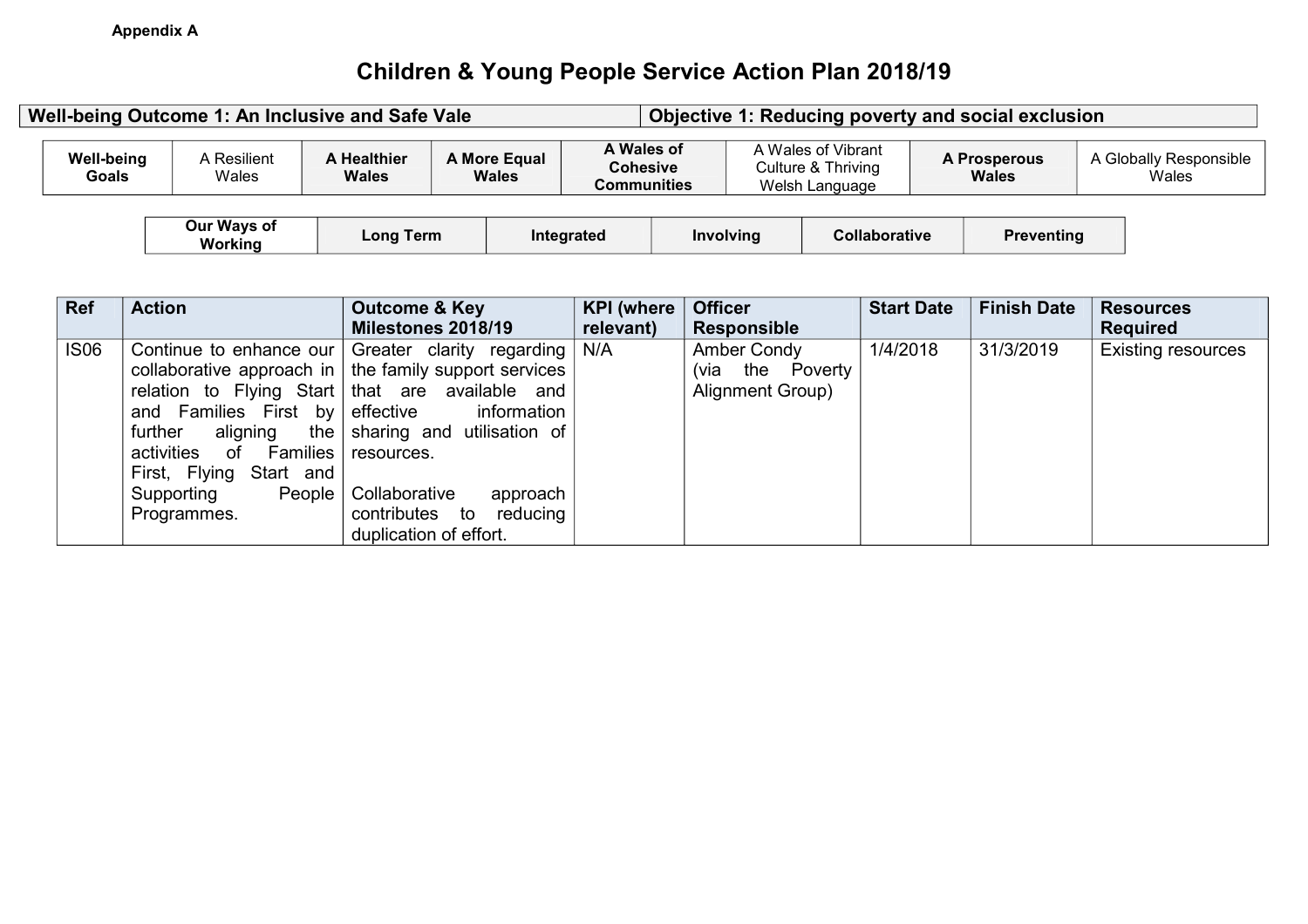### **Well-being Outcome 1: An Inclusive and Safe Vale Objective 2: Providing decent homes and safe communities**

| <b>Well-being</b><br>Goals | A Resilient<br>Wales   | A Healthier<br>Wales | A More Equal<br>Wales | A Wales of<br><b>Cohesive</b><br>Communities |                  | A Wales of Vibrant<br>Culture & Thriving<br>Welsh Language | <b>A Prosperous</b><br><b>Wales</b> | A Globally Responsible<br>Wales |
|----------------------------|------------------------|----------------------|-----------------------|----------------------------------------------|------------------|------------------------------------------------------------|-------------------------------------|---------------------------------|
|                            | Our Ways of<br>Working | Long Term            |                       | Integrated                                   | <b>Involving</b> | <b>Collaborative</b>                                       | <b>Preventing</b>                   |                                 |

| <b>Ref</b>  | <b>Action</b>                                                                                                                                                                                                                                                                      | &<br><b>Outcome</b><br><b>Key</b><br>milestone 2018/19                                                                                                                                                                     | <b>KPI</b> (where<br>relevant) | <b>Officer</b><br>responsible | <b>Start</b><br>date | <b>Finish</b><br>date | <b>Resources</b><br>required |
|-------------|------------------------------------------------------------------------------------------------------------------------------------------------------------------------------------------------------------------------------------------------------------------------------------|----------------------------------------------------------------------------------------------------------------------------------------------------------------------------------------------------------------------------|--------------------------------|-------------------------------|----------------------|-----------------------|------------------------------|
| IS14        | Expand restorative<br>justice approaches<br>through the<br>implementation of the<br>Policing Looked After<br>Children Protocol, and<br>improve our approach<br>monitoring<br>and<br>to<br>information sharing of<br>Looked After Children in<br>Youth<br>Justice<br>the<br>System. | Reduced reoffending and<br>criminalisation of looked<br>after children.<br>Looked after children in<br>the criminal justice system<br>are provided with the most<br>appropriate services to<br>reduce re-offending.        | N/A                            | Paula Barnett                 | 1/3/2018             | 31/3/2019             | <b>Existing resources</b>    |
| <b>IS14</b> | Work in collaboration<br>enhanced<br>case<br>management project for<br>implementing<br>trauma<br>informed practice.                                                                                                                                                                | Coordinated<br>approach $ $<br>with key partners on the $\vert$ taken to understanding of<br>the causes and effects of<br>traumatic<br>experiences,<br>along with practices that<br>focus<br>supporting<br>on<br>recovery. | N/A                            | Paula Barnett                 | 1/3/2018             | 31/3/2019             | <b>Existing resources</b>    |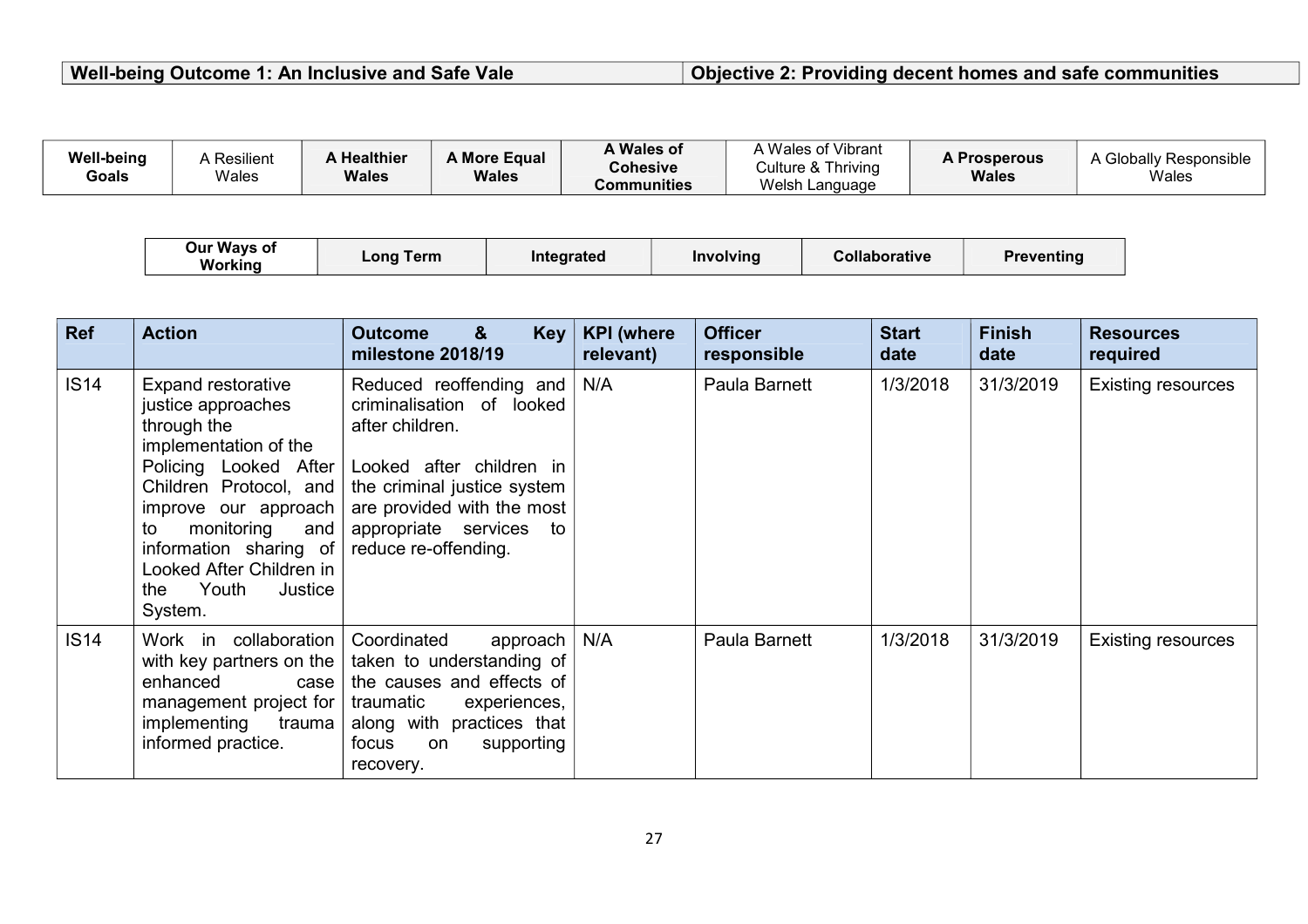| <b>Ref</b>  | <b>Action</b>                                                       | <b>Outcome</b><br>&<br>$Key \mid$<br>milestone 2018/19                                                                                                                                                                                                                | <b>KPI</b> (where<br>relevant) | <b>Officer</b><br>responsible | <b>Start</b><br>date | <b>Finish</b><br>date | <b>Resources</b><br>required |
|-------------|---------------------------------------------------------------------|-----------------------------------------------------------------------------------------------------------------------------------------------------------------------------------------------------------------------------------------------------------------------|--------------------------------|-------------------------------|----------------------|-----------------------|------------------------------|
| <b>IS14</b> | report in<br>Laming<br>relation to 'In Care and<br>Out of Trouble'. | Deliver key actions in Reduced reoffending and $N/A$<br>response to the Lord criminalisation of looked<br>after children.<br>Looked after children in<br>the criminal justice system<br>are provided with the most<br>appropriate services to<br>reduce re-offending. |                                | Paula Barnett                 | 1/3/2018             | 31/3/2019             | <b>Existing resources</b>    |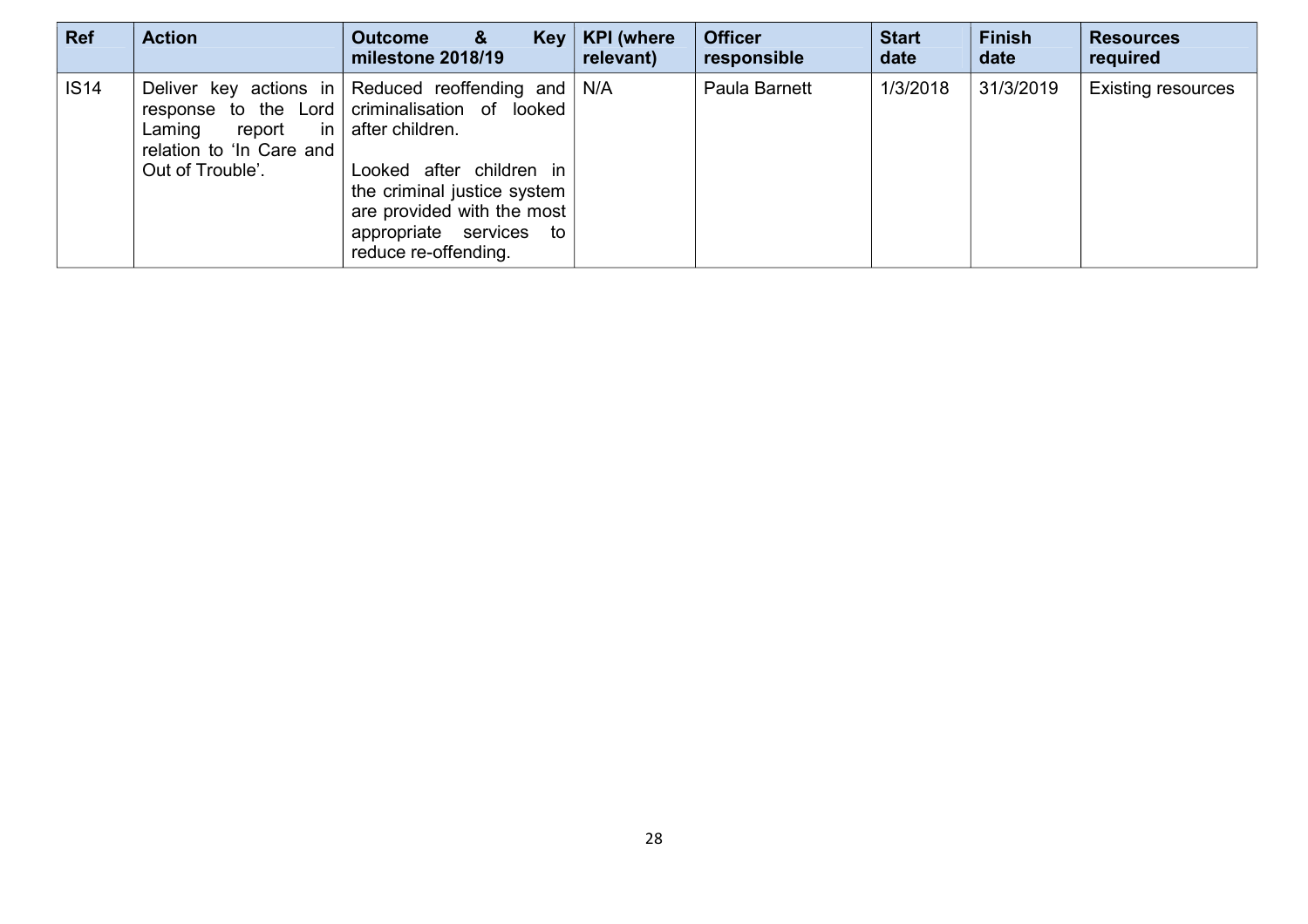#### **Well-being Outcome 4: An Active and Healthy Vale Objective 8: Safeguarding those who are vulnerable and promoting independent living**

| Welsh Language<br>Communities | Well-being<br><b>Goals</b> | A Resilient<br>Wales | Healthier<br><b>Wales</b> | A More Equal<br><b>Wales</b> | A Wales of<br><b>Cohesive</b> | Wales of Vibrant<br>Culture & Thriving | Prosperous Wales | ' Responsible<br>∖ Globaliv<br>Wales |
|-------------------------------|----------------------------|----------------------|---------------------------|------------------------------|-------------------------------|----------------------------------------|------------------|--------------------------------------|
|-------------------------------|----------------------------|----------------------|---------------------------|------------------------------|-------------------------------|----------------------------------------|------------------|--------------------------------------|

| <b>Our Ways of Working</b> | ∟ong Term ∣ | Integrated | Involving | Collaborative | <b>Preventing</b> |  |
|----------------------------|-------------|------------|-----------|---------------|-------------------|--|
|                            |             |            |           |               |                   |  |

| <b>Ref</b> | <b>Action</b>                       | <b>Outcome &amp; Key</b>                                | <b>KPI</b> (where | <b>Officer</b>      | <b>Start Date</b> | <b>Finish</b> | <b>Resources</b>   |
|------------|-------------------------------------|---------------------------------------------------------|-------------------|---------------------|-------------------|---------------|--------------------|
|            |                                     | Milestones 2018/19                                      | relevant)         | <b>Responsible</b>  |                   | <b>Date</b>   | <b>Required</b>    |
| AH7        | Continue to work with               | <b>Transparency in relation to</b>                      | N/A               | <b>Rachel Evans</b> | 1/3/2018          | 31/3/2019     | Existing resources |
|            | <b>Cardiff Council and Cardiff-</b> | all decisions as to whether-                            |                   |                     |                   |               |                    |
|            | and Vale University Health-         | or not a child or young                                 |                   |                     |                   |               |                    |
|            | Board to increase the               | person has continuing                                   |                   |                     |                   |               |                    |
|            | transparency of the                 | care needs.                                             |                   |                     |                   |               |                    |
|            | continuing health care              |                                                         |                   |                     |                   |               |                    |
|            | process, as it relates to           | Development<br>−⊖+                                      |                   |                     |                   |               |                    |
|            | children and young people-          | coherent package of care-                               |                   |                     |                   |               |                    |
|            | and seek local authority            | across health, education-                               |                   |                     |                   |               |                    |
|            | membership of the panel.            | <del>_social ___care _</del><br>a <del>nd</del><br>⊣for |                   |                     |                   |               |                    |
|            |                                     | children and young people-                              |                   |                     |                   |               |                    |
|            |                                     | who are eligible for                                    |                   |                     |                   |               |                    |
|            |                                     | continuing care.                                        |                   |                     |                   |               |                    |
| AH7        | Utilising the frameworks            | Development of a NFF                                    | N/A               | <b>Rachel Evans</b> | 1/3/2018          | 31/3/19       | Existing resources |
|            | offered by the Children's           | regional work programme-                                |                   |                     |                   |               |                    |
|            | Commissioning                       | with Cardiff, focusing on                               |                   |                     |                   |               |                    |
|            | Consortium Cymru (4Cs)              | the recruitment of foster-                              |                   |                     |                   |               |                    |
|            | and the National Fostering          | carers.                                                 |                   |                     |                   |               |                    |
|            | Framework, address the              |                                                         |                   |                     |                   |               |                    |
|            | challenges-<br><b>associated</b>    | Consider the development-                               |                   |                     |                   |               |                    |
|            | with the shortfall<br>—of-          | <b>Placement</b><br>⊖f⊢<br>$\rightarrow$                |                   |                     |                   |               |                    |
|            | children's placements.              | <b>Commissioning Strategy in-</b>                       |                   |                     |                   |               |                    |
|            |                                     | line with the 4Cs common-                               |                   |                     |                   |               |                    |
|            |                                     | template and guidance.                                  |                   |                     |                   |               |                    |
|            |                                     |                                                         |                   |                     |                   |               |                    |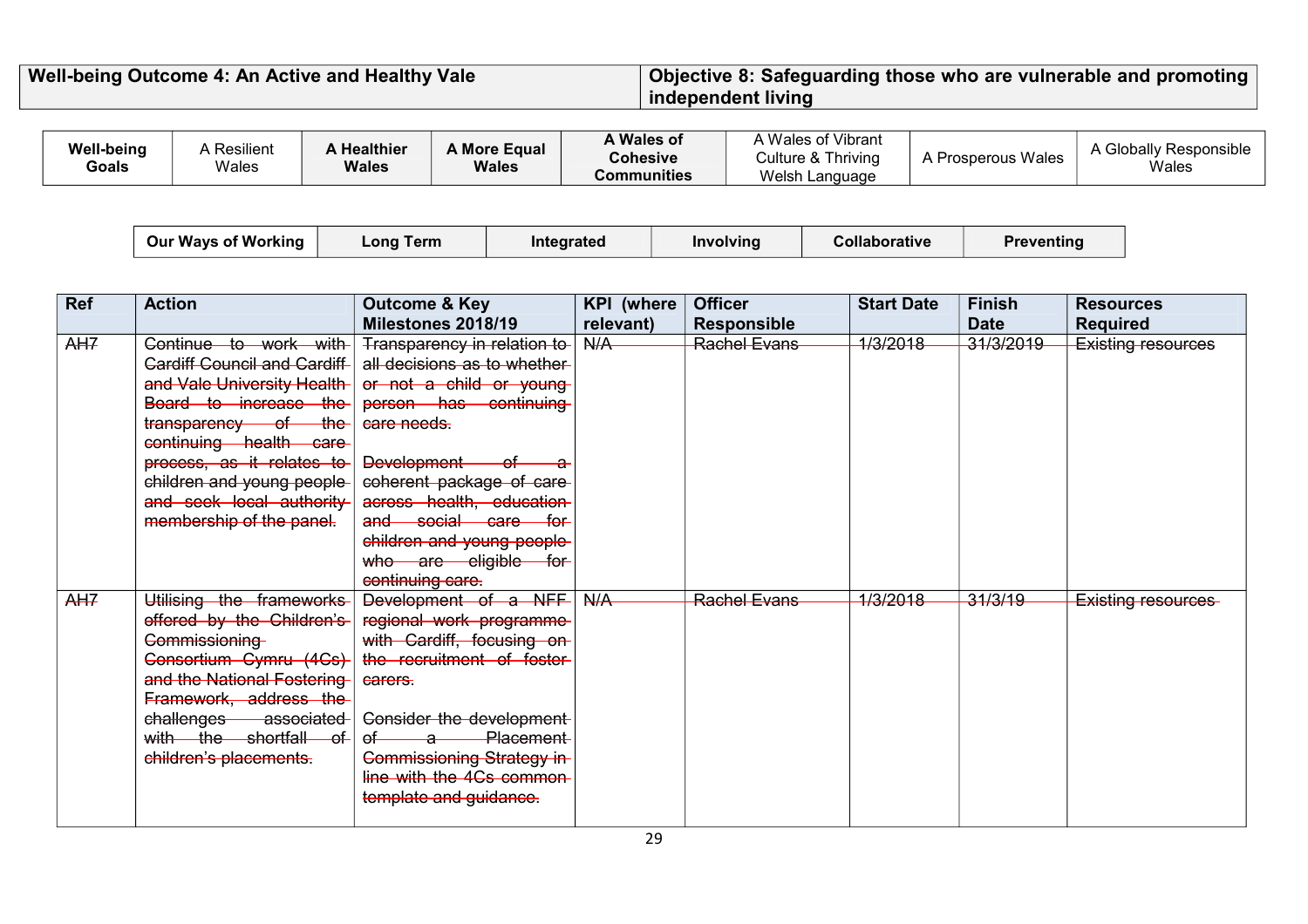**Well-being Outcome 3: An Aspirational Vale Directional Valuate 3: Valuing culture and diversity** 

| <b>Resilient</b><br><b>Well-being</b><br>Healthier<br><b>A More Equal</b><br>Wales<br><b>Wales</b><br><b>Goals</b><br><b>Wales</b> | Wales of<br><b>Cohesive</b><br>Communities | Wales of Vibrant<br><b>Culture &amp; Thriving</b><br><b>Welsh Language</b> | <b>1 Prosperous Wales</b><br>А | 'obalı<br>Responsible<br>Wales |
|------------------------------------------------------------------------------------------------------------------------------------|--------------------------------------------|----------------------------------------------------------------------------|--------------------------------|--------------------------------|
|------------------------------------------------------------------------------------------------------------------------------------|--------------------------------------------|----------------------------------------------------------------------------|--------------------------------|--------------------------------|

| <b>Our Ways of Working</b> | ∟ong Term | <b>Integrated</b> | Involving | Collaborative | Preventing |
|----------------------------|-----------|-------------------|-----------|---------------|------------|
|                            |           |                   |           |               |            |

| <b>Ref</b>       | <b>Action</b>                                   | <b>Outcome &amp; Key</b>                                       | <b>KPI</b> (where | <b>Officer</b>      | <b>Start Date</b>              | <b>Finish</b>                      | <b>Resources</b>                        |
|------------------|-------------------------------------------------|----------------------------------------------------------------|-------------------|---------------------|--------------------------------|------------------------------------|-----------------------------------------|
|                  |                                                 | Milestones 2018/19                                             | relevant)         | <b>Responsible</b>  |                                | <b>Date</b>                        | <b>Required</b>                         |
| AC <sub>10</sub> | equality<br>Improve                             | Accurate and timely data to                                    | H/A               | <b>Rachel Evans</b> | 120012<br>17572010             | 21/2/2010<br><del>ง แอเ∠ง เจ</del> | Evicting recourses<br>LADULLY LOOUL COD |
|                  | monitoring<br><del>data</del><br><del>-so</del> | inform<br><del>proposals</del><br><del>and</del>               |                   |                     |                                |                                    |                                         |
|                  | enabled more informed                           | decisions<br><del>about</del><br>contico<br><del>उटा गएट</del> |                   |                     |                                |                                    |                                         |
|                  | decisions about service                         | delivery.                                                      |                   |                     |                                |                                    |                                         |
|                  | delivery.                                       |                                                                |                   |                     |                                |                                    |                                         |
| AG <sub>12</sub> | Continue to promote and                         | Increased number of staff                                      | H/A               | <b>Rachel Evans</b> | 1220018<br><del>17372010</del> | 21/2/2010<br>717777777             | <b>Existing resources</b>               |
|                  | provide opportunities for                       | accessing Welsh language                                       |                   |                     |                                |                                    |                                         |
|                  | staff to access Welsh                           | courses.                                                       |                   |                     |                                |                                    |                                         |
|                  | language courses.                               |                                                                |                   |                     |                                |                                    |                                         |
|                  |                                                 | Council—<br>-services comply-                                  |                   |                     |                                |                                    |                                         |
|                  |                                                 | with the Welsh Language                                        |                   |                     |                                |                                    |                                         |
|                  |                                                 | <b>Standards requirements</b>                                  |                   |                     |                                |                                    |                                         |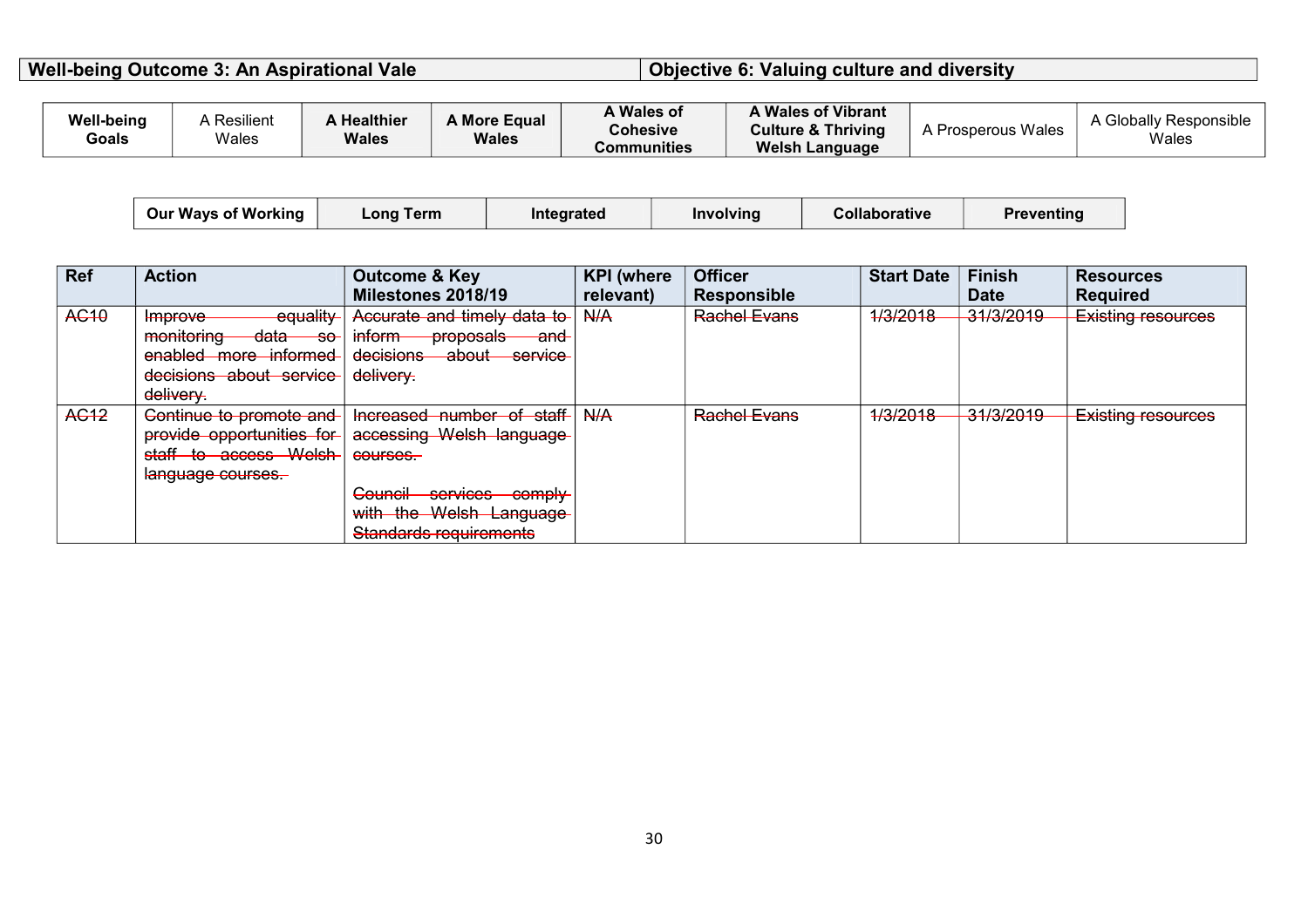**Appendix B** 

# **Integrated Planning**

| <b>Our Ways of Working</b><br>Collaborative<br>∟onq Term<br>Integrated<br>Involving | <b>Preventing</b> |
|-------------------------------------------------------------------------------------|-------------------|
|-------------------------------------------------------------------------------------|-------------------|

| <b>Ref</b>      | <b>Action</b>                                                                                                                                                                                                                                                 | <b>Outcome &amp; Key</b><br>Milestones 2018/19                                             | <b>KPI</b> (where<br>relevant)                           | <b>Officer</b><br><b>Responsible</b> | <b>Start Date</b> | <b>Finish</b><br><b>Date</b> | <b>Resources</b><br><b>Required</b> |
|-----------------|---------------------------------------------------------------------------------------------------------------------------------------------------------------------------------------------------------------------------------------------------------------|--------------------------------------------------------------------------------------------|----------------------------------------------------------|--------------------------------------|-------------------|------------------------------|-------------------------------------|
| CP <sub>1</sub> | Comply with the Social<br><b>Services</b><br>Budget  <br>and<br>Programme<br>associated targets.                                                                                                                                                              | Effective use of resources.<br>Savings<br>targets<br>for<br>2018/19 are achieved.          | N/A                                                      | <b>Rachel Evans</b>                  | 1/3/2018          | 31/3/2019                    | <b>Existing resources</b>           |
| CP <sub>1</sub> | As part of Tranche 2,<br>continue<br>to<br>support<br>delivery of the Council's<br>Reshaping agenda and<br>its associated projects.                                                                                                                           | Delivery of cost-effective<br>and sustainable Council<br>services into the longer<br>term. | N/A                                                      | <b>Rachel Evans</b>                  | 1/3/2018          | 31/3/2019                    | <b>Existing resources</b>           |
| CP <sub>2</sub> | Continue to review and<br>strengthen<br>the<br>performance<br>management and support<br>arrangements in relation<br>sickness<br>absence<br>to<br>Children<br>within<br>and<br>Young People Services.                                                          | Reduction<br>in<br>sickness<br>absence rates in line with<br>2018/19 targets.              | No.<br>days/shifts<br>lost due to<br>sickness<br>absence | <b>Rachel Evans</b>                  | 1/4/2018          | 31/3/2019                    | <b>Existing resources</b>           |
| CP <sub>2</sub> | Explore<br>options<br>for<br>succession<br>planning<br>Children<br>within<br>and<br>Young People Services,<br>in relation to the ageing<br>profile of some teams<br>and also in relation to the<br>team<br>and<br>manager<br>operational management<br>tiers. | service<br>Increased<br>resilience.                                                        | N/A                                                      | <b>Rachel Evans</b>                  | 1/4/2018          | 31/3/2019                    | <b>Existing resources</b>           |
| CP <sub>2</sub> | in fluidity in staff<br><b>Build</b><br>within<br>movement<br>and                                                                                                                                                                                             | Increased<br>service<br>resilience.                                                        | N/A                                                      | <b>Rachel Evans</b>                  | 1/4/2018          | 31/3/2019                    | <b>Existing resources</b>           |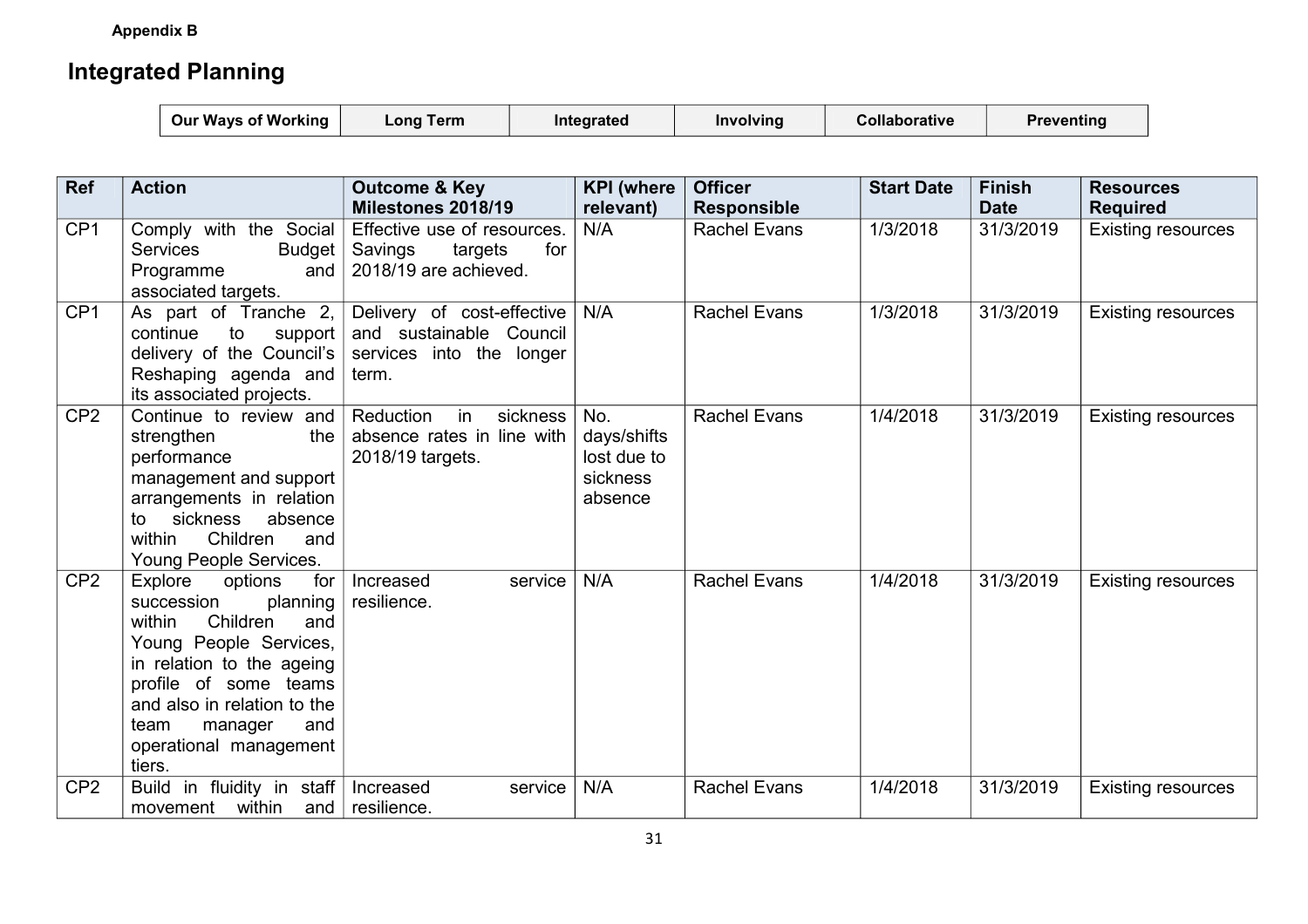| Ref             | <b>Action</b>                                                                                                                                                                                                                            | <b>Outcome &amp; Key</b>                                                                                                               | <b>KPI</b> (where | <b>Officer</b>                      | <b>Start Date</b> | <b>Finish</b> | <b>Resources</b>          |
|-----------------|------------------------------------------------------------------------------------------------------------------------------------------------------------------------------------------------------------------------------------------|----------------------------------------------------------------------------------------------------------------------------------------|-------------------|-------------------------------------|-------------------|---------------|---------------------------|
|                 |                                                                                                                                                                                                                                          | Milestones 2018/19                                                                                                                     | relevant)         | <b>Responsible</b>                  |                   | <b>Date</b>   | <b>Required</b>           |
|                 | within<br>teams<br>across<br>Children<br>and<br>Young<br>People Services, where<br>this<br>supports<br>whilst<br>development,<br>providing a culture that<br>supports staff through<br>change.                                           |                                                                                                                                        |                   |                                     |                   |               |                           |
| CP <sub>2</sub> | Address the vacancies<br>that exist in critical posts<br>the<br>business and<br>to<br>by<br>areas<br>exploring<br>that<br>options<br>target<br>recruitment<br>more<br>effectively, develop staff,<br>and recruit to vacant<br>positions. | Effective<br>recruitment<br>to<br>specialist<br>critical<br>and<br>posts.<br>Increased<br>service<br>resilience.                       | N/A               | <b>Rachel Evans</b>                 | 1/4/2018          | 31/3/2019     | <b>Existing resources</b> |
| CP <sub>2</sub> | Review our approach to<br>alternative distribution of<br>workloads<br>to<br>assess<br>whether reconfiguring the<br>roles and remits would be<br>beneficial in addressing<br>capacity issues within<br>teams.                             | Better management of our<br>approach to rising service<br>demand.                                                                      | N/A               | <b>Rachel Evans</b>                 | 1/4/2018          | 31/3/2019     | <b>Existing resources</b> |
| <b>ICT</b>      | Work with partners to<br>achieve an appropriate<br>ICT solution for the Vale,<br>Cardiff<br>Valleys<br>and<br>Adoption Collaborative.                                                                                                    | Fit for purpose ICT system<br>harmonises<br>that<br>the<br>business<br>processes<br>for<br>the<br>adoption<br>across<br>collaborative. | N/A               | Angela Harris                       | 1/4/2018          | 31/3/2019     | <b>Existing resources</b> |
| $\overline{P}$  | Tender for our Family<br>Support Services.                                                                                                                                                                                               | Continuity in maintaining<br>family unity, enhancing<br>carer skills and preventing<br>out of home placement.                          | N/A               | Karen Conway/<br><b>Amber Condy</b> | 1/4/2018          | 31/5/2018     | <b>Existing resources</b> |
| P               | Review the use of our<br>Service<br>Level                                                                                                                                                                                                | Consistent approach taken<br>defining<br>required<br>-in                                                                               | N/A               | Karen Conway/<br><b>Amber Condy</b> | 1/4/2018          | 31/3/2019     | <b>Existing resources</b> |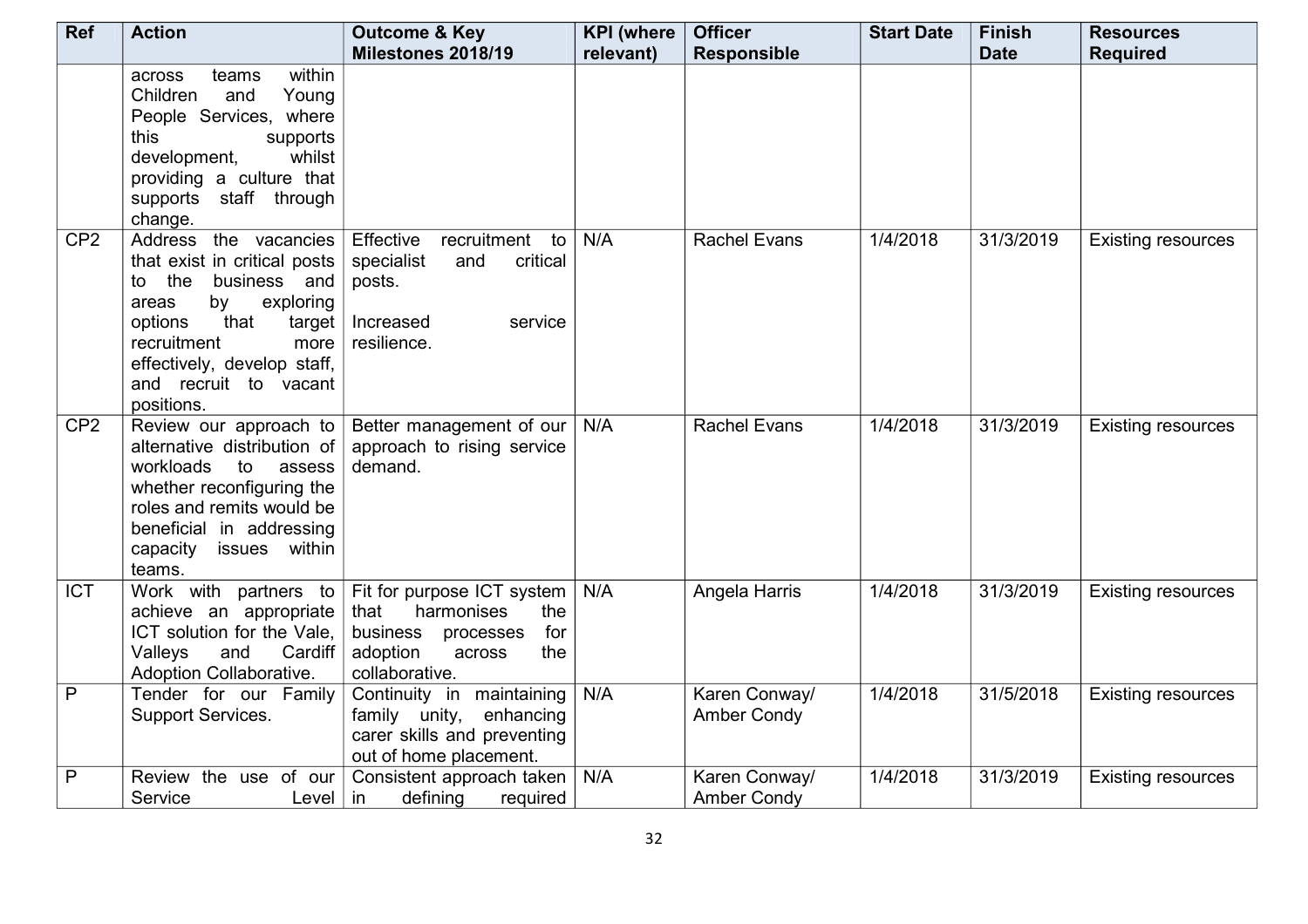| Ref          | <b>Action</b>                                                                                                                                                                                                                                                                    | <b>Outcome &amp; Key</b>                                                                                                                      | <b>KPI</b> (where | <b>Officer</b>     | <b>Start Date</b> | <b>Finish</b> | <b>Resources</b>          |
|--------------|----------------------------------------------------------------------------------------------------------------------------------------------------------------------------------------------------------------------------------------------------------------------------------|-----------------------------------------------------------------------------------------------------------------------------------------------|-------------------|--------------------|-------------------|---------------|---------------------------|
|              |                                                                                                                                                                                                                                                                                  | Milestones 2018/19                                                                                                                            | relevant)         | <b>Responsible</b> |                   | <b>Date</b>   | <b>Required</b>           |
|              | Agreements and Letters<br>of Understanding.                                                                                                                                                                                                                                      | services from providers<br>and the standards for<br>those services.                                                                           |                   |                    |                   |               |                           |
| $\mathsf{P}$ | Tender for Flying Start $\bullet$<br>provision at the Colcot<br>site. The contract will be<br>for the duration of two<br>years with an option to<br>extend for a further two<br>years 12 months at a<br>(depending<br>time<br>on<br>service requirements and<br>grant position). | Tender<br>commences<br>Spring 2018.<br>Regulated<br>provision<br>goes live from 1st<br>September 2018.                                        | N/A               | <b>Amber Condy</b> | 1/4/2018          | 31/3/2019     | <b>Existing resources</b> |
| E            | Consult<br>with<br>young<br>people regarding the<br>transition process, and<br>with parents regarding<br>information, support and<br>care planning in relation<br>to Child Health and<br><b>Disability Services.</b>                                                             | Views of service users<br>future<br>inform<br>service<br>developments.<br>Increased satisfaction with<br>services                             | N/A               | Laura Eddins       | 1/4/2018          | 31/3/2019     | <b>Existing resources</b> |
| E            | service users to ascertain<br>their satisfaction<br>with<br>services.                                                                                                                                                                                                            | Consult with Flying Start   Views of service users<br>inform<br>future<br>service<br>developments.<br>Increased satisfaction with<br>services | N/A               | Laura Eddins       | 1/4/2018          | 31/3/2019     | <b>Existing resources</b> |
| E            | Engage<br>with<br>young<br>people who have been<br>involved and supported<br><b>CSE</b><br>through<br>the<br>safeguarding process.                                                                                                                                               | Views of service users<br>inform support provided<br>other<br>and<br>service<br>developments.                                                 | N/A               | Laura Eddins       | 1/4/2018          | 31/3/2019     | <b>Existing resources</b> |
| Е            | who use the drop in<br>centre to discuss their<br>involvement and support                                                                                                                                                                                                        | Engage with care leavers $\sqrt{ }$ Views of service users<br>inform support provided<br>other<br>and<br>service<br>developments.             | N/A               | Laura Eddins       | 1/4/2018          | 31/3/2019     | <b>Existing resources</b> |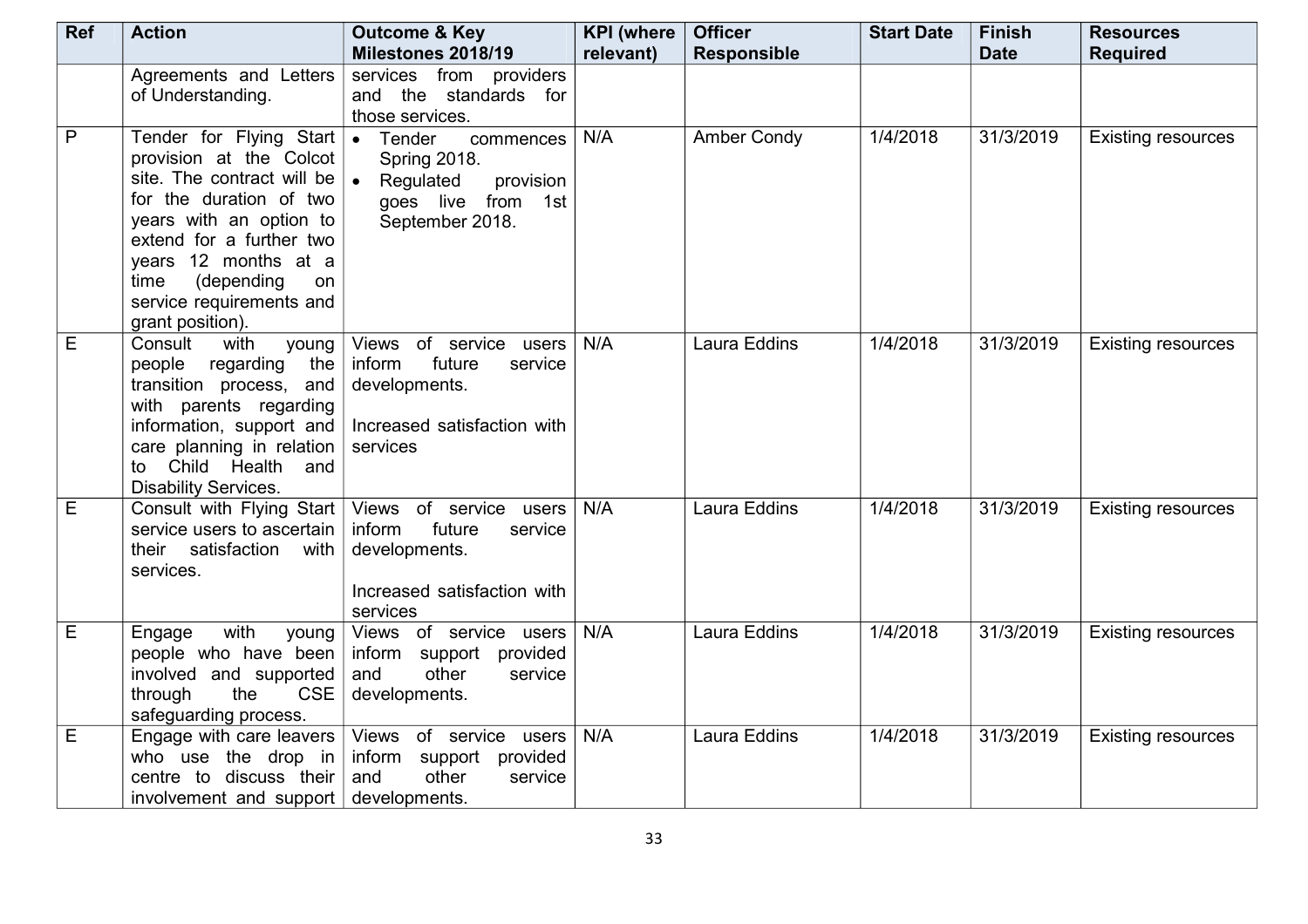| <b>Ref</b>   | <b>Action</b>                                                                                                                                                                                                                                                  | <b>Outcome &amp; Key</b>                                                                                                                                                                                     | <b>KPI</b> (where | <b>Officer</b>     | <b>Start Date</b> | <b>Finish</b> | <b>Resources</b>          |
|--------------|----------------------------------------------------------------------------------------------------------------------------------------------------------------------------------------------------------------------------------------------------------------|--------------------------------------------------------------------------------------------------------------------------------------------------------------------------------------------------------------|-------------------|--------------------|-------------------|---------------|---------------------------|
|              |                                                                                                                                                                                                                                                                | Milestones 2018/19                                                                                                                                                                                           | relevant)         | <b>Responsible</b> |                   | <b>Date</b>   | <b>Required</b>           |
|              | from the 15 plus team.                                                                                                                                                                                                                                         | Increased satisfaction with<br>services                                                                                                                                                                      |                   |                    |                   |               |                           |
| $\mathsf{C}$ | Implement<br>the<br>recommendations<br>from<br>the Best Value Review of<br>the Regional Adoption<br>Collaborative,<br>where<br>agreed<br>by<br>the<br>Management Board and<br>Joint Committee.                                                                 | availability of<br>Increased<br>adopters<br>and improved<br>adoption support.                                                                                                                                | N/A               | Angela Harris      | 1/4/2018          | 31/3/2019     | <b>Existing resources</b> |
| C.           | Promote the delivery of $\vert$<br>the wider<br>training to<br>workforce (partners) on<br><b>IFST</b><br>of<br>model<br>the<br>intervention<br>to improve<br>confidence/<br>their<br>competence at using an $ $<br>intervention/<br>early<br>prevention model. | The formal review process<br>of IFSS cases is fully<br>embedded.<br>Improved<br>inter-agency<br>working<br>and<br>more<br>integrated services across<br>health and social care and<br>Third Sector agencies. | N/A               | Karen Conway       | 1/4/2018          | 31/3/2019     | <b>Existing resources</b> |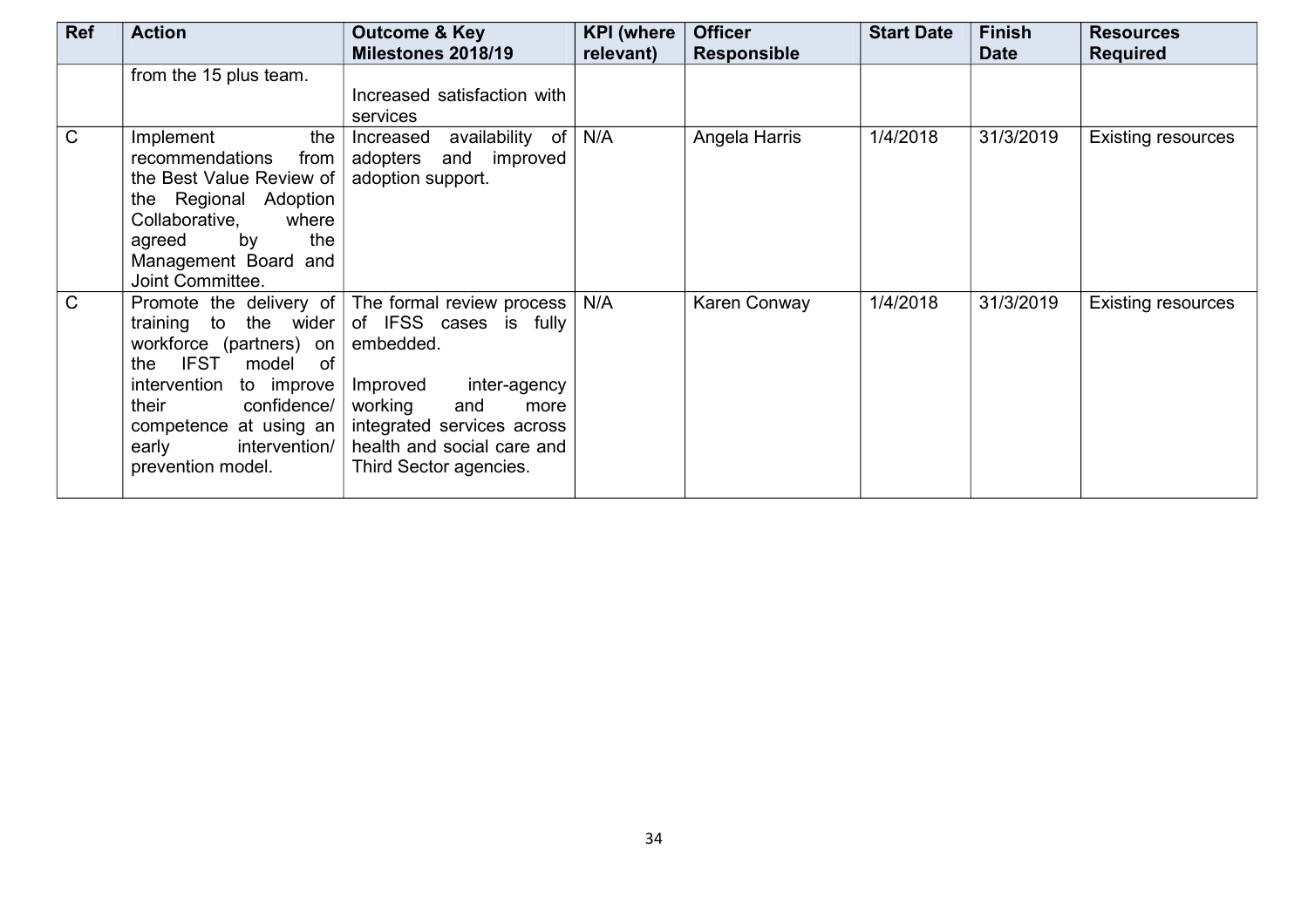## **Risk Evaluation Scoring**

### **Corporate Risks**

| <b>Category</b>                  | <b>Inherent Risk</b>    |                         |                 | <b>Effectiveness of controls</b> |                |                | <b>Residual Risk</b> |                |                            |
|----------------------------------|-------------------------|-------------------------|-----------------|----------------------------------|----------------|----------------|----------------------|----------------|----------------------------|
|                                  | Likelihood              | Impact                  | <b>Total</b>    | Likelihood                       | Impact         | <b>Total</b>   | Likelihood           | Impact         | <b>Total</b>               |
| <b>CR1: Reshaping Services</b>   |                         |                         |                 |                                  |                |                |                      |                |                            |
| Political & Legislative          | 3                       | 3                       | 9               | $\overline{2}$                   | $\overline{2}$ | 4              | $\overline{2}$       | $\overline{2}$ | 4                          |
| <b>Resources</b>                 | 3                       | 3                       | 9               | 3                                | $\overline{2}$ | 6              | 1                    | $\overline{2}$ | $\overline{2}$             |
| Service Delivery & Well-being    | 3                       | 3                       | 9               | $\overline{2}$                   | $\overline{2}$ | 4              | $\overline{2}$       | $\overline{2}$ | 4                          |
| Reputation                       | $\overline{3}$          | $\overline{3}$          | $\overline{9}$  | $\overline{2}$                   | $\overline{2}$ | 4              | $\overline{2}$       | $\overline{2}$ | 4                          |
| <b>Average risk score</b>        | 3                       | 3                       | 9               | $\overline{2}$                   | $\overline{2}$ | $\overline{4}$ | $\overline{2}$       | $\overline{2}$ | $\overline{4}$<br>(Medium) |
| <b>CR2: Legislative Change</b>   |                         |                         |                 |                                  |                |                |                      |                |                            |
| Political & Legislative          | 3                       | $\mathfrak{S}$          | 9               | $\overline{2}$                   | $\overline{2}$ | 4              | $\overline{2}$       | $\overline{2}$ | 4                          |
| <b>Resources</b>                 | 4                       | $\overline{3}$          | $\overline{12}$ | $\overline{2}$                   | $\overline{1}$ | $\overline{2}$ | $\overline{2}$       | $\overline{3}$ | 6                          |
| Service Delivery & Well-being    | 3                       | 3                       | 9               | $\overline{2}$                   | 1              | $\overline{2}$ | $\overline{2}$       | $\overline{3}$ | 6                          |
| Reputation                       | 4                       | 3                       | $\overline{12}$ | $\overline{2}$                   | $\mathbf 1$    | $\overline{2}$ | $\overline{2}$       | 3              | 6                          |
| Average risk score               | 4                       | 3                       | $\overline{12}$ | $\overline{2}$                   | $\overline{1}$ | $\overline{2}$ | $\overline{2}$       | $\overline{3}$ | $\overline{6}$<br>(Medium) |
| <b>CR6: Workforce</b>            |                         |                         |                 |                                  |                |                |                      |                |                            |
| Political & Legislative          | 3                       | 3                       | 9               | $\overline{2}$                   | $\overline{2}$ | 4              | $\overline{2}$       | $\overline{2}$ | 4                          |
| <b>Resources</b>                 | $\overline{3}$          | $\overline{3}$          | 9               | $\overline{2}$                   | $\overline{2}$ | 4              | $\overline{2}$       | $\overline{2}$ | 4                          |
| Service Delivery & Well-being    | $\overline{2}$          | $\overline{2}$          | 4               | $\overline{2}$                   | $\overline{2}$ | 4              | 1                    | $\overline{1}$ | 1                          |
| Reputation                       | 3                       | $\overline{3}$          | $\overline{9}$  | $\overline{2}$                   | $\overline{2}$ | 4              | $\overline{2}$       | $\overline{2}$ | 4                          |
| Average risk score               | $\overline{3}$          | $\overline{3}$          | 9               | $\overline{2}$                   | $\overline{2}$ | $\overline{4}$ | $\overline{2}$       | $\overline{2}$ | $\overline{4}$<br>(Medium) |
| <b>CR7: Information Security</b> |                         |                         |                 |                                  |                |                |                      |                |                            |
| Political & Legislative          | 4                       | 3                       | 12              | $\overline{2}$                   | $\overline{2}$ | 4              | $\overline{2}$       | $\overline{2}$ | 4                          |
| <b>Resources</b>                 | 4                       | 3                       | $\overline{12}$ | $\overline{2}$                   | $\overline{2}$ | 4              | $\overline{2}$       | $\overline{2}$ | $\overline{\mathbf{4}}$    |
| Service Delivery & Well-being    | $\overline{\mathbf{4}}$ | $\overline{\mathbf{4}}$ | $\overline{16}$ | $\overline{2}$                   | $\overline{2}$ | 4              | $\overline{2}$       | $\overline{2}$ | $\overline{\mathbf{4}}$    |
| Reputation                       | 4                       | 3                       | $\overline{12}$ | $\overline{2}$                   | $\overline{2}$ | 4              | $\overline{2}$       | $\overline{2}$ | 4                          |
| Average risk score               | 4                       | 3                       | $\overline{12}$ | $\overline{2}$                   | $\overline{2}$ | $\overline{4}$ | $\overline{2}$       | $\overline{2}$ | $\overline{\mathbf{4}}$    |
|                                  |                         |                         |                 |                                  |                |                |                      |                | (Medium)                   |
| <b>CR11: Safeguarding</b>        |                         |                         |                 |                                  |                |                |                      |                |                            |
| Political & Legislative          | $\overline{2}$          | 3                       | 6               | 3                                | $\overline{2}$ | 6              |                      | $\overline{2}$ | $\overline{2}$             |
| <b>Resources</b>                 | $\overline{3}$          | 3                       | 9               | 3                                | $\overline{2}$ | 6              | 1                    | $\overline{2}$ | $\overline{2}$             |
| Service Delivery & Well-being    | $\overline{3}$          | 3                       | 9               | 3                                | $\overline{2}$ | 6              | 1                    | $\overline{2}$ | $\overline{2}$             |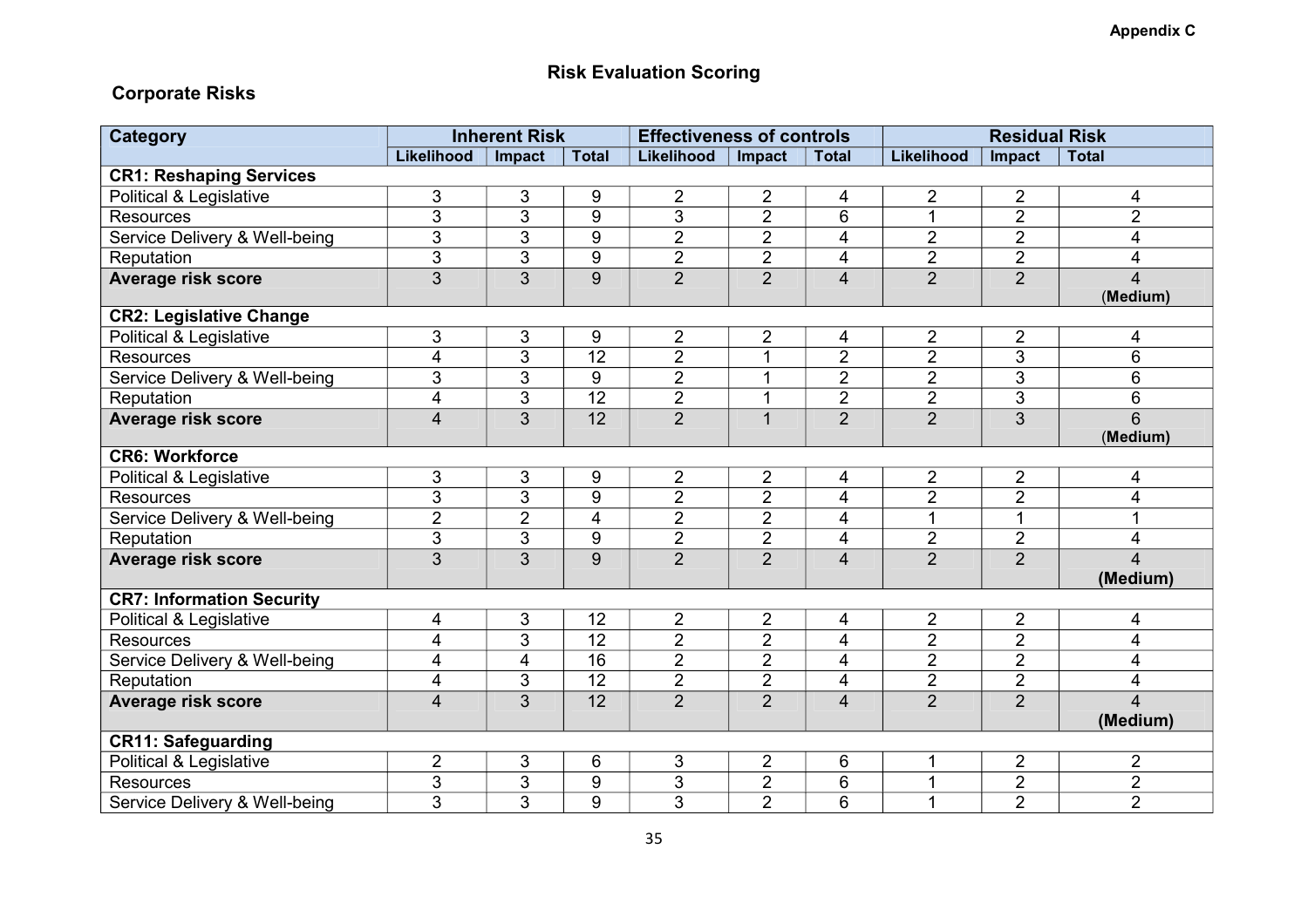| Category                         | <b>Inherent Risk</b> |        |              | <b>Effectiveness of controls</b> |                |              | <b>Residual Risk</b> |        |              |
|----------------------------------|----------------------|--------|--------------|----------------------------------|----------------|--------------|----------------------|--------|--------------|
|                                  | Likelihood           | Impact | <b>Total</b> | Likelihood                       | Impact         | <b>Total</b> | Likelihood           | Impact | <b>Total</b> |
| Reputation                       |                      | 4      | 8            |                                  |                |              |                      | 4      |              |
| Average risk score               | 3                    | 3      | 9            | 3                                | $\overline{2}$ | 6            |                      | 3      |              |
|                                  |                      |        |              |                                  |                |              |                      |        | (Medium/Low) |
| <b>CR14: Contract Management</b> |                      |        |              |                                  |                |              |                      |        |              |
| Political & Legislative          | 3                    | 3      | 9            | 2                                | ົ              | 6            |                      | ົ      |              |
| <b>Resources</b>                 | っ                    | 3      | 9            |                                  | ົ              | 6            |                      | ⌒      |              |
| Service Delivery & Well-being    | ⌒                    | 3      | 6            |                                  | າ              | 4            |                      | ົ      |              |
| Reputation                       | ິ                    | 4      | 12           | ◠                                |                | ◠            |                      | 4      |              |
| Average risk score               | 3                    | 3      | 9            | າ                                | C              | 4            |                      | 3      |              |
|                                  |                      |        |              |                                  |                |              |                      |        | (Medium/Low) |

#### **Service-level Risks**

| <b>Risk</b>                              |                   | <b>Inherent Risk</b> |              | <b>Residual Risk</b> |                |               |  |
|------------------------------------------|-------------------|----------------------|--------------|----------------------|----------------|---------------|--|
|                                          | <b>Likelihood</b> | <b>Impact</b>        | <b>Total</b> | Likelihood           | <b>Impact</b>  | <b>Total</b>  |  |
| CYP:SR1 - Insufficient funding and       | 2                 | 4                    | 8            |                      | 4              | 4             |  |
| staff capacity to meet the growing       |                   |                      |              |                      |                | <b>Medium</b> |  |
| demand for services.                     |                   |                      |              |                      |                |               |  |
| <b>CYP:SR2</b> - Lack of available of    | 4                 | 3                    | 12           | 4                    | 3              | 12            |  |
| specialist residential placements        |                   |                      |              |                      |                | High          |  |
| and the associated financial impact      |                   |                      |              |                      |                |               |  |
| of high cost placements on our           |                   |                      |              |                      |                |               |  |
| ability to effectively meet the          |                   |                      |              |                      |                |               |  |
| increasingly complex needs of            |                   |                      |              |                      |                |               |  |
| children and young people.               |                   |                      |              |                      |                |               |  |
| <b>CYP:SR3</b> - Service users cannot    | $\overline{2}$    | $\mathfrak{p}$       | 4            | $\overline{2}$       | $\overline{2}$ | 4             |  |
| access the services swiftly and          |                   |                      |              |                      |                | <b>Medium</b> |  |
| their needs are not met.                 |                   |                      |              |                      |                |               |  |
| <b>CYP:SR4</b> - Continued reduction     | $\overline{2}$    | 3                    | 6            | $\overline{2}$       | 3              | 6             |  |
| and regionalisation of grant             |                   |                      |              |                      |                | <b>Medium</b> |  |
| funding.                                 |                   |                      |              |                      |                |               |  |
| <b>CYP:SR5</b> - Capacity and capability | $\overline{2}$    | 4                    | 8            | 1                    | 4              | 8             |  |
| to meet the needs of our most            |                   |                      |              |                      |                | <b>Medium</b> |  |
| vulnerable clients at a time when        |                   |                      |              |                      |                |               |  |
| resources are reducing.                  |                   |                      |              |                      |                |               |  |
| <b>CYP:SR6</b> - Impact of increasing    | 4                 | 3                    | 12           | 4                    | 3              | 12            |  |
| Looked After Children numbers on         |                   |                      |              |                      |                | High          |  |